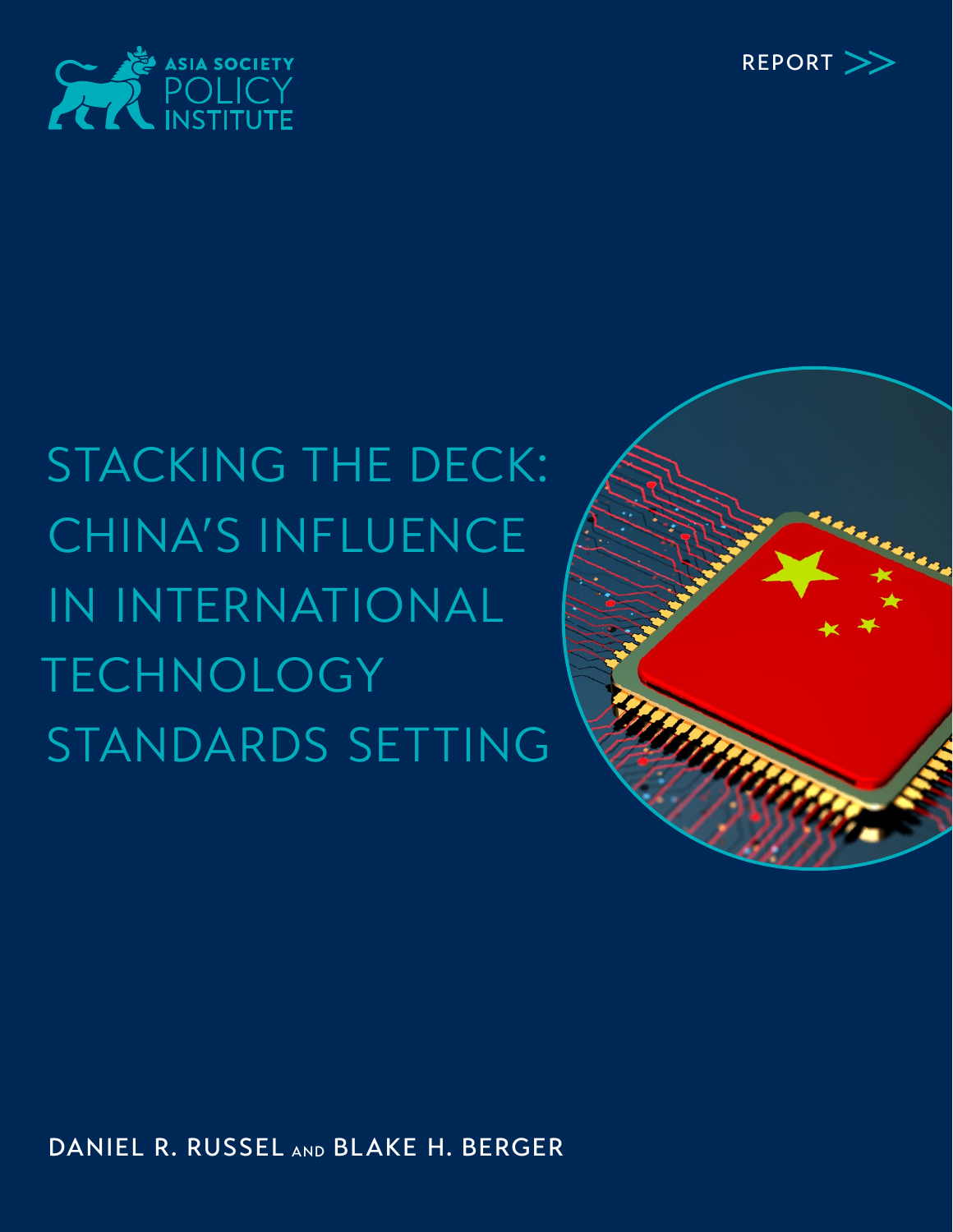# Stacking the Deck: China's Influence in International Technology Standards Setting

**DANIEL R. RUSSEL AND BLAKE H. BERGER**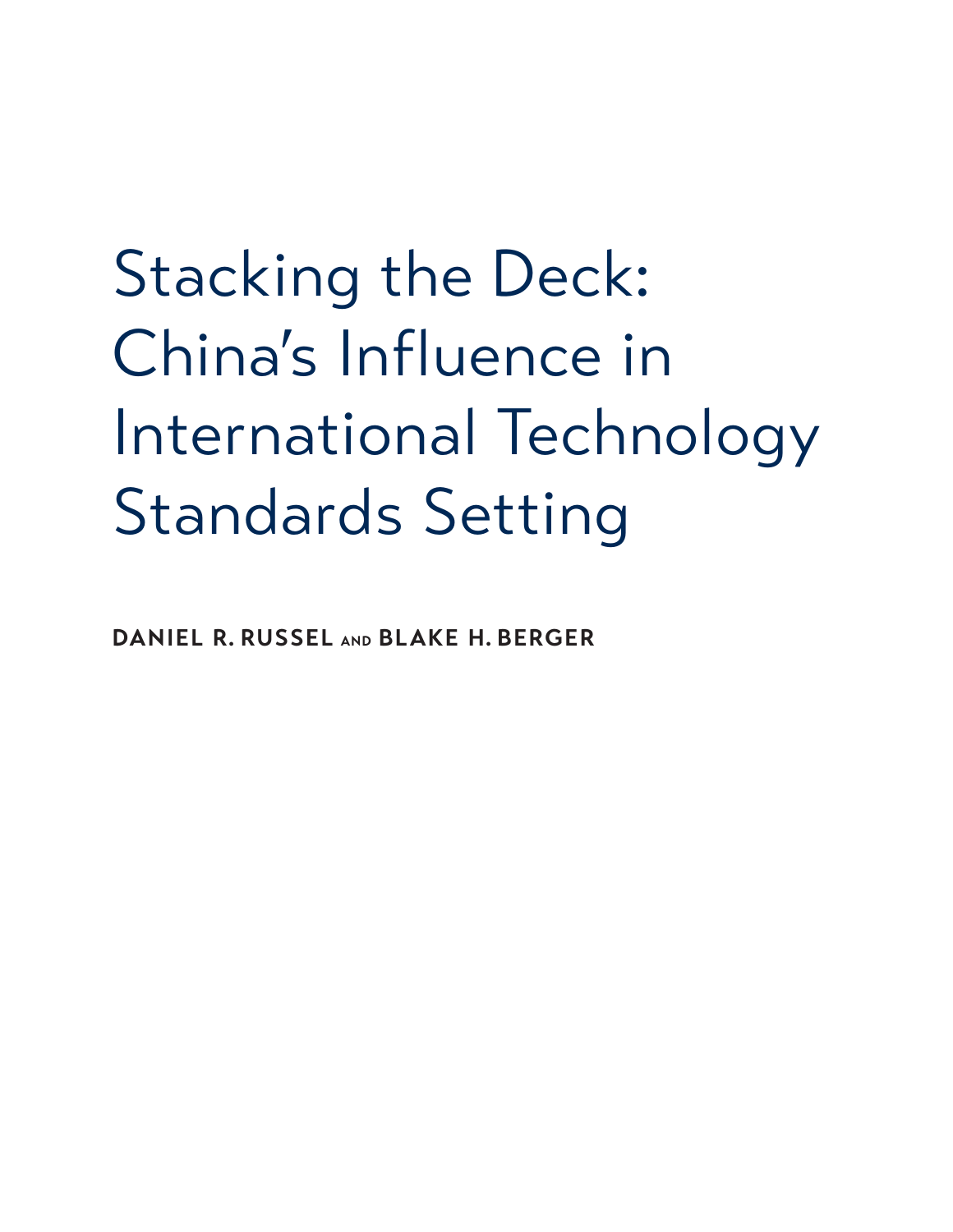# **CONTENTS**

| <b>ABOUT THE AUTHORS AND ASPI</b>                                                                                                  | 5              |
|------------------------------------------------------------------------------------------------------------------------------------|----------------|
| <b>ABBREVIATIONS</b>                                                                                                               | 6              |
| <b>FOREWORD</b>                                                                                                                    | $\overline{7}$ |
| <b>CHAPTER 1: Introduction</b>                                                                                                     | 8              |
| <b>CHAPTER 2: "Catch Up and Surpass" and China's</b><br>Domestic and International Standardization Push                            | 11             |
| <b>CHAPTER 3: Transforming Global Governance</b><br>and Exporting the China Model                                                  | 14             |
| <b>CHAPTER 4: The PRC'S Quest for Technological</b><br>Leadership and Influence of Technical Standards Bodies<br>and Organizations | 18             |
| <b>CHAPTER 5: Chinese Influence, the Digital Silk Road,</b><br>and the Diffusion of Chinese Technical Standards                    | 27             |
| <b>CHAPTER 6: China's Advantages</b>                                                                                               | 31             |
| <b>CHAPTER 7: Recommendations</b>                                                                                                  | 33             |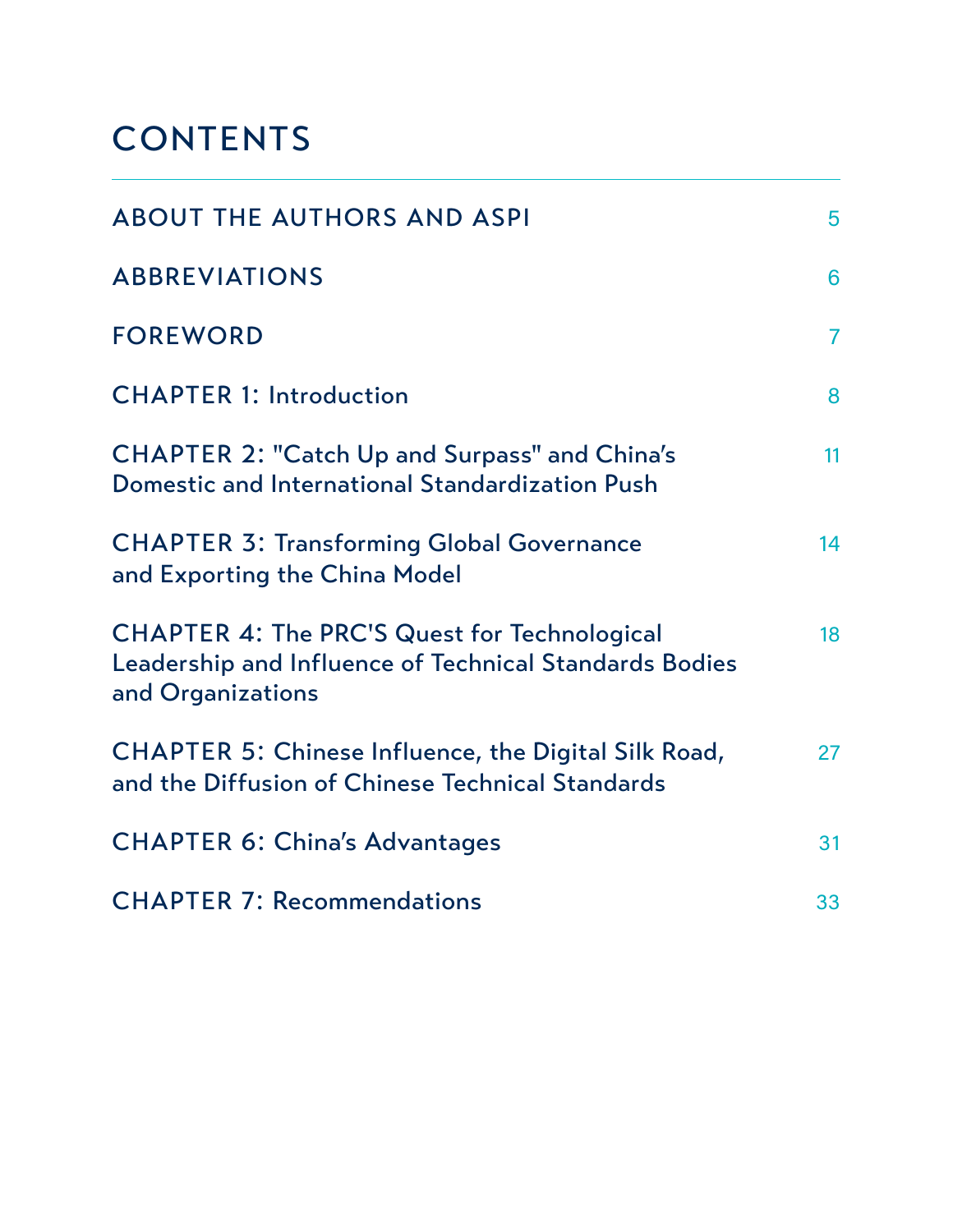

With a solution-oriented mandate, the Asia Society Policy Institute (ASPI) tackles major policy challenges confronting the Asia-Pacific in security, prosperity, sustainability, and the development of common norms and values for the region. The Asia Society Policy Institute is a think- and do-tank designed to bring forth policy ideas that incorporate the best thinking from top experts in Asia and to work with policymakers to integrate these ideas and put them into practice.

#### ABOUT THE AUTHORS

**Daniel R. Russel** is Vice President for International Security and Diplomacy at the Asia Society Policy Institute. He was a career member of the Senior Foreign Service at the U.S. Department of State, most recently serving as the Assistant Secretary of State for East Asian and Pacific Affairs. He also served at the White House as Special Assistant to the President and National Security Council Senior Director for Asian Affairs, where he helped formulate President Barack Obama's strategic rebalance to the Asia-Pacific region.

**Blake H. Berger** is Assistant Director at the Asia Society Policy Institute. Prior to joining ASPI, he was a research associate at the Centre on Asia and Globalisation at the Lee Kuan Yew School of Public Policy, National University of Singapore. His research and publications focus on the Association of Southeast Asian Nations (ASEAN), the Belt and Road Initiative, and U.S.-ASEAN policy.

This project was made possible with support from Facebook.

The Asia Society Policy Institute and the Asia Society take no institutional positions on matters of public policy and other issues addressed in the reports and publications they sponsor. All statements of fact and expressions of opinion contained in this report are the sole responsibility of its authors and may not reflect the views of the organization and its board, staff, and supporters.

© 2021 The Asia Society. All rights reserved.

**THE ASIA SOCIETY POLICY INSTITUTE Web:** AsiaSociety.org/Policy-Institute **Twitter:** @AsiaPolicy **Facebook:** facebook.com/AsiaPolicy **Email:** policyinstitute@asiasociety.org

**NEW YORK** 725 Park Avenue, New York, NY 10021 +1 212 288 6400

**WASHINGTON, D.C.** 1779 Massachusetts Avenue NW, Suite 805 Washington, D.C. 20036 +1 202 833 2742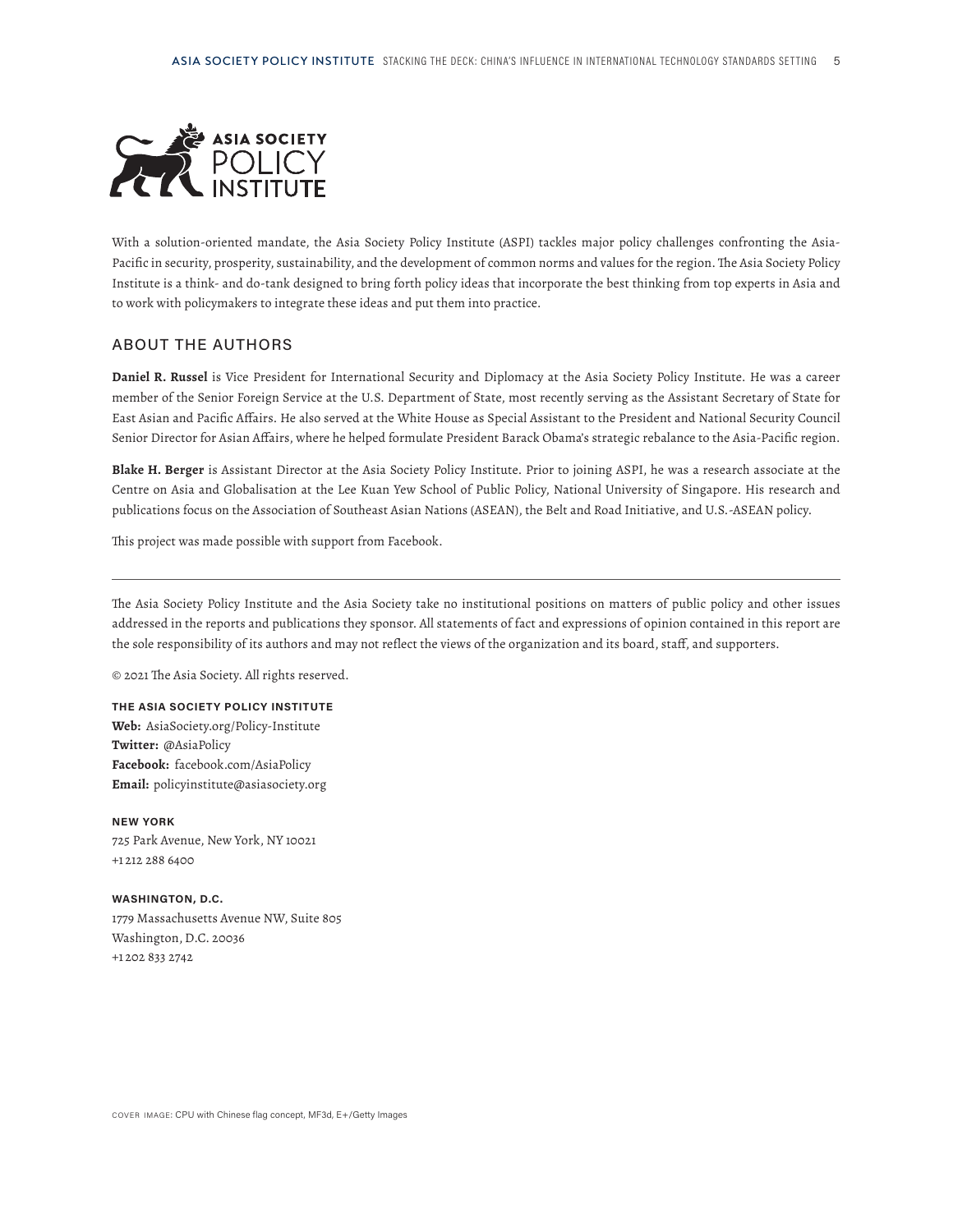# <span id="page-4-0"></span>ABBREVIATIONS

| 3GPP             | 3rd Generation Partnership Project                                               |
|------------------|----------------------------------------------------------------------------------|
| <b>ANSI</b>      | American National Standards Institute                                            |
| <b>BRI</b>       | Belt and Road Initiative                                                         |
| <b>BRICS</b>     | Brazil, Russia, India, China, and South Africa                                   |
| <b>CCP</b>       | Chinese Communist Party                                                          |
| <b>CAIH</b>      | China - ASEAN Information Harbor                                                 |
| <b>CAC</b>       | Cyberspace Administration of China                                               |
| <b>DSR</b>       | Digital Silk Road                                                                |
| EU               | European Union                                                                   |
| <b>FDI</b>       | Foreign Direct Investment                                                        |
| <b>GGE</b>       | Group of Governmental Experts                                                    |
| <b>ICSP</b>      | Interagency Committee on Standards Policy                                        |
| <b>ICT</b>       | Information and Communications Technology                                        |
| <b>IDDS</b>      | Innovation-Driven Development Strategy                                           |
| loT              | Internet of things                                                               |
| <b>IDFC</b>      | International Develop Finance Corporation                                        |
| <b>IEC</b>       | International Electrotechnical Commission                                        |
| <b>IETF</b>      | Internet Engineering Task Force                                                  |
| <b>IEEE</b>      | Institute of Electrical and Electronics Engineers                                |
| <b>ISO</b>       | International Organization for Standardization                                   |
| <b>ITU</b>       | International Telecommunications Union                                           |
| <b>ITU-T</b>     | International Telecommunications Union, Telecommunication Standardization Sector |
| JTC <sub>1</sub> | Joint Technical Commission                                                       |
| <b>MOU</b>       | Memorandum of Understanding                                                      |
| <b>MoST</b>      | Ministry of Science and Technology                                               |
| <b>NDRC</b>      | National Development and Reform Commission                                       |
| <b>IDDS</b>      | National Innovation-Driven Development Strategy                                  |
| NIST             | National Institute of Standards and Technology                                   |
| R&D              | Research and Development                                                         |
| <b>STEM</b>      | Science, Technology, Engineering, and Math                                       |
| <b>SCO</b>       | Shanghai Cooperative Organization                                                |
| <b>SAC</b>       | Standards Administration of China                                                |
| <b>SDO</b>       | Standards Development Organizations                                              |
| <b>SOE</b>       | State-Owned Enterprises                                                          |
| <b>TBT</b>       | Technical Barriers to Trade                                                      |
| <b>WAPI</b>      | WLAN Authentication and Privacy Infrastructure                                   |
| <b>WIC</b>       | World Internet Conference                                                        |
| <b>WTO</b>       | World Trade Organization                                                         |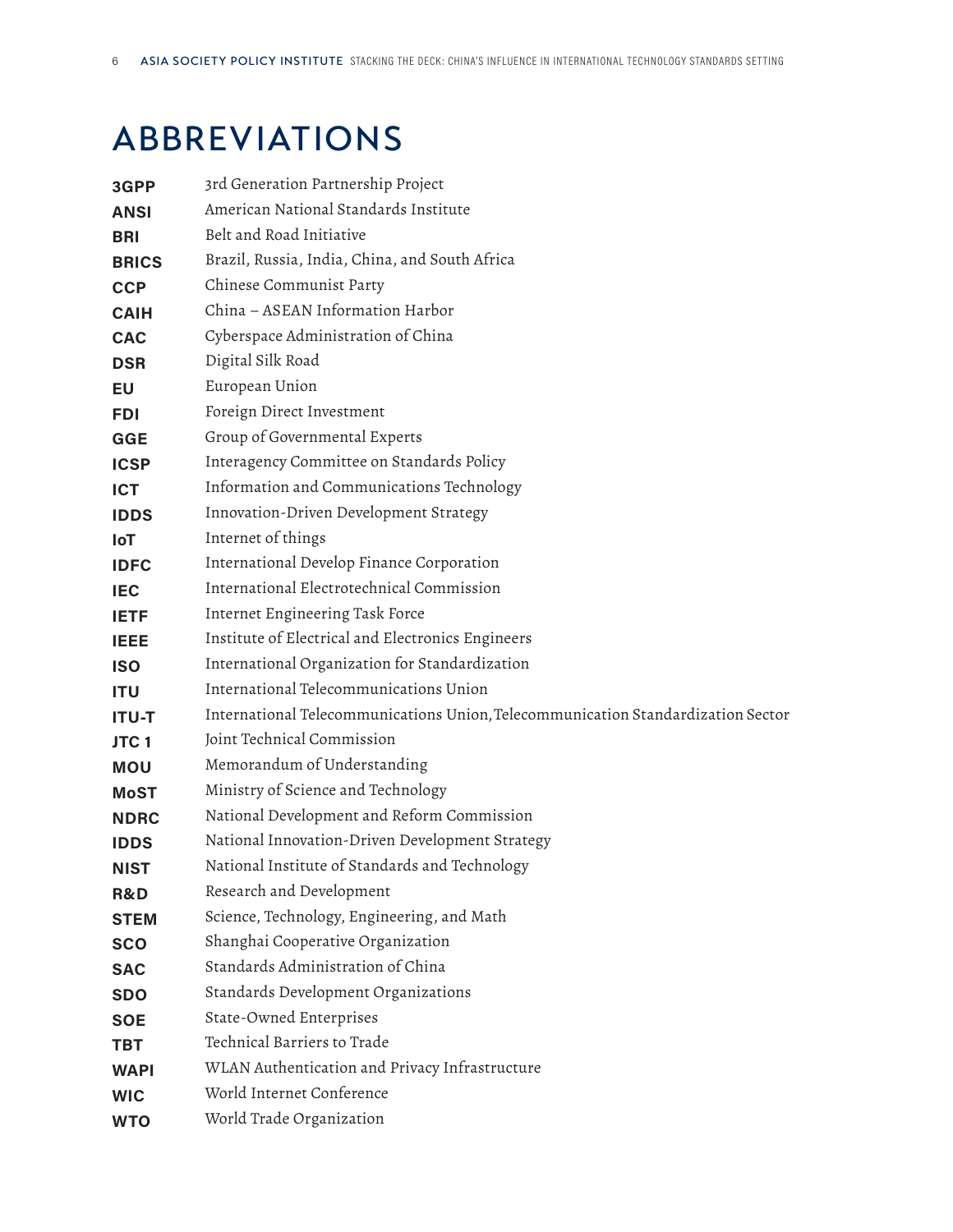# <span id="page-5-0"></span>FOREWORD

**China's rise is impacting the global order across numerous domains as its growing capabilities, interests, and ambitions put pressure on the U.S.-centric postwar system.** One area of disruption is tech governance, where Beijing's declared goal of becoming a "cyber great power" manifests itself in policies aimed at rivaling or surpassing the West in the competition to develop next-generation technology and to promote its global adoption.

An underappreciated aspect of this effort has been the deliberate strategy to increase China's influence within international standards development organizations (SDOs). Through various tactics, Beijing has significantly enhanced its ability to gain approval of its own proposals and to resist those that it does not favor. Just as the Chinese government has made a deliberate effort to boost its presence in leadership positions throughout the United Nations system, Beijing has lobbied hard for key roles in multilateral SDOs. And while the Belt and Road Initiative has been the focus of much research, including the Asia Society Policy Institute's "Navigating the Belt and Road" series, far less attention has been given to its technological artery, the Digital Silk Road (DSR), which supports the export of Chinese telecommunications and other high-tech systems.

What ASPI Vice President Danny Russel and Assistant Director Blake Berger have accomplished in this report is to connect the dots and show how state-directed activism in SDOs, combined with the promotion of Chinese tech systems through the DSR, serve to stack the digital deck in China's favor. This report further explains how these strategies not only serve China's commercial interests, but also bolster its push for "cyber sovereignty" instead of the free flow of ideas, information, and data. State control of the internet and the Chinese approach to data governance restrict access to information and curtail free speech and other universal rights. Embedding Chinese technology standards in overseas infrastructure projects – often with "data harmonization" agreements – creates a path dependency that locks other countries into using Chinese vendors and standards. DSR initiatives such as "Smart Cities" may include artificial intelligence powered digital censorship and surveillance tools which authoritarian regimes can use for repression and to quell dissent. Meanwhile, Smart Cities systems also provide access to immense quantities of data that are useful to both Chinese companies and government agencies.

Most importantly, this report goes on to explore the strategic and practical implications of China's "stacking the deck" strategy to offer actionable policy recommendations for governments, including the U.S., for protecting a merit-based international standardization system and an open internet.

This report, therefore, reflects the Asia Society Policy Institute's role as a pragmatic "Do Tank" as well as a "Think Tank," and continues the institute's efforts to shed objective light on the immense impact of China's international policies and initiatives.

I would like to thank Facebook for its support of this important project.

#### **The Honorable Kevin Rudd AC**

President, Asia Society President, Asia Society Policy Institute 26th Prime Minister of Australia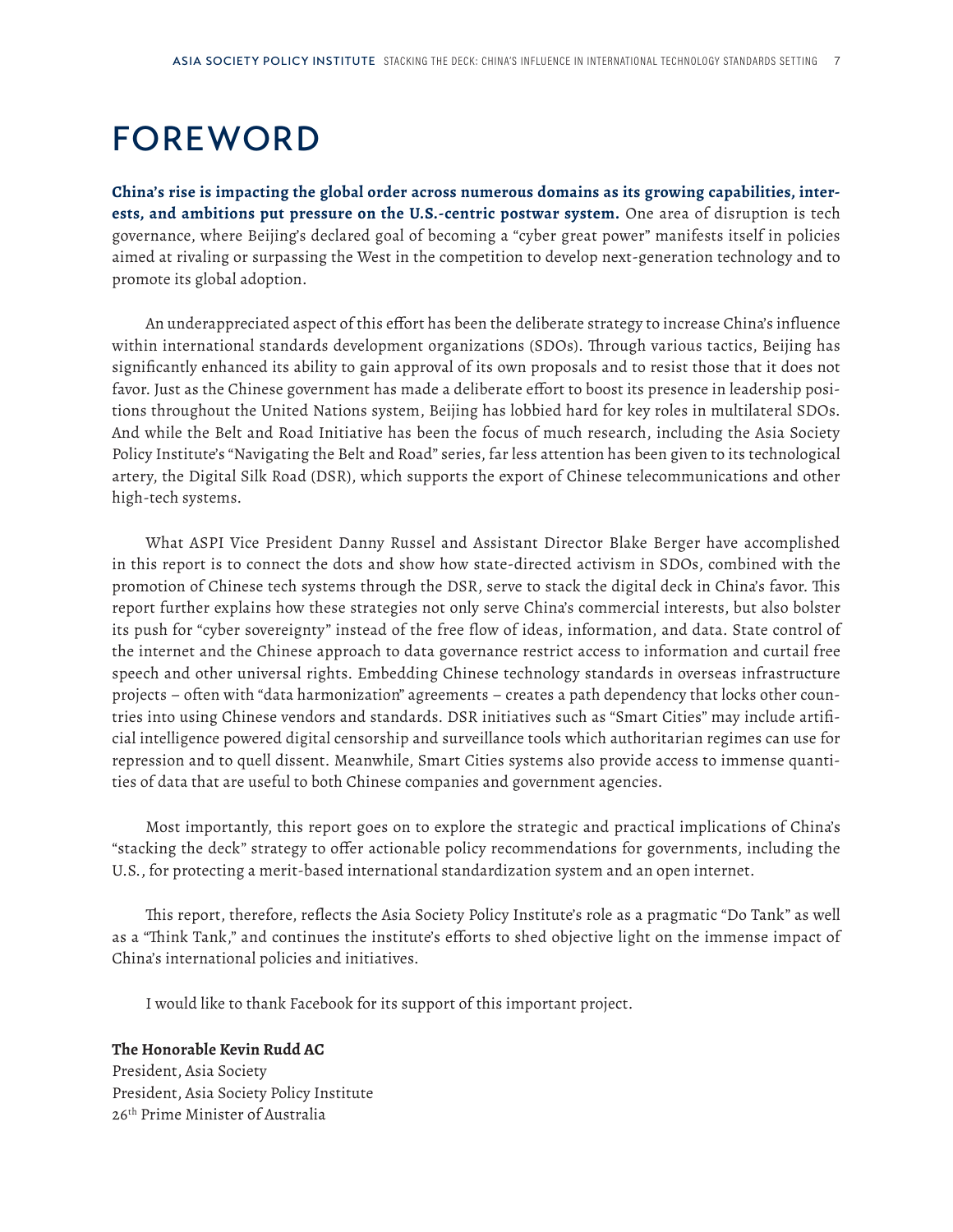### CHAPTER 1: Introduction

**President Xi Jinping has led a foundational shift in the Chinese system's engagement with the international community**, moving away from Deng Xiaoping's "hide and bide" approach toward one that places China prominently on the world stage. Xi and the Chinese Communist Party (CCP) he leads assert that "time and momentum are on China's side"<sup>1</sup> and that "the East is rising, while the West is declining."<sup>2</sup> Xi has repeatedly called for his nation to "lead the reform of the global governance system"<sup>3</sup> and argued that the system should adapt to reflect changing dynamics, chiefly a rising China.<sup>4</sup> These calls for reform do not take place in a vacuum. They have grown in tandem with factors such as China's rapid technological advancement, its stated ambition to become a "cyber great power," and its increasing influence within multilateral and multistakeholder technology standards setting bodies, and alongside the pursuit and expansion of the Belt and Road Initiative (BRI) and Digital Silk Road (DSR).

While the Chinese Party-State's overt ambition to attain technological dominance strikes many in the West as an unsettling new challenge, Xi's push for indigenous technology to "catch up and surpass" the West, as well as his emphasis on the need to unify politics and technology, have a historical lineage. The CCP has long viewed technological progress not only in terms of strengthening the country's economy and military, but as a political goal. In seeking to become a "cyber great power" by 2049 (the centennial of the People's Republic), the CCP aims to prove that the Party's stewardship has enabled China at last to assume its rightful place as a great power.<sup>5</sup>

Technology is framed as a critical pillar in China's political, economic, and military ascendancy. But leaders are also intensely aware of the vulnerabilities and risks to CCP control posed by technology that empowers individual citizens. For Beijing, preserving Party control and ensuring that domestic security and stability remain paramount, and technology and its tools for social control are foundational to both

#### Unease is evident in capitals and boardrooms at the prospect of having to "play by Chinese rules," in the operation of the internet.

goals. Beijing has continually emphasized the risks inherent in the free flow of information, the internet, and foreign control and ownership of advanced technology, while simultaneously stressing the importance of developing indigenous technology to the state's security and economic well-being. Illustrative of these two underlying

trends, in his first major address on being a "cyber great power" in 2014, Xi remarked that "to build China into a cyber great power, China must have its own technology, and it must have strong technology,"<sup>6</sup> and that "without cybersecurity, there will be no national security."<sup>7</sup> This ambition to become a "cyber great power" and to ensure cybersecurity is not, as Xi expressed, solely "a game of technology, but also a game of ideas and discourse power."<sup>8</sup>

The push to reform global governance is directly related to Beijing's aim of increasing its influence commensurate with its growing power and status. "Discourse power," frequently invoked by Chinese leaders, is about shaping global values and governance and the People's Republic of China's (PRC's) ability to control the agenda of international institutions. The "China model" has been framed as alternative to Western and democratic principles that the CCP rejects.<sup>9</sup> Beijing seeks to ensure that China's norms and standards are reflected in the future order under the banner of a "community of common destiny for mankind<sup>"10</sup>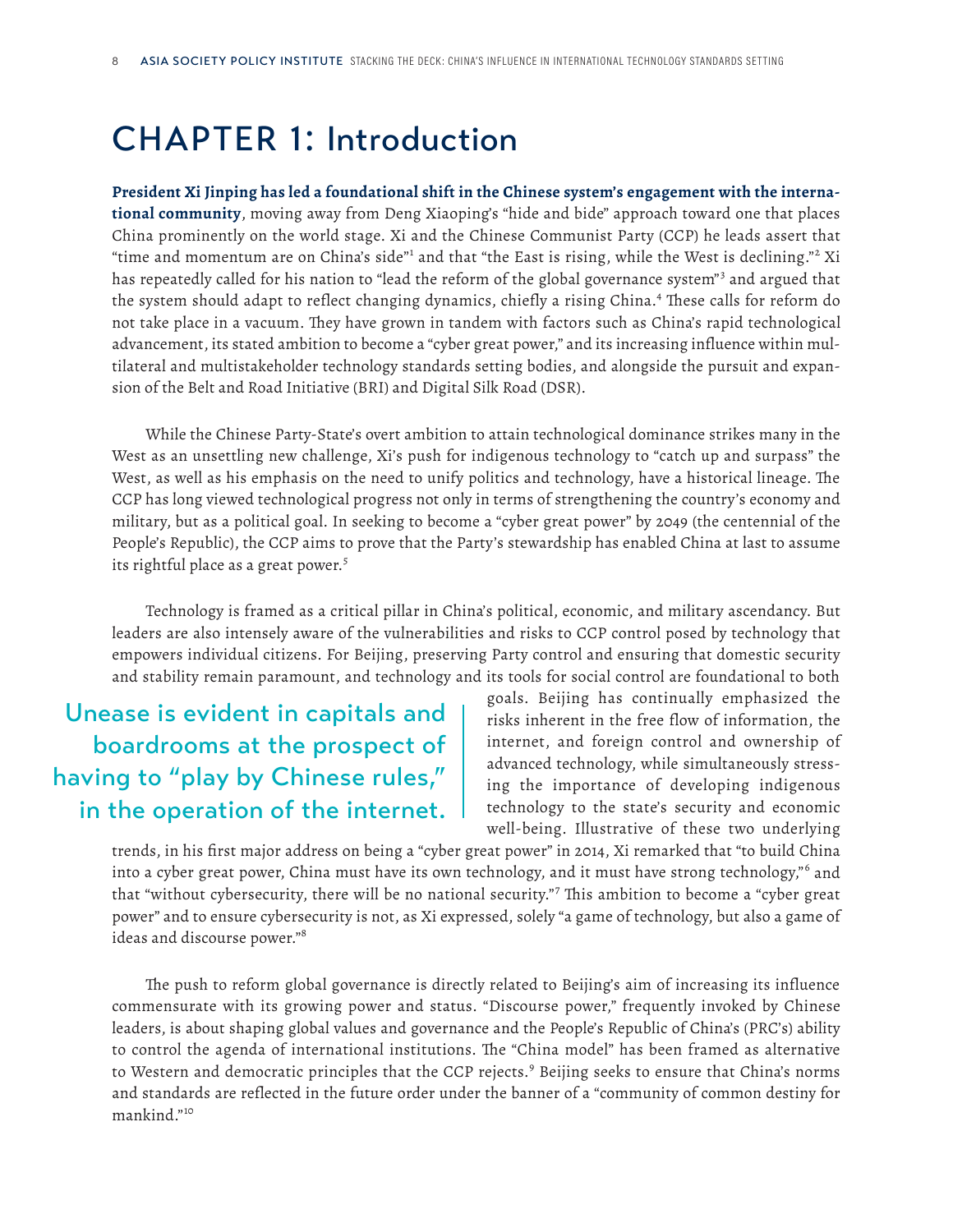Chinese authorities are using increased influence within international institutions to push the principle of noninterference. Beijing asserts that a country's collective interests outweigh the rights of the individual, and that it is exclusively the state that must determine the collective national interests. In other words, state sovereignty is sacrosanct: no universal right can supersede it or nonstate actor challenge it. This push has profound implications for the future of data governance, the freedom of the internet, and human rights in general.

In its messaging to external audiences, Beijing frames its engagement in international standards setting as a mutually beneficial "win-win" to promote a common future in cyberspace. However, in the Party-State's internal messaging, standards development is framed as a zero-sum contest and an instrument of national power needed to dominate future technology.<sup>11</sup> Indeed, technical standards not only matter in terms of global production today, but also will shape the contours of next-generation technol-

ogy, ranging from 5G to artificial intelligence (AI) and the internet of things (IoT). Standards setting will help determine commercial winners and losers on a global scale.

Traditionally, the international technical standards development landscape has been primarily industry-led and dominated by multistakeholder standards development organizations (SDOs). In these bodies, private sector actors, engineers, and experts negotiate, propose, debate, and approve the *best* technical standards to address common problems and issues surrounding interoperability. While the process is not completely apolitical, consider-



Chinese President Xi Jinping gives a speech at a press conference after the Belt and Road Forum at the China National Convention Center at the Yanqi Lake venue on April 27, 2019 in Beijing, China, Wang Zhao - Pool/Getty Images

ing the stakes involved, the technical standardization process has been traditionally focused on technical, rather than commercial or political, arguments in debating the merits of a standard. However, China's increasing engagement in standards development, particularly given its top-down, state-centric approach to standardization, is changing the status quo. $12$ 

The Xi administration has employed a dual-track approach to setting both de jure and de facto technology standards. In the de jure track, Beijing has sought to influence both the multilateral (governmental) and the mixed multistakeholder technical SDOs. This approach includes placing Chinese nationals in senior leadership positions within the SDOs; increasing the representation of Chinese tech companies within these bodies; assuming leadership positions in secretariats, working groups, and technical subcommittees; and pushing Chinese companies to vote for Chinese proposals. In the de facto track outside of the SDOs, Chinese companies, with guidance from the Party-State, are creating standards on the ground utilizing the BRI and DSR. By exporting its technologies, signing memoranda of understanding (MOUs) for the harmonization of standards, and developing other standards harmonization mechanisms, Beijing is propagating its own technology standards in project host states.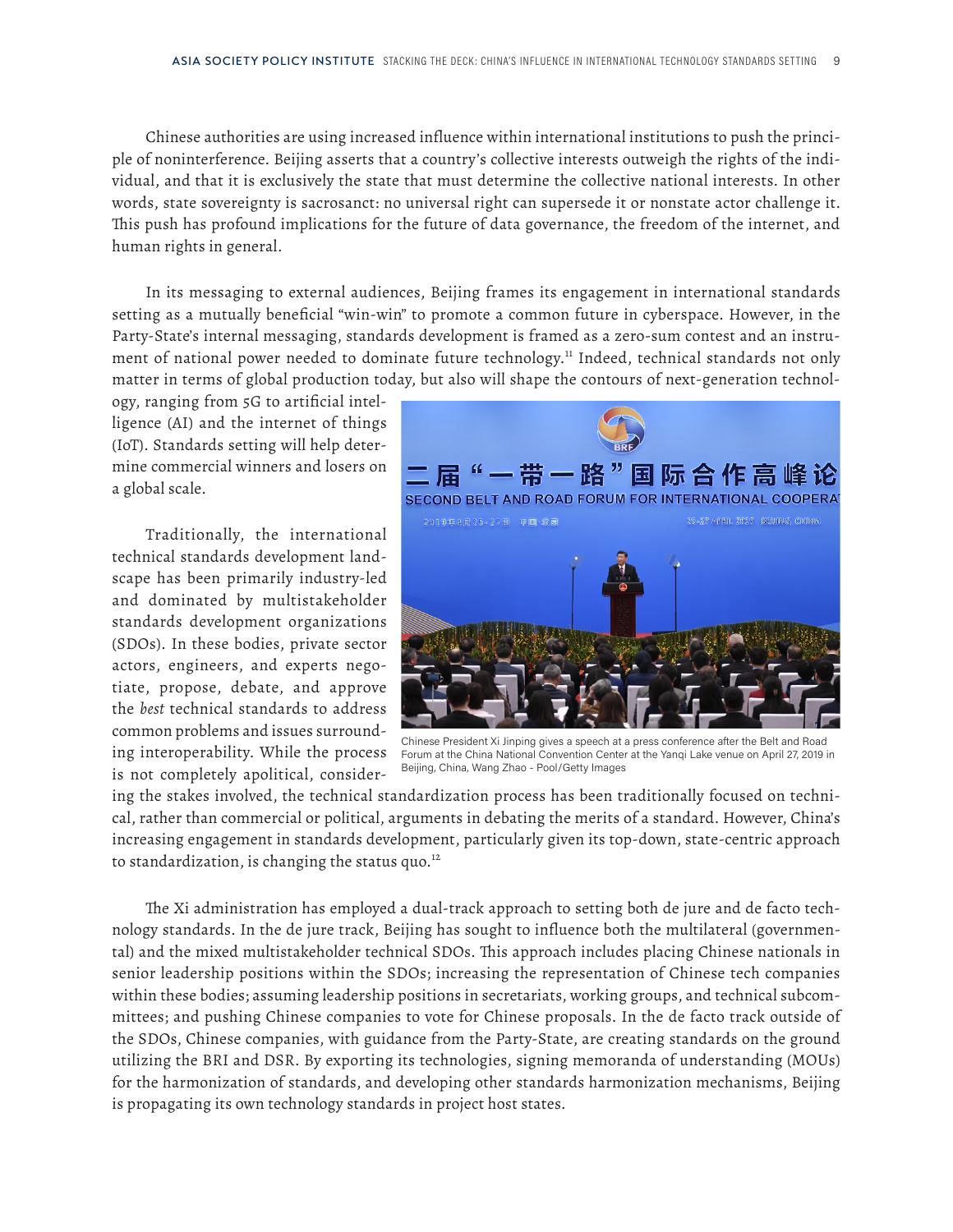The United States, European Union (EU), Japan, and others have raised concerns that the adoption of Chinese standards enables unfettered data mining, compromises national and personal security, and promotes Beijing's international agenda. Unease is evident in capitals and boardrooms at the prospect of having to "play by Chinese rules," not only in terms of the future design of wireless networks, but also the operation of the internet.<sup>13</sup> A further concern is the risk of a bifurcated international information and communications technology (ICT) environment.

Is the international community's apprehension over the prospect of China becoming a "cyber great power" with substantial influence in SDOs warranted? Does Beijing's insistence that its increasing participation in SDOs only benefits the international community have merit? Do the activities of Chinese actors necessarily undermine the existing approach to standards setting, which focuses on transparency, consensus, and openness? Will the systems that are gradually being disseminated through the BRI and DSR ultimately lock recipient states into exclusive use of Chinese-sourced technology and products?

This report examines the mechanisms and strategies the Chinese government has employed to gain influence within the digital rulemaking space as well as ways that Beijing has used its influence – and its "Belt and Road" corridors – to promulgate its digital norms and standards. Chapter 7 lists responsible measures that the U.S. and other governments might take to ensure that the international digital standards "deck" is not stacked against their companies, interest, and values.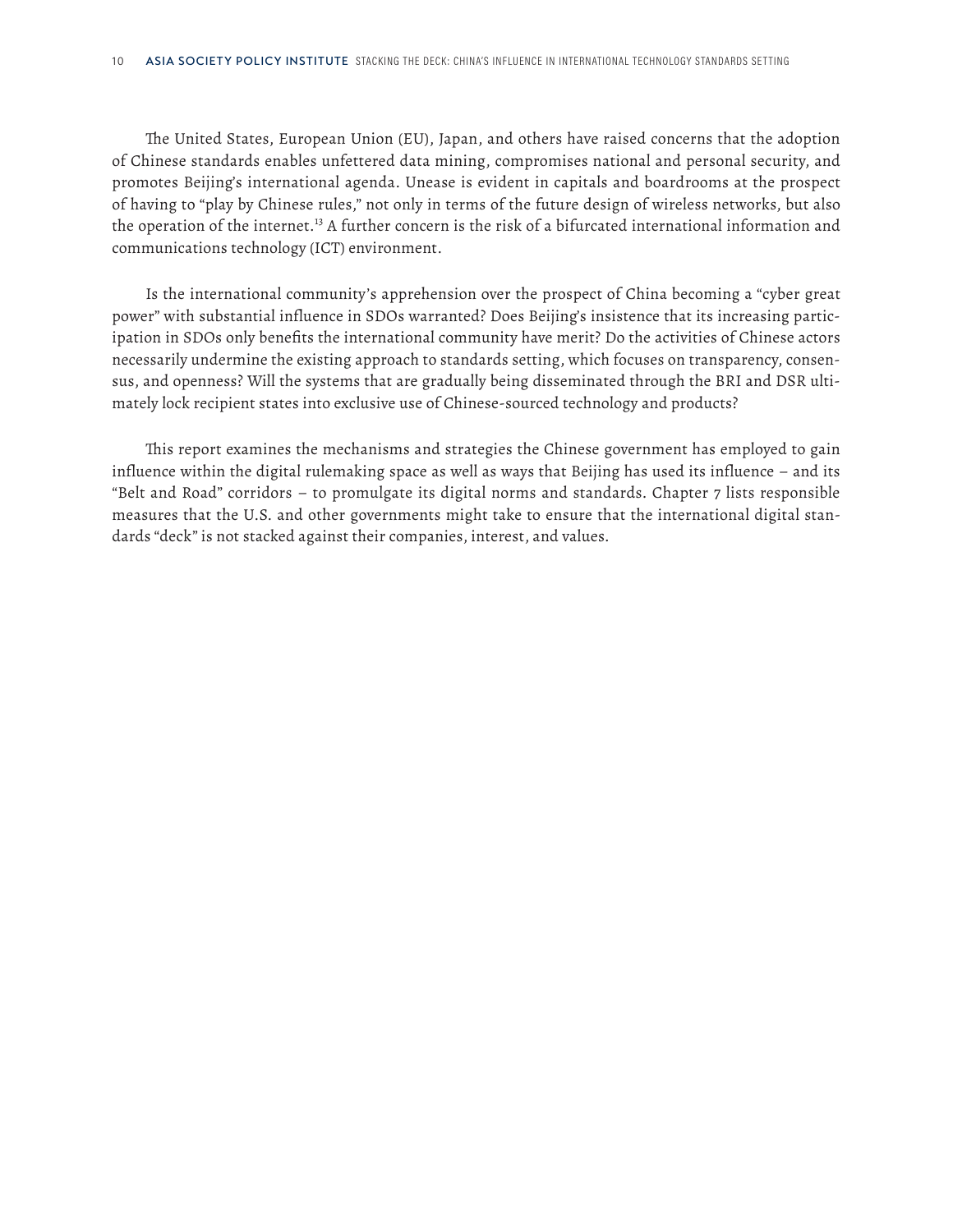### CHAPTER 2: "Catch Up and Surpass" and China's Domestic and International Standardization Push

**Xi's call for China to become a "cyber great power" and the importance of technology to national rejuvenation have a historical lineage** that can be traced back to the birth of the CCP. Party leaders blamed the country's stagnation on its inability to keep pace with international technological advancements.14 Mao admired the Soviet Union's technological prowess and adopted Khrushchev's slogan "catch up and surpass the United States."<sup>15</sup> For Mao, a devout Marxist, politics and technology were closely intertwined. He saw achievement in science and technology as foundational to China's economic, ideological, and geopolitical power. "There is no question that politics and the economy must be unified, and that politics and technology must be unified. It has always, and will always, be so," he wrote in 1958.<sup>16</sup>

Over the decades, CCP policies have oscillated between greater state control and more market-oriented and reformist approaches. However, a consistent theme has been the importance of technology in the drive to catch up with the international community.<sup>17</sup> Deng Xiaoping helped place the country on

its current technological trajectory by focusing on economic opening and market reform.<sup>18</sup> The government began to ramp up investment in science and technology, sent delegations overseas to bring back new technology and ideas, and encouraged foreign companies to establish a presence in China so they could share their know-how. The enactment of the 1983 Key Technologies Program not only encouraged research in ICT and automation, but helped foster an environment in which the private sector would start to play a larger role in the domestic economy.<sup>19</sup> It is no

For Mao, a devout Marxist, politics and technology were closely intertwined. He saw achievement in science and technology as foundational to China's economic, ideological, and geopolitical power.

coincidence that both Lenovo and Huawei were established shortly after the unveiling of the policy. Deng was also critical in restarting the national standardization effort by creating new government agencies and rejoining the International Organization for Standardization (ISO) in 1978.<sup>20</sup>

The pursuit of advanced technologies to "catch up and surpass" persisted in subsequent decades, although China continued to lag behind the United States, Japan, Europe, and others. China's lack of competitiveness in core technologies and its limited indigenous innovation hampered its transition beyond the export-oriented "global factory" economic model. This was as much a national security problem as an economic one in the eyes of the CCP. In 2007, State Councilor Liu Yandong articulated the concern among party elites that "the majority of the [Chinese] market is controlled by foreign companies, most core technology relies on imports, so the situation is extremely grave as we are further pressured by developed countries who use blockades and technology controls – if we are not able to solve these problems we will forever be under the control of others."<sup>21</sup>

After China's accession to the World Trade Organization (WTO) in 2001, one of the first hurdles it encountered was clearing regulatory and technical standards in conformity with the Technical Barriers to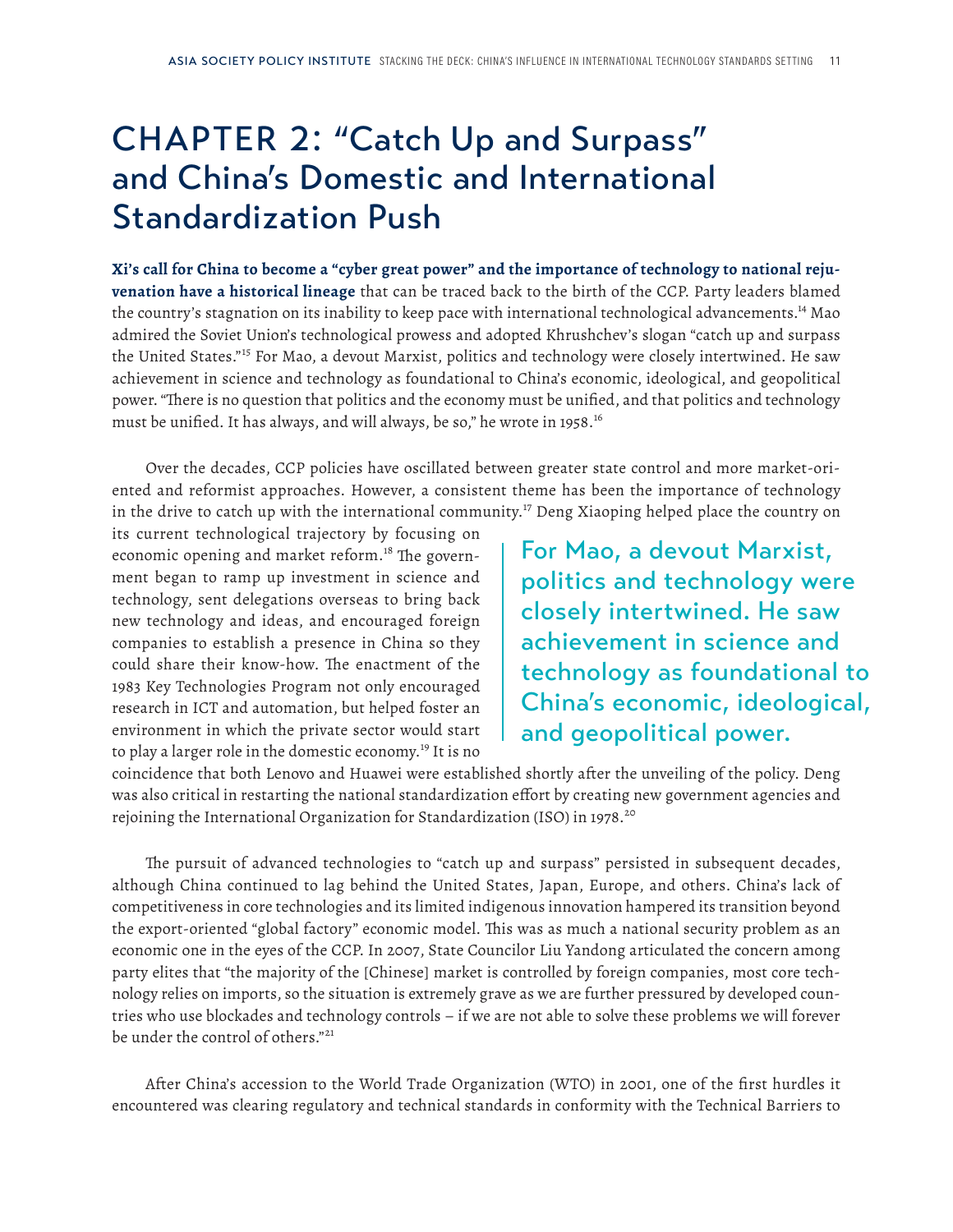Trade (TBT) agreement it had signed. This served as a wake-up call that prompted the Ministry of Science and Technology to initiate studies on standards development, producing a broad preliminary outline for a national standards strategy.<sup>22</sup> Several priorities emerged: using standardization to promote indigenous innovation; adopting international standards and inserting indigenous innovations into them; using foreign direct investment (FDI) to promote Chinese standards; and having the country play a larger role in international SDOs and transition from being a standards taker to a standards setter.<sup>23</sup>

Implementation of some aspects of this strategy proved difficult. Chinese companies continued to pay huge royalty fees to foreign corporations that owned the patents. Notable failures to introduce a domestic standard internationally include the attempts to advance the China Blue High-Definition Disk as an alternative to DVD and WLAN Authentication and Privacy Infrastructure as an alternative to Wi-Fi.<sup>24</sup> In the telecommunications field, Chinese companies were standards followers in the waves of 2G, 3G, and 4G technology, imposing significant costs on these industries. As recently as 2014, Chinese companies paid roughly \$8 billion in royalties to Qualcomm alone.<sup>25</sup> Beijing clearly took to heart the important relationship between standards setting and competitiveness, as well as the value of first-mover advantage in setting next-generation technology standards.

Standardization was evident as a priority from the beginning of the Xi Jinping administration. In laying out his goal of national rejuvenation at the 2012 Party Congress that elevated him to power, Xi explicitly tied China's rise to securing a place at the forefront of technological revolutions and warning against the risks of a lagging tech sector.<sup>26</sup> In a 2013 speech, he said, "In core technology fields where it would be impossible for us to catch up by 2050, we must research asymmetrical steps to catch up and overtake. Internationally, if you don't have the advantage of core technologies, you don't have the political momentum."<sup>27</sup> Beijing then unveiled a range of policy initiatives and domestic reforms to boost indigenous technology and competitiveness, to enhance security and state control over technology, and to facilitate the transition from being a "standards taker" to a "standards maker."

Since then, standardization has emerged and remained a top priority for both industry and government. A saying reportedly popular in innovation-focused circles in China is that "third-tier companies make products, second-tier companies make technology, and first-tier companies make standards."<sup>28</sup> Premier Li Keqiang declared that "standardization is a reflection of a country's core competitiveness and overall strength."<sup>29</sup> In 2017, a revision to China's Standardization Law marked a shift from a centralized system to a hybrid model that preserves state control while encouraging market-driven standardization. In addition to simplifying the standards development process and involving private sector actors, the law sought to harmonize domestic standards and improve government coordination in standardization.<sup>30</sup> These moves helped reduce redundant or conflicting standards, promote domestic adoption, and increase the effectiveness of research and development (R&D) spending.

Championing Chinese standards in global technology is an outgrowth of the CCP's strategy to maximize its influence over the future global economy. The drive to control the agenda within the United Nations (UN) and SDOs is one aspect of a comprehensive push to strengthen the country's global rulemaking power and to shield it from unwelcome constraints or intrusions. From Beijing's perspective, the time has come to advance norms, rules, laws, and standards that promote and protect China's interests and security. This determination to cement China's place in the international order and reform it is evident in Beijing's and the country's efforts to advocate for its conception of cyber sovereignty in the UN as well as promotion and diffusion of indigenous standards through SDOs and via the DSR.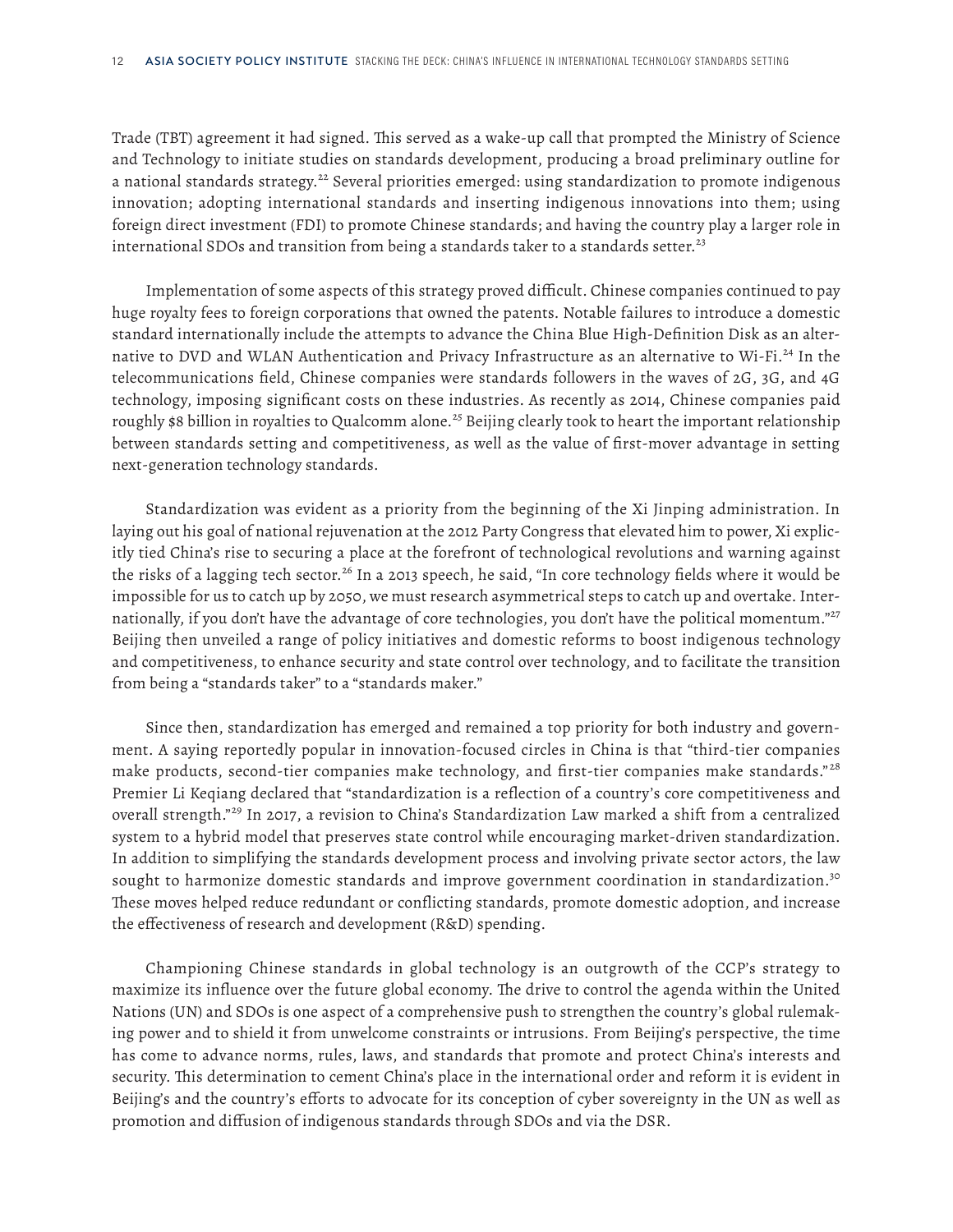#### **TIMELINE OF RELEVANT OFFICIAL CONCEPTS, NATIONAL POLICIES, AND BRI-RELATED POLICIES**

## **2013**

**Special Project Action Plan for Internet of Things Development**

## **2015**

- **Plan to Deepen Reform of Standardization Work**
- **"Digital Silk Road"**
- **Action Plan to Connect "One Belt, One Road"through Standardization (2015-2017)**
- **National Standardization System Construction and Development Plan (2016-2020)**

### **2017**

- **First Belt and Road Forum:**
	- **• First 12 Bilateral Technical Standards Recognition Agreements**
- **Standardization Law of People's Republic of China**

## **2019**

**Second Belt and Road Forum:** 

- **National Standard Information Platform for the Belt and Road**
- **Standardization CN-EN Bilingual Intelligent Translation Cloud Platform**

### **2021**

- **Second China-ASEAN International Standardization Forum:**
	- **• China-ASEAN Standard Cloud Platform**
	- **• International Standardization Training Center**
- **National Standardization Development Program**

### **2014**

- **"Cyber Great Power"**
- **"Cyber Sovereignty"**

### **2016**

- **National Innovation-Driven Development Strategy**
- **Cybersecurity Law**

### **2018**

- **China Standards 2035**
- **Action Plan on Belt and Road Standard Connectivity (2018-2020)**

### **2020**

- **Main Points of National Standardization Work**
	- **OFFICIAL CONCEPTS**
- **NATIONAL POLICIES**
- **BRI-RELATED POLICIES**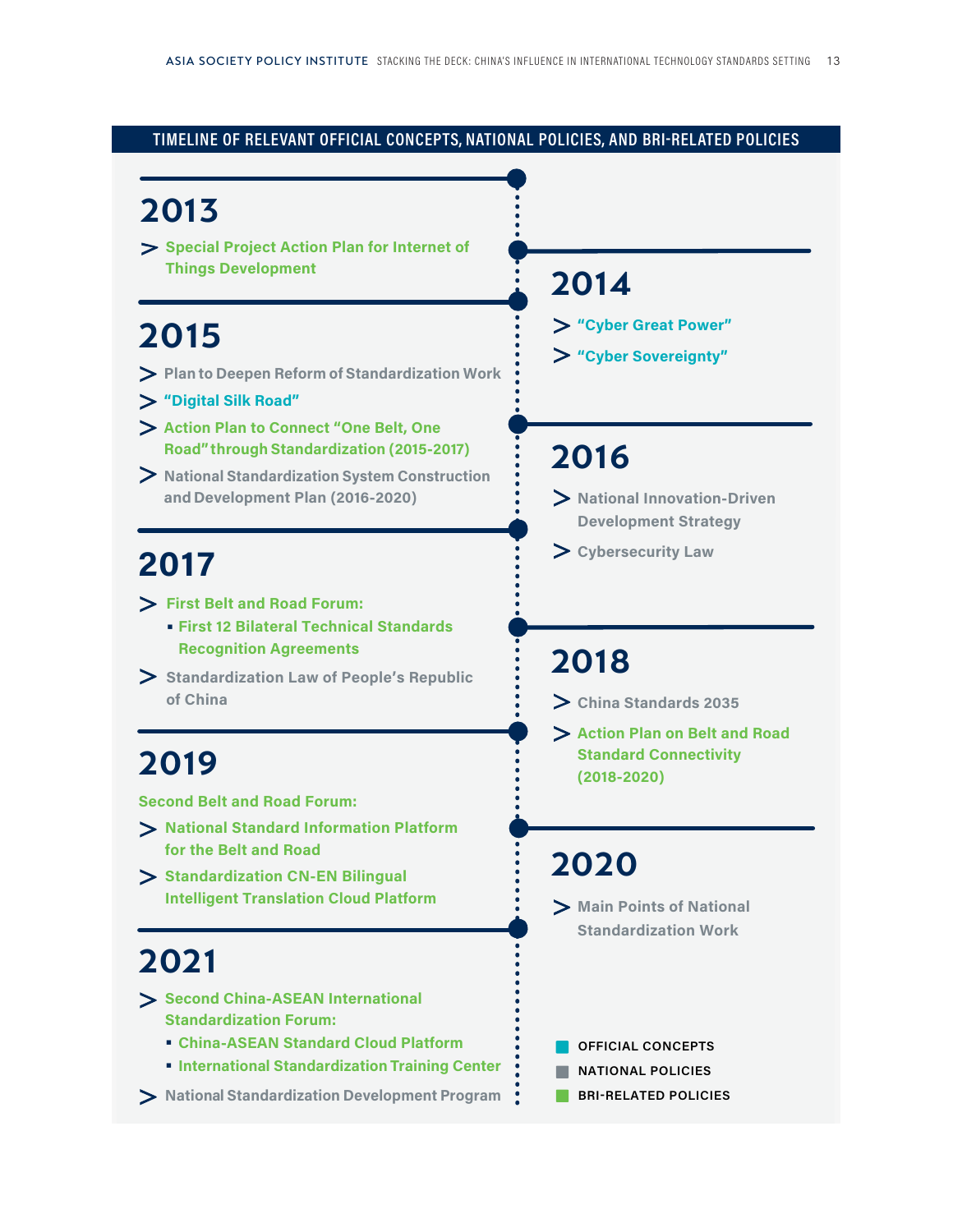### CHAPTER 3: Transforming Global Governance and Exporting the China Model

**The CCP has not been shy about the ambition to have China play a central role in global affairs** and to actively lead the reform of the international system. The Party's approach to this goal appears to be a mix of grand strategy and opportunism. Xi Jinping describes a new era in which China is "moving closer to center stage and making greater contributions to mankind," playing a leading role in reforming the international order by "contributing Chinese wisdom and strength to global governance."31 At the same time, the vacuum created by the United States' withdrawal from multilateral engagement under President Donald Trump provided Beijing with an opportunity to take an even larger role in shaping the international system.

Unsurprisingly, as China rises, it is attempting to reform global governance in ways that create a more favorable environment – an environment that shields Beijing from criticism and legitimizes its political system. This approach includes Beijing's efforts to bolster its "discourse power" in international organizations – code for both pushing Chinese talking points and discouraging criticism. In normative terms,

Whatever its merits, the cyber sovereignty concept provides cover for tightening controls over information in the quest to maintain domestic control and regime security. Beijing has sought to recast the definition of important principles such as human rights and has championed new principles such as cyber sovereignty within the UN system and other forums.

Xi's stated ambition is to make his nation not just a great power, but a "cyber great power" as well. Beijing has embedded its preferred principles in the BRI and DSR, which, in turn, have facilitated their uptake. Through

these and more conventional diplomatic means, the PRC is proselytizing Chinese-style cybersecurity and its system of data management laws. These efforts have significant implications for the future of data governance, the internet, and the free flow of information.

In terms of human rights, for example, the PRC has worked through international and regional organizations to advance an authoritarian-friendly alternative definition. Beijing has advocated for the concept of "particularity" of human rights, arguing that human rights can only be advanced within the specific context of each state's national conditions.<sup>32</sup> This major caveat to universal human rights was adopted as part of the "Beijing Declaration" at the 2017 South-South Human Rights Forum. This qualified definition allows states to balance human rights against other needs and priorities, while also providing an alibi for illiberal governments to violate human rights on the grounds of "national security, public order, public health, public safety, public morals and the general welfare of the people."<sup>33</sup>

At the UN, the PRC has advanced this reinterpretation of human rights with "Chinese characteristics." In 2017 and 2018, Chinese diplomats presented two resolutions in the Human Rights Council that advanced this alternative framing. The resolutions, which passed, hold that human rights must be balanced with the state's economic development; that a country's human rights issues need to be viewed in the context of its history, cultural, and religious backgrounds; and that nations seeking to address human rights problems in *other* states should do so through "mutually beneficial cooperation."34 In this reframed definition of human rights, the state serves as the arbiter of both the nation's collective interests and the individual's rights.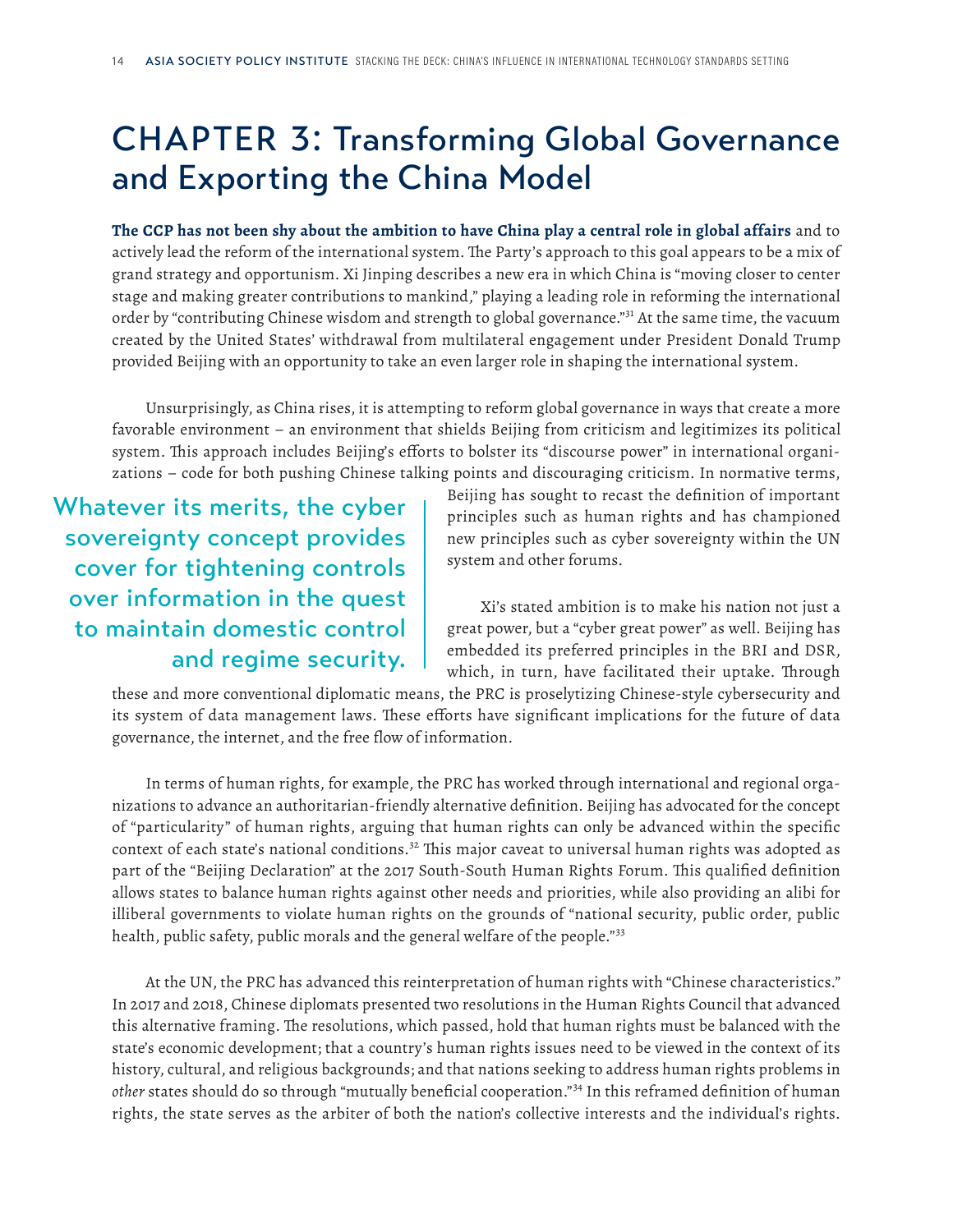Under this definition, a totalitarian government could assert absolute rights over its internal affairs and claim to be safeguarding human rights so long as its domestic economy grows.<sup>35</sup>

This absolutist interpretation of state sovereignty and noninterference has also emerged in the digital space. Beijing is advocating for its conception of cyber sovereignty within the UN and multilateral organizations such as the World Internet Conference (WIC), the Shanghai Cooperative Organization (SCO),

and the BRICS (Brazil, Russia, India, China, and South Africa) grouping. At the second WIC in 2015, Xi described cyber sovereignty as "respecting each country's right to choose its own internet development path, its own internet management model, and its own public policies on the internet."<sup>36</sup>

The promotion of the cyber sovereignty concept serves PRC priorities such as security, Xi described cyber sovereignty as "respecting each country's right to choose its own internet development path, its own internet management model,and its own public policies on the internet."

stability, and promotion of indigenous innovation. But advancing this construct undercuts the principles of an open global internet and the free flow of data – the universalist approach championed by the United States and other likeminded states. The PRC's position is built around three key assertions:

**First**, Beijing contends that cyberspace is fully under the jurisdiction of national governments and that the state is entitled to implement laws as it sees fit, thus rejecting any right of free internet expression or access to information.

**Second**, that while technical organizations and multistakeholder institutions have a role in cyberspace governance, nonstate actors are subordinate to the nation-state and final authority rests solely with national governments. In formulating governance rules, this principle subordinates and weakens the role of multistakeholder bodies in favor of intergovernmental ones directly controlled by the state.

**Third**, that the principle of sovereign equality applies to cyberspace and that no state should have more power than – or any power over – another state in this space.<sup>37</sup>

Whatever its merits, the cyber sovereignty concept provides cover for tightening controls over information in the quest to maintain domestic control and regime security. International advocacy of this concept also aligns with the CCP's desire for technological autarky at home. Its drive for indigenous innovation seeks not only to protect and nurture domestic industry, but also to reduce dependence on foreign technology and suppliers. In addition to economic incentives and the goal of decreasing vulnerability to foreign leverage, the Chinese government is motivated by perceived major national security risks.

Beijing's concerns about foreign controlled technology are neither without merit nor unique. China is not the only state that has sought greater regulation and control over the internet on national security grounds. The 2013 Edward Snowden incident only confirmed Beijing's suspicions and reinforced the perceived risks posed by dependence on U.S. technology. In 2016, Xi warned that for internet technology to be controlled by others "is our greatest hidden danger," and in 2019, Beijing mandated that all government and public institutions completely replace foreign software and computers with "secure and controllable" technology within three years.<sup>38</sup>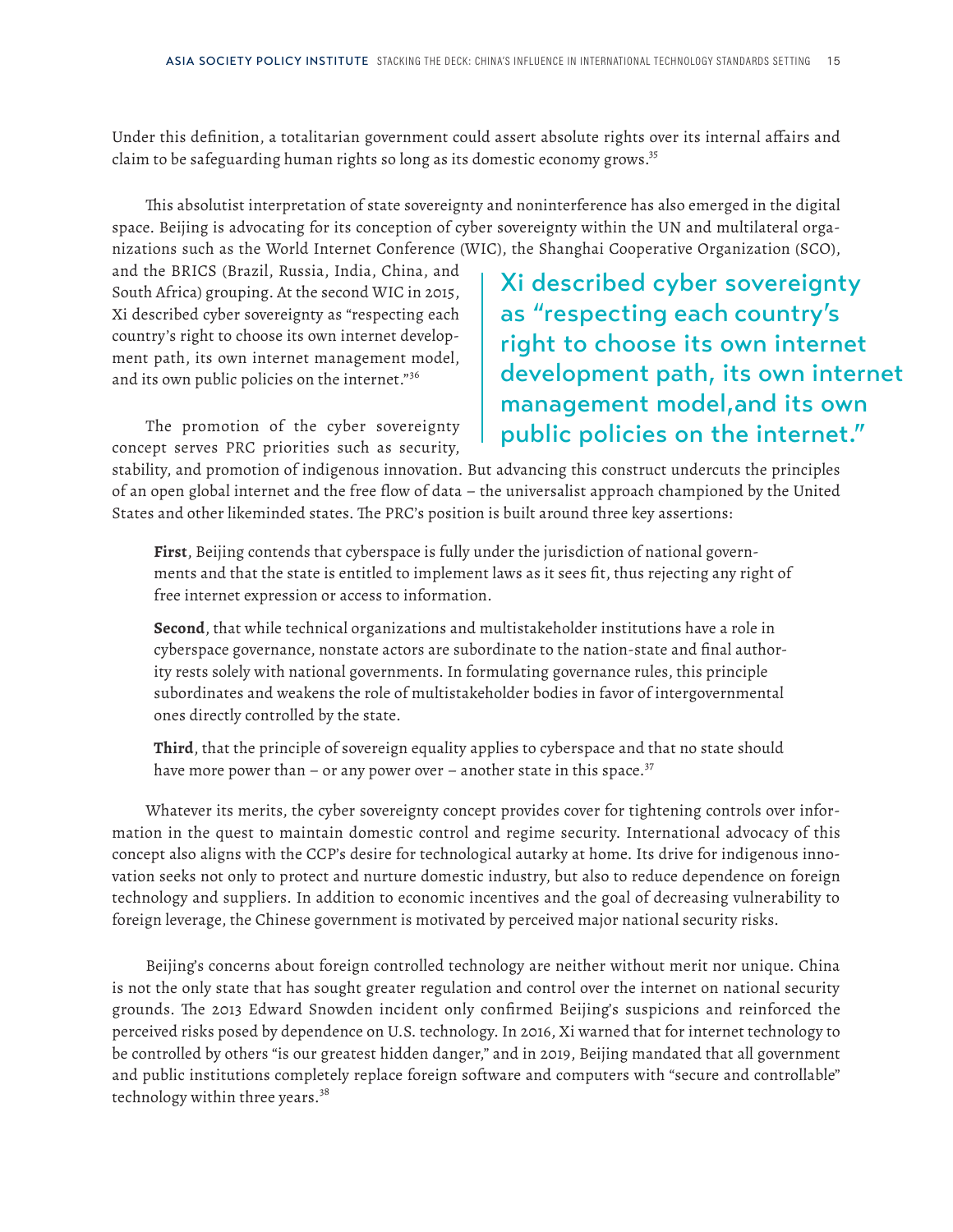It is certainly true that many democratic states have crafted policies to control online information domestically. For example, both Germany and Singapore have implemented policies that would impose hefty fines on social media companies for posting content that the government has deemed illegal.<sup>39</sup> India, which in the past has shut down mobile networks and blocked access to social media during protests, enacted a new set of policies in 2021 that provide the government with increased capabilities to control content on social media sites and online news platforms.<sup>40</sup>

The Chinese government's push for cyber sovereignty to strengthen the state's control over all internet activity and the flow of information is in a class of its own. The CCP claims the right to control and curate ideas in cyberspace, ensuring that inconvenient information and dissenting views are either blocked or removed from domestic platforms. A 2017 article in the Party's premier journal by the Cyberspace Administration of China (CAC) stated the objective plainly: "the Party's ideas [should] always become the strongest voice in cyberspace" and the Party should use the internet to "steadily control all kinds of major public opinion."<sup>41</sup> Xi Jinping has publicly reiterated the importance of a system for integrated internet management to "oppose and resist various erroneous views."<sup>42</sup>

This explicit desire to control the internet helps explain why the PRC favors a intergovernmental model of internet governance over the multistakeholder, bottom-up approach led by private sector, technical groups, and civil society organizations. Beijing sees the multistakeholder model as inherently grounded in the political and economic interests of the country that developed the internet  $-$  the United States.<sup>43</sup> In seeking to undercut that model, Beijing's first internet white paper in 2010 argued that "the UN should be given full scope in international internet administration."<sup>44</sup> Much as it has done in advancing its concept of

The spread of Chinese digital hardware and technological systems, largely through the Digital Silk Road, complements Beijing's advocacy of an approach that prioritizes state authority over individual rights and privacy. human rights "with Chinese characteristics," Beijing is using its leadership within the UN and bespoke multilateral forums to advocate for cyber sovereignty and its associated norms.

In responding to the U.S. push for an open, secure, and interoperable global ICT structure, Beijing began to undertake a more assertive posture in promoting cyber sovereignty as a foundational norm in global cyberspace governance.<sup>45</sup> In 2011, Russia joined China in submitting a draft "interna-

tional code of conduct for information security" to the UN General Assembly. Not only did the code elevate the UN as the primary institution to develop governance norms and rules, it also asserted the sovereign rights of the nation-state in internet governance.<sup>46</sup> In 2015, the SCO, a Chinese-established regional organization, submitted an updated draft of the code of conduct to the UN General Assembly that states that "authority for Internet-related public issues is the sovereign right of States, which have rights and responsibilities for international Internet-related public policy issues."<sup>47</sup> The same year, during the second WIC, Xi criticized the existing structure of internet governance, which he said did not "reflect the desires and interests of a majority of countries" and instead should be grounded in a multilateral approach.<sup>48</sup> The BRICS Xiamen Declaration in 2017 again emphasized that "all states should participate on an equal footing in the evolution and functioning of the Internet and its governance."<sup>49</sup>

The UN Group of Governmental Experts (GGE) on the Developments in the Field of Information and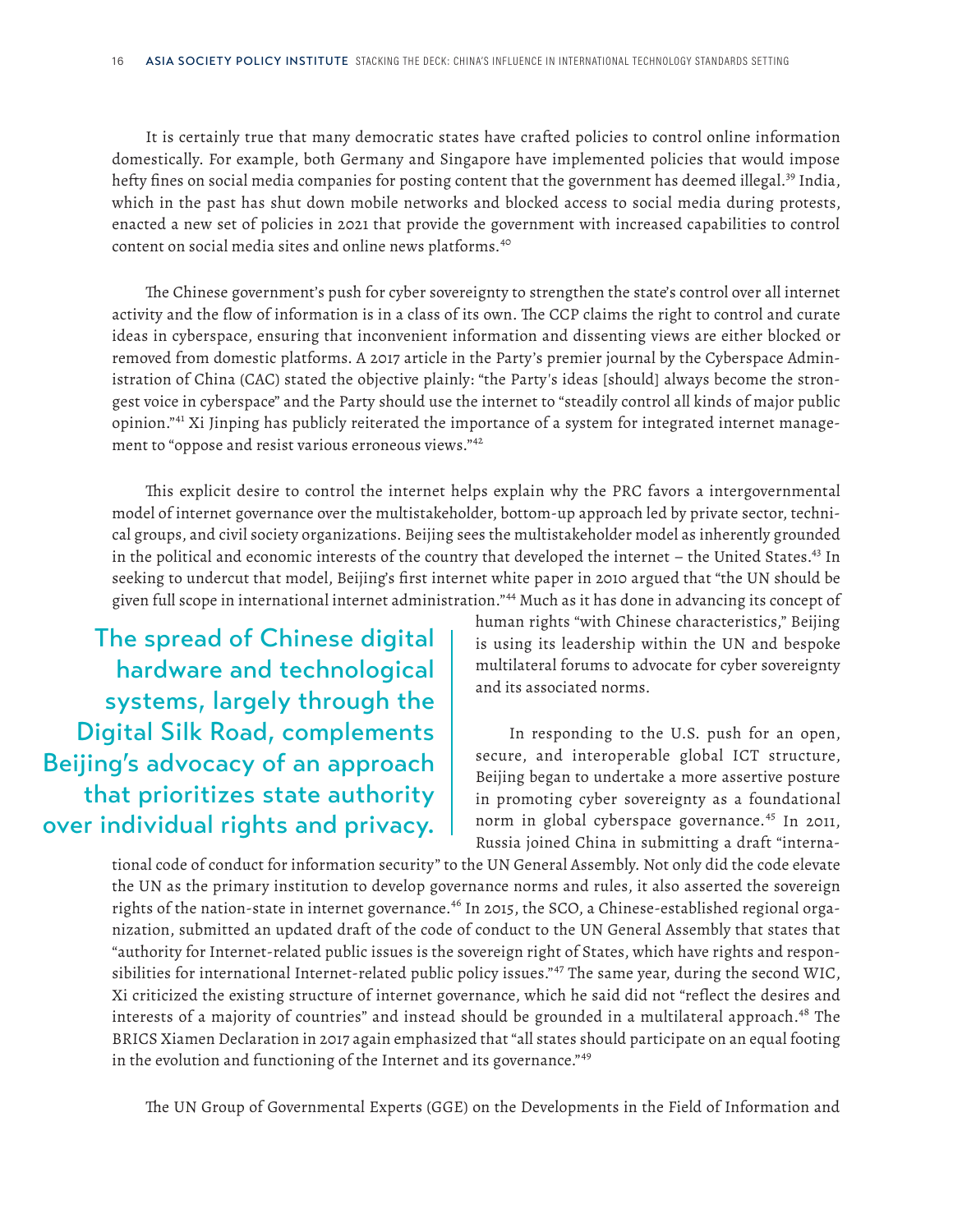Telecommunications is the expert body examining the applicability of international law to nation-state actions in cyberspace. Chinese representatives, with a group of authoritarian regimes, sought to steer the GGE toward the protection and expansion of state cyber sovereignty. Their approach collided with a U.S.-led effort to incorporate a reference to Article 51 of the UN Charter, which would allow states to respond in self-defense to a cyberattack. This led to a deadlock resulting in the collapse of the GGE and the establishment by China, Russia, and other states of a parallel body called the Open-Ended Working Group, splitting the process into two competing camps.<sup>50</sup>

In tandem with its multilateral efforts, Beijing has acted to sell or share its digital regulatory technologies and know-how to states seeking to exercise greater sovereign control over the internet. The spread of Chinese digital hardware and technological systems, largely through the DSR, complements Beijing's advocacy of an approach that prioritizes state authority over individual rights and privacy. Beijing is exporting its doctrine, its technology, and its standards.

The combination of access to Chinese digital technology with the doctrine of cyber sovereignty is proving popular, particularly in the Global South. States in Asia, the Middle East, and Africa have developed and implemented their own versions of China's cybersecurity and data management laws – encouraged in some cases by Chinese-led seminars for government officials on cyberspace management. Following one such seminar for North African officials, Egypt unveiled a cybercrime law that drew on China's model.<sup>51</sup> Similar laws and monitoring systems have been adopted in Uganda, Tanzania, Nigeria, Vietnam, and Cambodia.<sup>52</sup>

Chinese companies assist in training host country officials in digital censorship, surveillance, and propaganda. Companies such as Huawei and ZTE are providing the hardware and software that enable governments to clamp down on dissent and guide public opinion. For example in Uganda, Chinese technicians have helped the government intercept opposition communications and track political opponents through cell phone data.<sup>53</sup> Huawei and ZTE have established similar systems across the globe, in countries such as Kazakhstan, Malaysia, Pakistan, United Arab Emirates, and Zambia.<sup>54</sup> The growing adoption of Chinese systems and its model of cyber governance makes it a competitive alternative to the free and open internet advocated by the United States.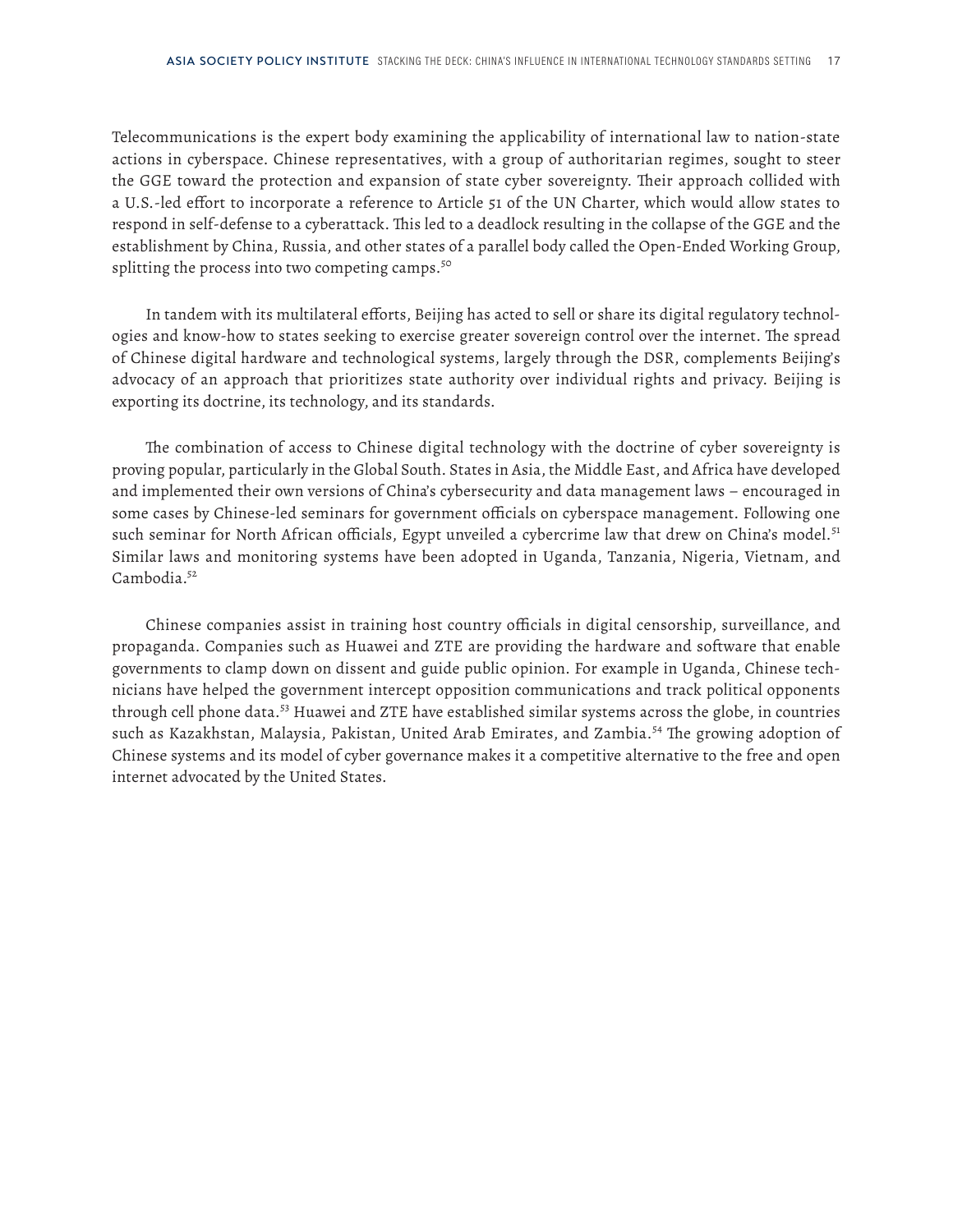## CHAPTER 4: The PRC's Quest for Technological Leadership and Influence of Technical Standards Bodies and Organizations

**Standards have long been important to society, and since the Industrial Revolution, they have become essential to manufacturing and trade.** Today, in an increasingly connected, globalized, and digitally integrated world, the stakes have never been higher when it comes to who develops technical standards. These technical standards serve as the connective tissue linking technology to markets and help facilitate interoperability and compatibility across products, services, and systems.<sup>55</sup> Governance and development of technical standards, which are typically the realm of technology experts and private sector engineers, have emerged as another arena of U.S.-China geopolitical and economic competition.

While generating standards is a technical and collaborative process, defining those standards is an increasingly competitive enterprise. Standards setting helps determine which technologies will dominate future markets, and therefore it carries significant advantages for those that set them. Viewed through this lens, the dry and specialized issue of standards takes on political significance. Beijing's ambition to become a "cyber great power" and to "catch up and surpass" the West includes promoting indigenous Chinese technology standards internationally. Officials routinely call for strengthening China's "discourse power," by

The Chinese government routinely describes standards creation as a tool for boosting its domestic industrial base. But they also view standards setting as both a path to the forefront of future technology and an instrument in international power competition. which they mean the ability to set agendas and gain influence over other countries.

The Chinese government routinely describes standards creation as a tool for boosting its domestic industrial base and upgrading production capabilities. But Chinese authorities also view standards setting as both a path to the forefront of future technology and an instrument in international power competition. In a 2016 speech, Xi emphasized the need for China to accelerate the promotion of its "discourse power and rulemak-

ing power in cyberspace and make unremitting efforts towards the goal of building a cyber great power."<sup>56</sup> A 2020 article by the Party School of the CCP stated explicitly that "in the internet era, whoever has the discourse power and rulemaking power has the power to lead the future order."<sup>57</sup> The quest to achieve global technological leadership and transition from being a standards taker to a standards maker is both commercially driven and ideological – conferring prestige and reflecting China's new status as a great power.

In seeking to export Chinese domestic technical standards worldwide, Beijing has adopted a coordinated and comprehensive approach, working through both multilateral and multistakeholder bodies as well as through initiatives such as the BRI and DSR. In the multilateral and multistakeholder SDOs, the PRC has sought to increase its influence over the setting of de jure standards by increasing the number of Chinese nationals and representatives at the senior leadership level and within SDO secretariats, working groups, and technical committees. Securing leadership positions within these bodies is vitally important since these are the venues where standards get developed and debated. At a broader level, Beijing's efforts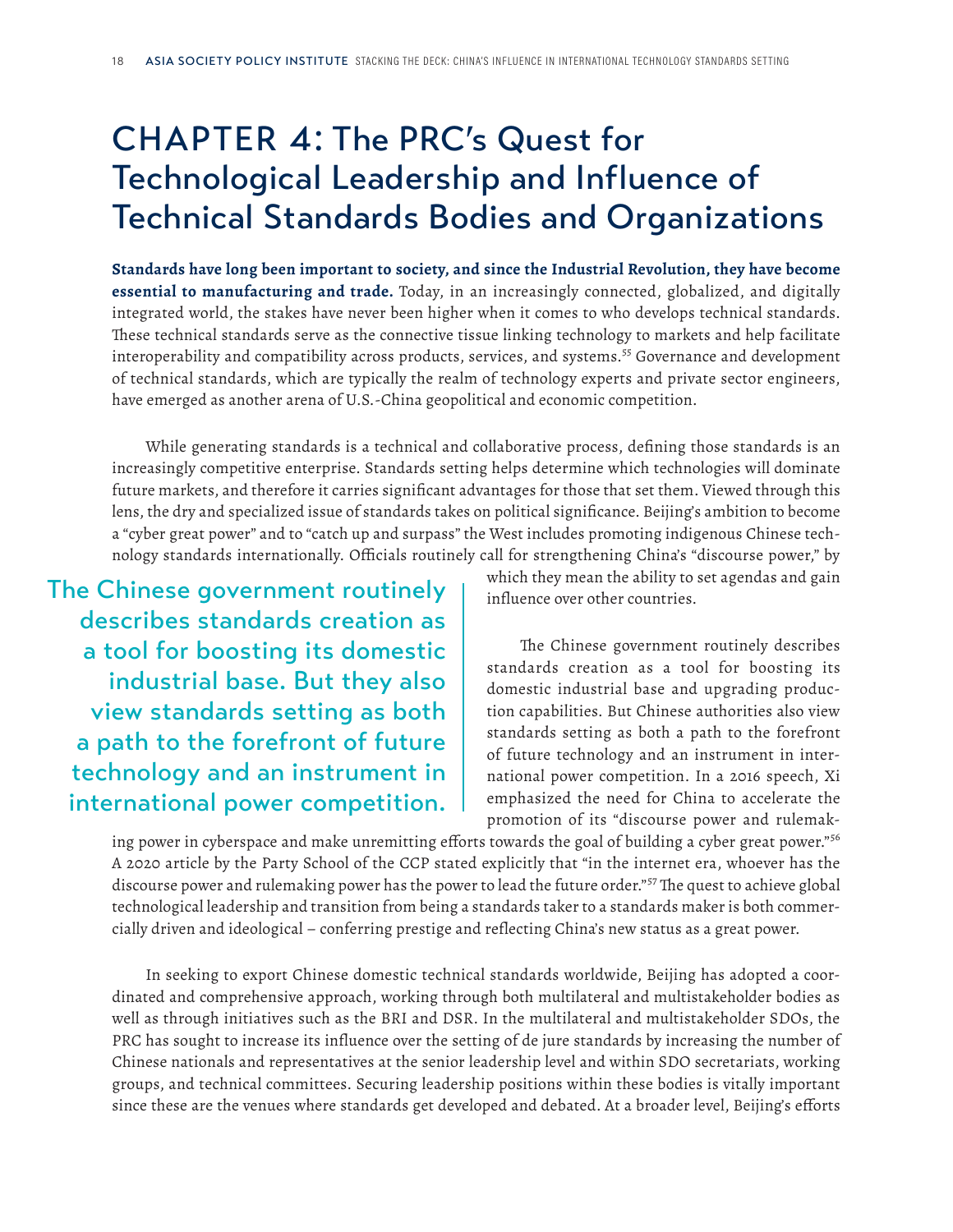reflect a well-known understanding of bureaucratic processes that "those who set the agenda and control the flow of paper in these international organizations stand a far greater chance of influencing ultimate outcomes in their favor."<sup>58</sup> As part of Beijing's efforts to advocate for and promote Chinese standards, Chinese technology companies have been known to "flood the zone" with proposals to these SDOs and vote as a bloc when Chinese standards are discussed and put up for a vote.

In tandem with Chinese efforts to influence standards development in both multilateral and multistakeholder SDOs, Beijing is utilizing overseas infrastructure projects to set de facto standards on the ground. By exporting technologies such as Smart Cities, Safe Cities, and Smart Ports, signing MOUs for the harmonization of standards, and developing standards harmonization mechanisms, Beijing is diffusing its domestic

technology standards in BRI and DSR project host states (discussed in detail in chapter 5).

The SDO landscape comprises an array of organizations with differing governance models, sizes, remits, and focuses, and with no real centralized coordination mechanism. Formal (de jure) standards are developed, set, and administered by both multilateral and multistakeholder SDOs.<sup>59</sup> Multilateral SDOs are the organizations made up of government representatives. The UN's International Telecommunications Union

While the standards developed in SDOs through negotiations are considered voluntary and companies are not legally obligated to incorporate them into their products and technologies, they are enormously significant and shape the trajectory of nascent technology.

(ITU) plays a central role and has emerged as a chief focus of Beijing's efforts. Multistakeholder bodies, which are open to nongovernmental participants, can be divided into industry and technical associations, such as the Internet Engineering Task Force (IETF) and the Institute of Electrical and Electronics Engineers (IEEE), or those that bring together national standards bodies, including the ISO and 3rd Generation Partnership Project (3GPP).

While the standards developed in SDOs through negotiations are considered voluntary and companies are not legally obligated to incorporate them into their products and technologies, they are enormously significant and shape the trajectory of nascent technology. Once a standard is debated and agreed upon, products that do not conform to the standard may lose market share. Despite their voluntary nature, standards developed by SDOs can be enforceable under international trade law.<sup>61</sup> For example, the WTO's TBT agreement effectively mandates that WTO member states utilize internationally accepted standards as the basis for their own technical regulations. $62$ 

The PRC's inability to translate domestic standards into international ones, even after its entry into the WTO, undercut its competitiveness – constraining its attempts to surpass the West and adversely impacting Chinese companies' bottom line. Missing out on setting standards for 2G, 3G, and 4G technologies, for example, cost Chinese companies tens of billions of dollars in royalty fees to the firms that owned the patents and developed the standards. Chinese companies that manufactured products based on domestic and not international standards risked being isolated in overseas markets.

Chinese firms have benefited from increased synchronization with international standards through an enhanced ability to export products and compete in overseas markets.<sup>63</sup> But beyond the benefits of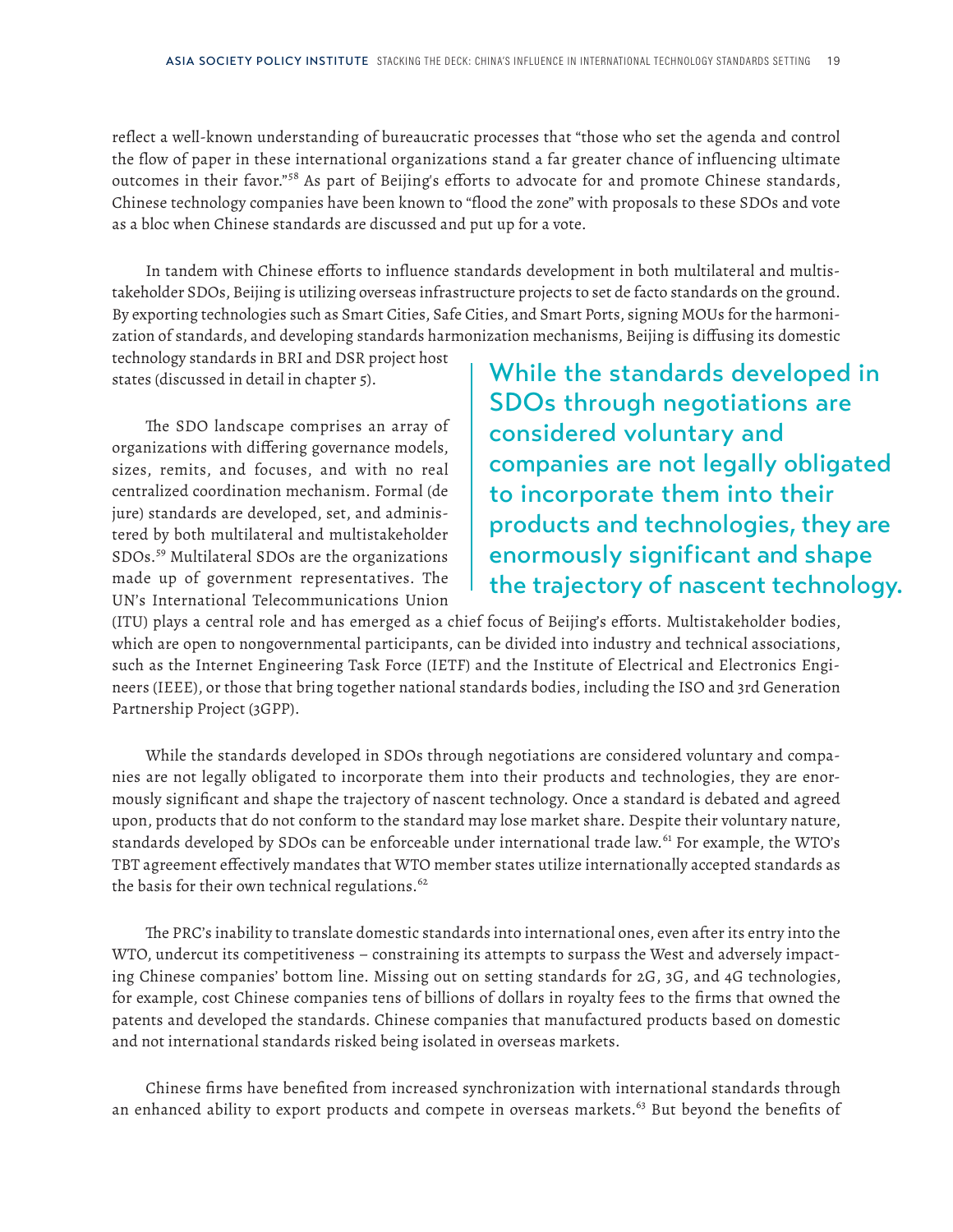| <b>MAJOR INTERNATIONAL STANDARDS BODIES<sup>60</sup></b>                                                                                                    |                                                                                                                                                                                                |                                                                                              |                                                                                                                                                                                                                                                                                                                                                                                                                                                                                                                                              |                                                                                                                                                                                                                                                                                                                                                                       |
|-------------------------------------------------------------------------------------------------------------------------------------------------------------|------------------------------------------------------------------------------------------------------------------------------------------------------------------------------------------------|----------------------------------------------------------------------------------------------|----------------------------------------------------------------------------------------------------------------------------------------------------------------------------------------------------------------------------------------------------------------------------------------------------------------------------------------------------------------------------------------------------------------------------------------------------------------------------------------------------------------------------------------------|-----------------------------------------------------------------------------------------------------------------------------------------------------------------------------------------------------------------------------------------------------------------------------------------------------------------------------------------------------------------------|
| <b>ORGANIZATION</b>                                                                                                                                         | <b>INTERNET</b><br><b>GOVERN. TASKS</b>                                                                                                                                                        | <b>TYPE</b>                                                                                  | <b>MEMBERSHIP</b>                                                                                                                                                                                                                                                                                                                                                                                                                                                                                                                            | <b>LEADERSHIP AND</b><br><b>REPRESENTATION</b>                                                                                                                                                                                                                                                                                                                        |
| International<br>Organization for<br>Standardization<br>(ISO)                                                                                               | Proprietary<br>industrial and<br>commercial<br>communication<br>standards<br>derived through<br>a consensus-<br>driven process                                                                 | Multistakeholder;<br>independent,<br>nongovernmen-<br>tal international<br>organization      | 165 members<br>National standards bodies are considered<br>the organization most representative of<br>standardization in each country<br>U.S. is represented by American National<br>Standards Institute (ANSI); China is repre-<br>sented by Standardization Administration<br>of China (SAC)<br>Private sector organizations are also present                                                                                                                                                                                              | China (SAC): 68<br>secretariats and 3<br>twinned secretariats<br>U.S. (ANSI):<br>98 secretariats                                                                                                                                                                                                                                                                      |
| International<br>Organization for<br>Standardization<br>(ISO)/International<br>Electrotechnical<br>Commission (IEC)<br>Joint Technical<br>Committee (JTC 1) | See ISO internet<br>qovernance<br>tasks                                                                                                                                                        | Multistake-<br>holder;<br>consensus-<br>based, voluntary<br>international<br>standards group | 35 participating members and 65<br>observing members                                                                                                                                                                                                                                                                                                                                                                                                                                                                                         | China (SAC):<br>Participating Member<br>U.S. (ANSI):<br>Secretariat and<br>Participating Member                                                                                                                                                                                                                                                                       |
| International<br>Electrotechnical<br>Commission<br>(IEC)                                                                                                    | Electrotechnology<br>standards<br>derived through<br>a consensus-<br>based process                                                                                                             | Nonprofit,<br>"quasi-<br>governmental"<br>organization                                       | 62 full and 24 associate members<br>National committees appoint experts<br>and delegates from industry, commerce,<br>government, test and research labs,<br>academia, and consumer groups                                                                                                                                                                                                                                                                                                                                                    | China: 12 Technical<br>Committee/Sub<br>Committee secretariats<br>U.S.: 27 Technical<br>Committee/Sub<br>Committee secretariats                                                                                                                                                                                                                                       |
| 3rd Generation<br>Partnership<br>Project (3GPP)                                                                                                             | Primary focus on<br>network commu-<br>nications for fixed<br>line and mobile<br>networks that<br>allow entities to<br>claim intellectual<br>property rights<br>in standards-<br>setting bodies | A consortium<br>of standards<br>associations                                                 | 7 organizational partners from Japan, U.S.,<br>China, European Union, India, South Korea,<br>and Japan<br>U.S. is represented by the Alliance for Tele-<br>coms Industry Solutions (ATIS); China is<br>represented by the China Communications<br>Standards Association (CCSA)<br>24 market representation partners that are<br>invited by organizational partners<br>773 individual members                                                                                                                                                 | China: 139 individual<br>members<br>U.S.: 61 individual<br>members                                                                                                                                                                                                                                                                                                    |
| International<br>Telecommuni-<br>cations Union<br>(ITU)                                                                                                     | Communication<br>standards<br>"recommenda-<br>tions"                                                                                                                                           | Multilateral and<br>multistakeholder:<br>specialized<br>agency of<br>the UN                  | 193 UN member states; 900+<br>companies, research institutes, and<br>international and regional organizations<br>National representatives are core members<br>U.S. is represented by the Federal Com-<br>munications Commission (FCC), Interna-<br>tional Communications and Information<br>Policy (CIP), International Telecommuni-<br>cations Settlements Section, and National<br>Telecommunications and Information<br>Administration (NTIA)<br>China is represented by the Ministry of<br>Industry and Information Technology<br>(MIIT) | Secretary-General:<br>Houlin Zhao, China<br>Director of Telecommu-<br>nication Development<br>Bureau (BDT): Doreen<br>Bogdan Martin, U.S.<br>China: 34 sector members<br>(including 4 platinum mem-<br>bers and 3 gold members);<br>28 academic members<br>U.S.: 63 sector members<br>(including 8 platinum mem-<br>bers and 12 gold members);<br>10 academic members |
| International Tele-<br>communications<br>Union, Telecom-<br>munication<br>Standardization<br>Sector (ITU-T)                                                 | Voluntary,<br>influential<br>recommendations                                                                                                                                                   | A division of the<br><b>ITU</b>                                                              | 193 UN member states, 266 sector<br>members, and 6 associates                                                                                                                                                                                                                                                                                                                                                                                                                                                                                | China: 26 sector<br>members<br>U.S.: 31 sector<br>members                                                                                                                                                                                                                                                                                                             |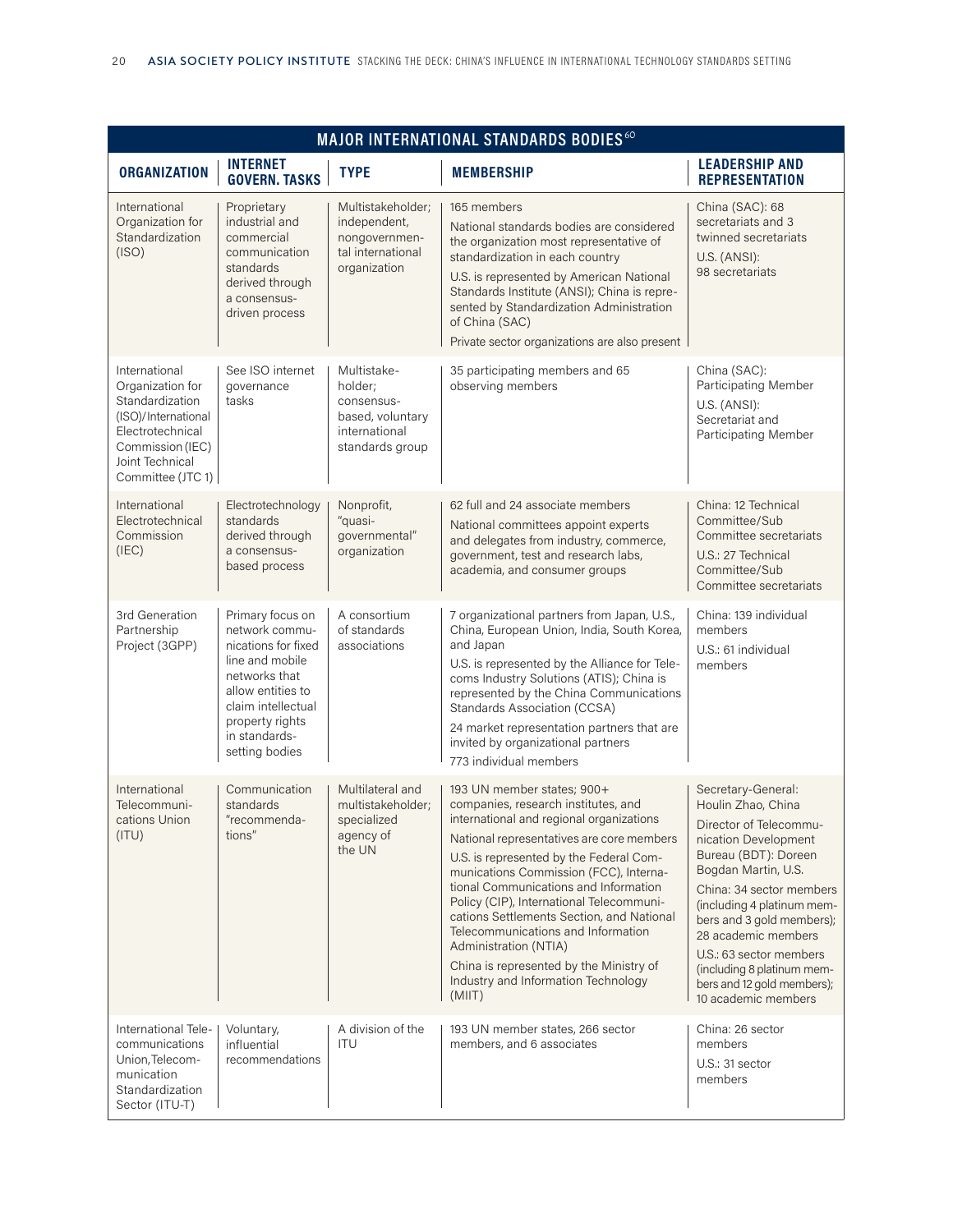adoption, moving on to become a standard setter can provide a firm with first-mover advantage in developing products and technologies that conform to the new standard. Such companies can collect royalties from foreign firms that adopt the standard in their product, services, or systems. Beijing is well aware of these benefits. At the rollout of the China Standards 2035 initiative in 2018, the Standards Administration of China (SAC) underscored the urgency of developing new technological standards, stating that it's a "good opportunity to realize the transcendence of China's industry and standards" as "international technology research and development and patent layout have not yet been completed, and global technical standards are still being formed."<sup>64</sup>

In addition to the economic and commercial benefits, being a standard setter serves Beijing's "great cyber power" aspirations. The chair of one of China's leading AI voice recognition companies spelled this out bluntly: "If we can't have discourse power in the field of artificial intelligence, we can't leap into the high-end of the global value chain in the future, and we can't have global influence."<sup>65</sup> Thus, the push to set standards is about capturing markets, assisting Chinese firms "going out," moving up the global supply chain, as well as shaping the international system in line with China's interests and ambitions.

Making up for lost time, the Chinese state and companies began racing to develop both technology and standards, investing heavily in R&D. By 2018, China was spending more on R&D than Japan, South Korea, Germany, and France combined.<sup>66</sup> Huawei alone has dedicated roughly \$60 billion in the last decade to R&D on technology linked to 5G telecommunications standards.<sup>67</sup> During the same period, in collab-



#### **SHARE OF CELL-PHONE STANDARDS PROPOSALS, BY COMPANY'S COUNRY OF ORIGIN SHARE OF CELL-PHONE STANDARDS PROPOSALS, BY COMPANY'S COUNTRY OF ORIGIN AS OF JAN. 2021**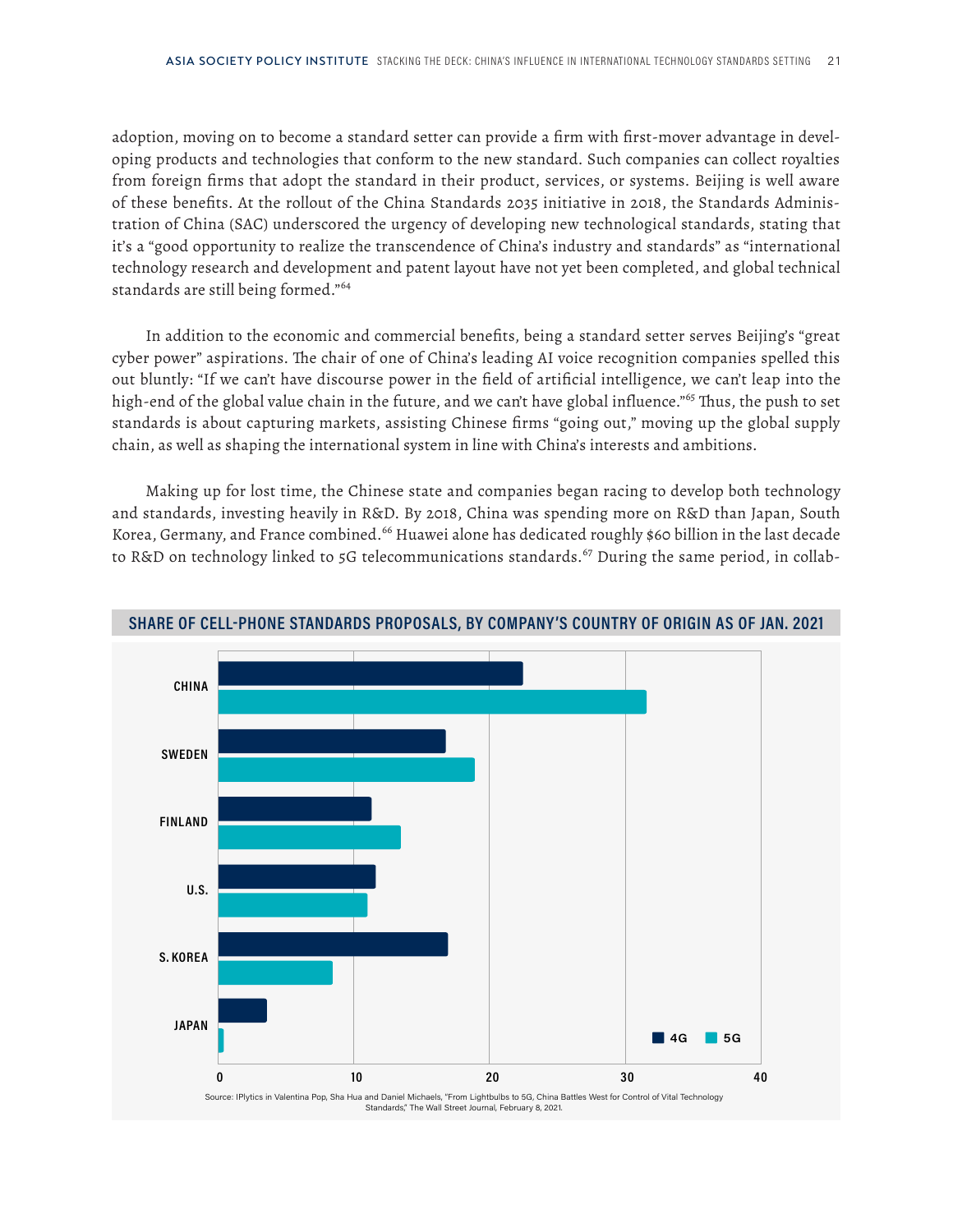oration with industry and the education sector, the government began to develop a range of educational programs to produce international standards experts.

Beijing's strategy for using multilateral and multistakeholder SDOs has been outlined in numerous policy documents and guidelines. These include the National Development and Reform Commission's 2013 Special Project Action Plan for Internet of Things Development, the 2015 State Council's Plan to Deepen Reform of Standardization Work and National Standardization System Construction and Development Plan (2016–2020), the 2016 National Innovation-Driven Development Strategy, the 2017 Standardization Law of the PRC, the 2020 Main Points of Standardization Work, and the 2021 National Standardization Development Program strategy.

As early as 2013, the PRC began expanding the number of Chinese representatives holding leadership positions in SDOs. The Special Project Action Plan for Internet of Things Development<sup>68</sup> explicitly targets influence in SDOs to lead in the development of IoT standards. The plan not only outlines the role that Chinese ministries and departments should have in promoting China's standardization work, but specifically calls for China to lead and influence multilateral and multistakeholder SDOs. China should "become a

 The push to set standards is about capturing markets, assisting Chinese firms "going out," moving up the global supply chain, as well as shaping the international system in line with China's interests and ambitions. standards-issuing country… win leadership positions on important international committees like ISO/ International Electrotechnical Commission (IEC) and ITU, and submit and respond to international proposals and motions, in order to increase China's international influence and competitiveness."<sup>69</sup>

The 2015 Plan to Deepen Reform of Standardization Work encourages organizations, technology alliances, and companies to "actively participate… and assume leadership positions in the international

standards organizations."70 It also calls for integrating Chinese standards into engineering contracts, equipment and infrastructure exports, and overseas construction projects – explicitly using the BRI for standards dissemination. The plan directs Chinese firms to lead and participate in the formulation of 50 percent of international standards within SDOs, increase the number of mutual recognition agreements with major trading partners, and help China become an internationally recognized standards power.<sup>71</sup>

The State Council's 2015 five-year National Standardization System Construction and Development Plan urges "Chinese experts and institutions to assume positions in international standardization technical institutions and undertake the work of the secretariat" to promote Chinese standards and support Chinese businesses.<sup>72</sup>

The 2017 Standardization Law expands this guidance to educational and scientific institutions and promises that "commendations and rewards shall be given to those who made remarkable contributions to standardizing work."<sup>73</sup> The incentive structure includes annual stipends of roughly \$155,000 for Chinese firms engaged in developing standards at international SDOs.<sup>74</sup> Additionally, Chinese representatives who secure SDO leadership positions are reportedly provided bonuses.<sup>75</sup>

The Main Points of Standardization Work, issued in 2020, seeks to shape the governance structures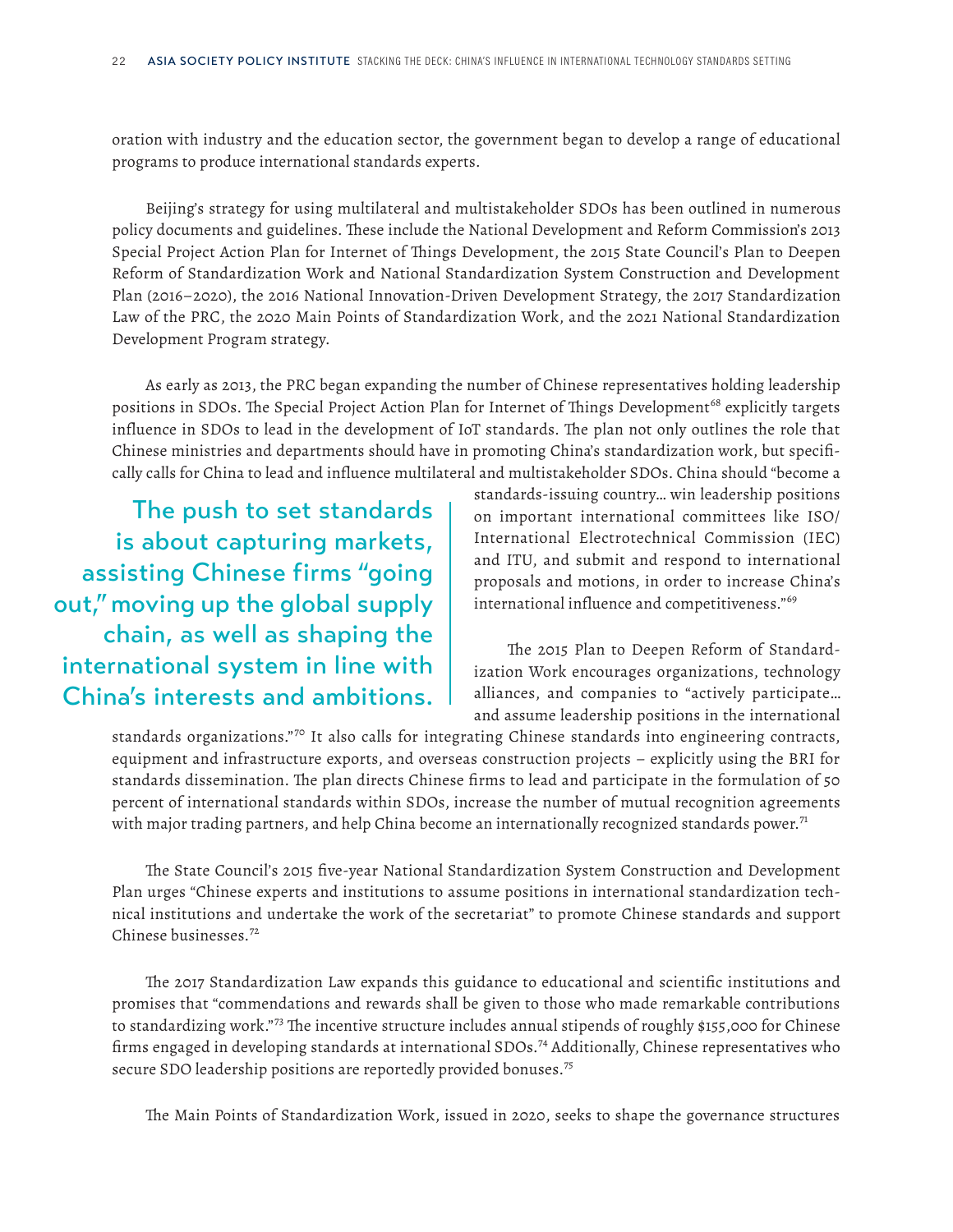of SDOs.<sup>76</sup> It directs the Chinese national committees in the ISO and IEC to play a coordinating role, and to "accelerate the conversion of China's advantageous technical standards into international standards and continue to promote the release of Chinese versions of ISO and IEC standards."<sup>77</sup> Chinese ministries and firms should vigorously "put forward more international standard proposals" and "improve China's ability to assume responsibility for the technical bodies of the international standards organizations and the secretariat."78 The plan also outlines a range of measures including facilitating civil-military fusion in standards, fostering a next generation of "standardization talents," strengthening information gathering and analysis, and promoting Chinese standards in BRI host countries and through other cooperation mechanisms.

In October 2021, China created the National Standardization Development Program, announcing the establishment of a government mechanism to "guide" work on international standardization and to use the BRI to promote Chinese standards.<sup>79</sup> The program will include the creation of standards research,

innovation, and certification centers to accelerate the nation's ability to develop and export tech standards. Although this document points to increased involvement of industry in standardization work – acknowledging the reality that the pace and breadth of technological innovation exceeds the ability of bureaucrats to set standards – it also reinforces the dominant role played by the CCP and its political priorities in standardization strategies.

The standards development process of other

The intergovernmental "onecountry, one-vote" model accords with China's top-down, state-dominated approach. It reinforces the primacy of the nation-state and circumscribes the power of the private sector.

industrialized countries also involves coordination among experts and stakeholders to develop standards domestically which can then be taken abroad. But while Western governments may play a role in developing and promoting their own country's standards, the process is primarily industry-led. This contrasts with the dominant role of the Chinese Party-State in directing a top-down approach to standards setting and dissemination.

Beijing's approach can be problematic to the extent that it turns a technical process into a geopolitical competition. But the international community certainly has an interest in, and benefits from, Chinese participation in standards setting processes, which helps China align its products and technology with those of other countries. Participation in these forums promotes transparency and incentivizes the use of international standards as the basis for national standards or, at a minimum, encourages closer alignment between the two. Narrowing that gap has benefited foreign businesses by lowering technical barriers to market access and reducing costs and time in getting a product to the Chinese market. It has also helped expand the lucrative licensing of western intellectual property for use in China.<sup>80</sup>

Historically, SDOs have been dominated by western nations that led in the post-war development of both technology and tech standards. But as the PRC's own technological output and interests have grown, the Chinese government has worked to install handpicked nationals in leadership positions and in the secretariats across the range of international SDOs. It has shown a pronounced preference for multilateral institutions - particularly the UN's ITU - over multistakeholder bodies.<sup>81</sup> The intergovernmental "one-country, one-vote" model accords with China's top-down, state-dominated approach. It reinforces the primacy of the nation-state and circumscribes the power of the private sector. Moreover, Beijing can better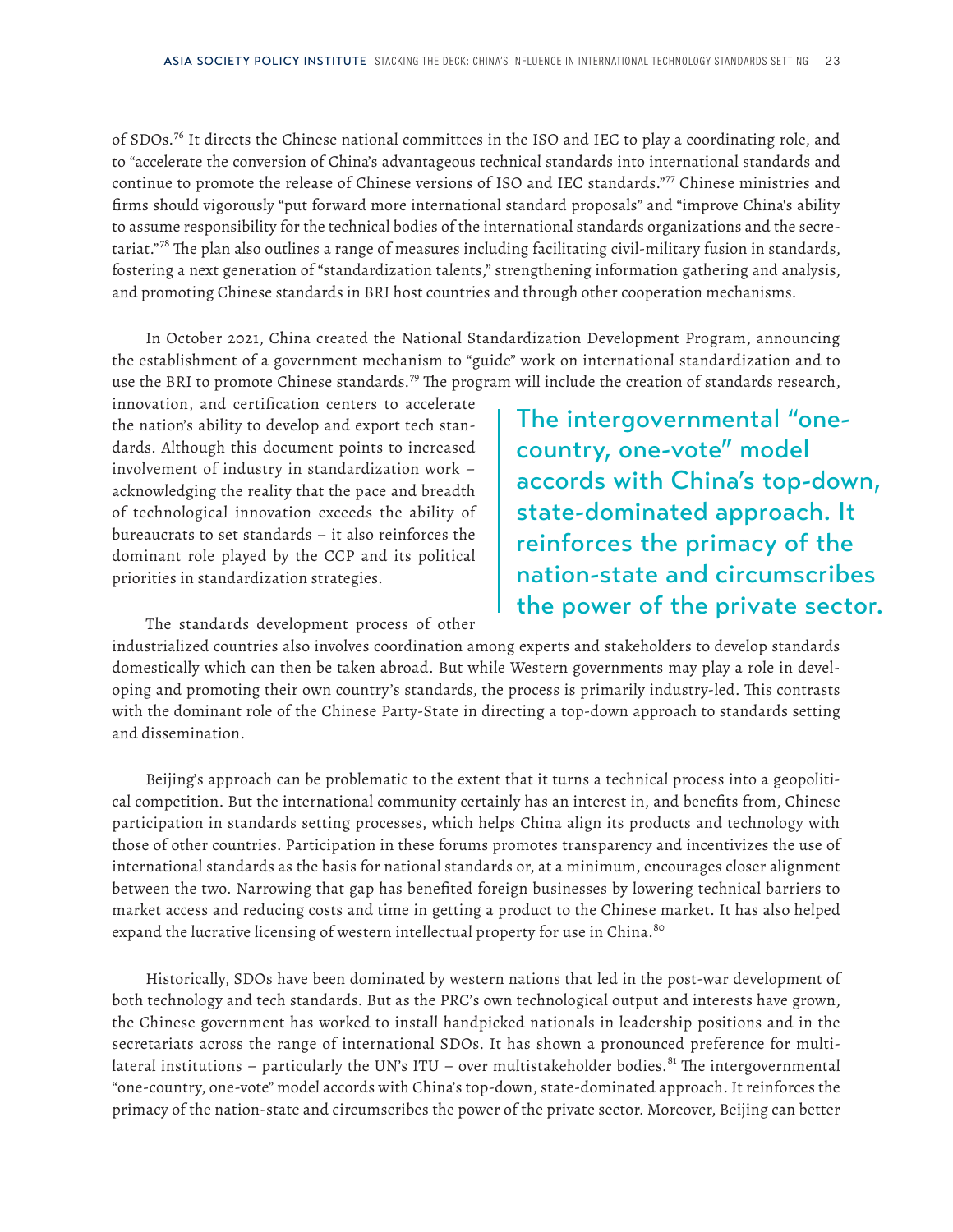use its considerable diplomatic leverage to rally other states to support its positions in intergovernmental multilateral forums.<sup>82</sup>

At the ITU, the current Secretary-General is Zhao Houlin, an engineer formerly with China's Ministry of Posts and Telecommunications.83 Zhao has been an advocate for Huawei and a leading proponent of the BRI – signing an agreement with China in 2017 to promote ICT development in BRI project host countries and calling on nations to "join forces with China" and hop on the BRI "express train."<sup>84</sup> During Zhao's tenure, China has placed its nationals in one-fifth of the institution's leadership positions, including a senior Huawei official who chairs the body focused on next-generation networking standards.<sup>85</sup>

In critical multistakeholder SDOs such as the ISO and IEC, the number of Chinese nationals in secretariat and leadership positions has surged in the past decade.<sup>86</sup> The ISO's president from 2015 to 2018 was the vice chair of a leading Chinese state-owned enterprise, and the current president of the IEC is the chair of one of the country's largest electricity state-owned enterprises. In the body that develops 5G technical specifications, the 3GPP, Chinese representatives hold roughly a quarter of the chair or vice chair positions, and China now has twice as many voting members in the organization as the United States.<sup>87</sup>

Chinese firms have also ramped up their participation in SDOs with financial support and other incentives from the government. Huawei alone has sent nearly twice as many representatives to 3GPP



International Organization for Standardization. https://www.iso.org/home.htm

**SECRETARIAT POSITIONS ON INTERNATIONAL ORGANIZATION FOR STANDARDIZATION (ISO) SECRETARIAT POSITIONS ON INTERNATIONAL ORGANIZATION FOR STANDARDIZATION (ISO)**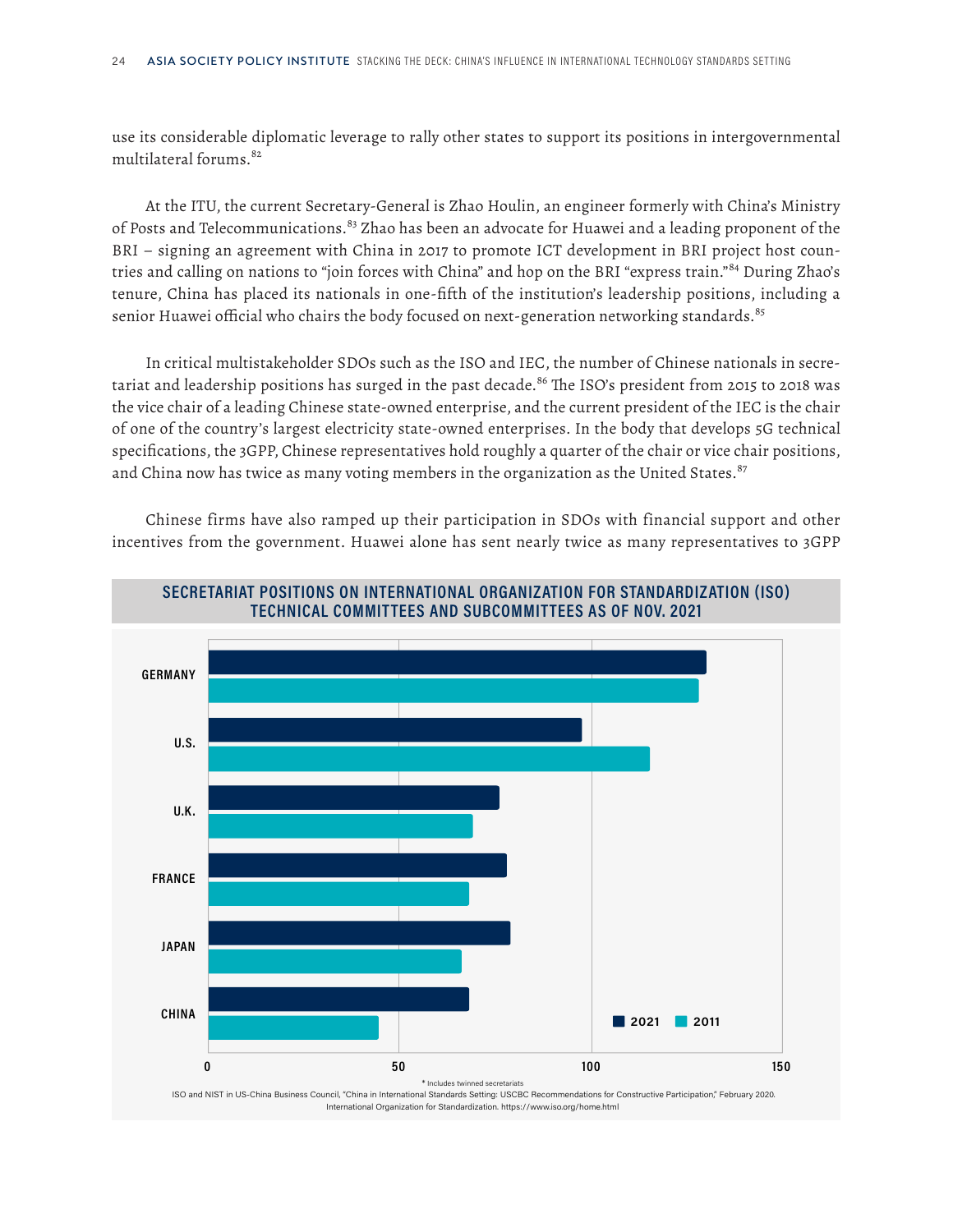

meetings as has Qualcomm, and 50 percent more than either Ericsson or Samsung.<sup>88</sup> A similar trend is visible in other groups such as the ISO/IEC Joint Technical Commission (JTC 1), where Chinese participation has outstripped that of the United States. Chinese experts reportedly participated in 99 percent of the organization's committees and subcommittees, leading to a significant increase in adoption of Chinese proposals.<sup>89</sup>



Source: Julia Voo, "Shaping Global Technology Governance: Why the U.S. Must Adopt a Proactive Approach to Technical Standards for Long Term Security," Working Paper for the Penn Project on the Future of U.S.-China Relations, October 2020. Authors have provided updated figures for 2021.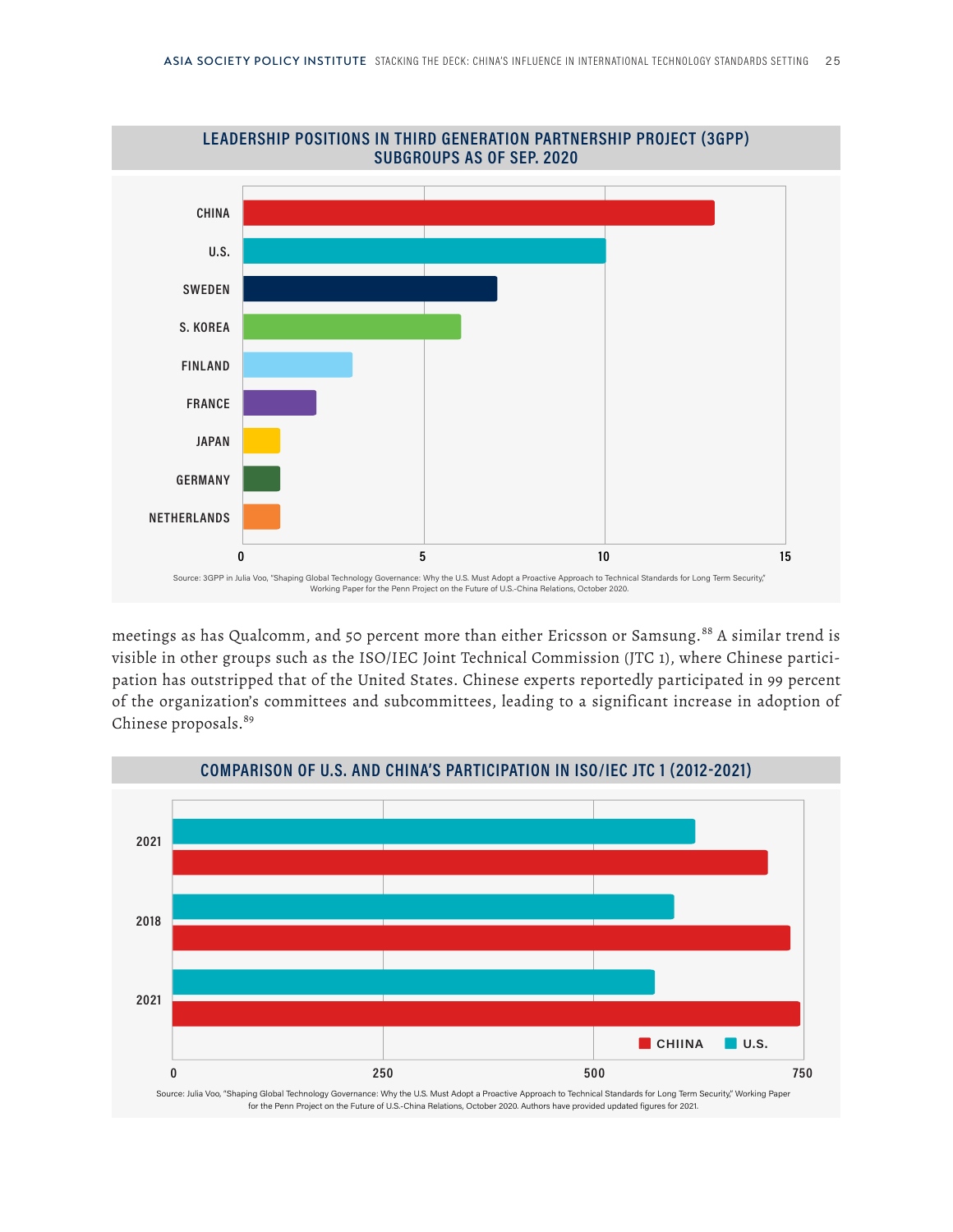

Not only do Chinese firms "flood" committees with a huge volume of standards proposals, they also typically vote as a single bloc – unlike the experts and engineers from other countries who vote according to their own or their company's best judgment. A telling incident occurred in 2016 when a Chinese company backed Qualcomm's proposed standard instead of Huawei's. The company was publicly denounced as a "traitor" to China and its founder ultimately was forced to apologize, saying that "Chinese companies should be united and never be played off against one another by outsiders."90

Overall, the flood of proposals at SDOs combined with coordinated voting

has produced a strikingly high rate of success in the number of Chinese submissions and approvals.<sup>91</sup> These tactics, along with deliberate efforts to bolster leadership, representation, and participation across multilateral and multistakeholder SDOs, strengthen the PRC's ability to set de jure technical standards for next-generation technology.

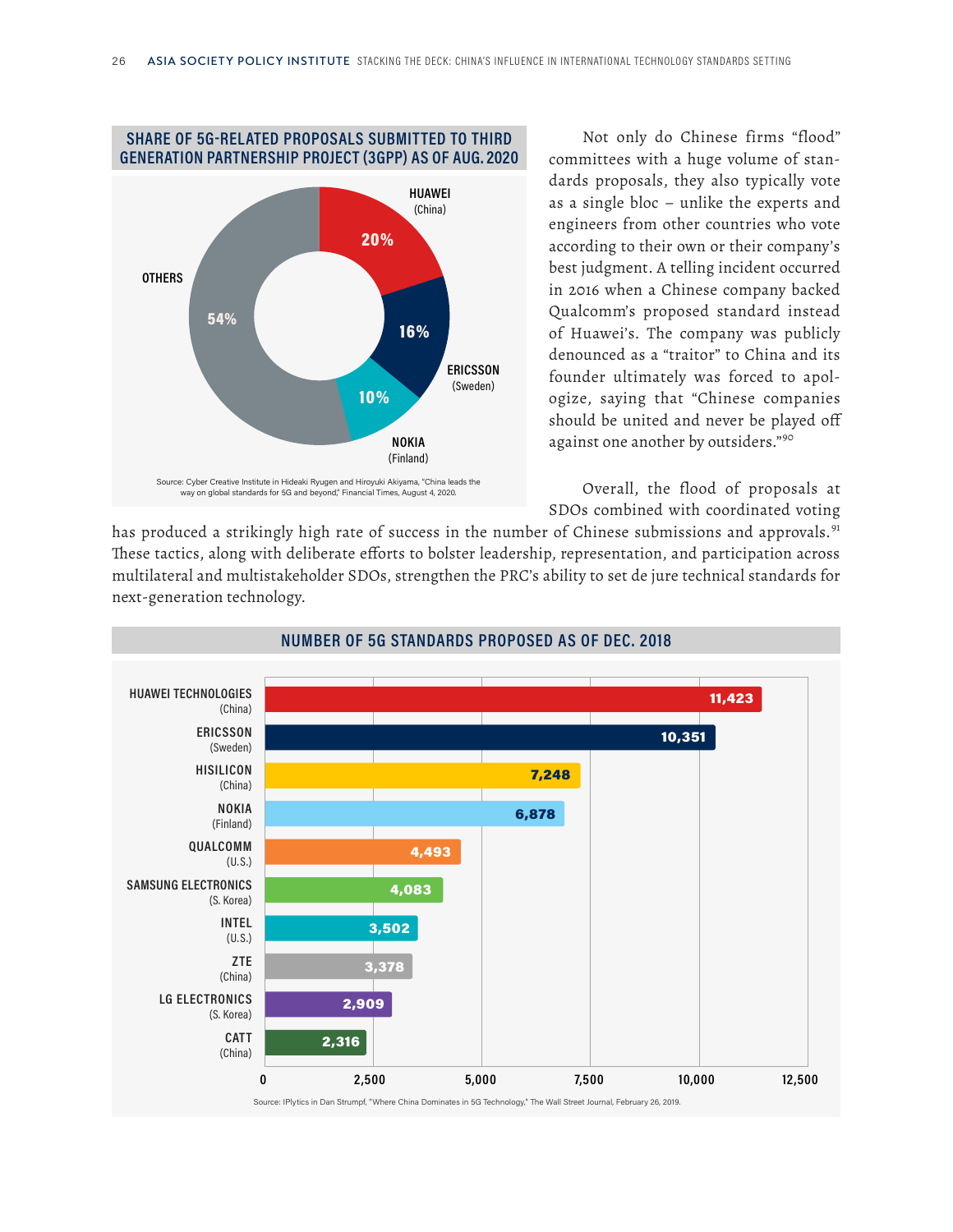### CHAPTER 5: Chinese Influence, the Digital Silk Road, and the Diffusion of Chinese Technical Standards

**The Digital Silk Road, which serves as the "software" to the BRI's infrastructure "hardware," was first announced in 2015.** It is helping drive the globalization of Chinese ICT and fintech companies and to lay the foundation for a massive digital economy that places China at the center. The Digital Silk Road is growing as a core component of the BRI strategy, with over 130 projects under its label.<sup>92</sup> These projects range from data centers and smart cities in Kenya and fiber-optic cables in Pakistan to 5G testing sites in Thailand and e-commerce platforms in Malaysia. They serve to expand digital networks in BRI countries and to connect those networks more closely to China.

While building internet infrastructure, promoting e-commerce, and improving digital connectivity, the DSR initiative is also spreading de facto Chinese technology standards. This is taking place primar-

ily through two of its main features: first, the export and adoption of Chinese technologies and systems, including Smart Cities, Smart Ports, and Safe Cities networks; and second, through technical standards harmonization requirements, including MOUs.

De facto standards, as opposed to de jure or formal standards, emerge as a result of widespread adoption, rather than regulatory or industry decisions. The high penetration of many Chinese tech companies in emerging economies,

The PRC can point to the extensive adoption of Chinese technologies as indicators of the high quality of their standards – bolstering their case in international standards deliberations and strengthening the global marketability of their products.

frequently with financial support from the Chinese state, often yields a first-mover advantage. Where Chinese companies such as Huawei and ZTE hold a dominant market position, Chinese systems and standards will predominate. De facto standards have a certain stickiness to them because of the cost of transitioning to a system that utilizes different, sometimes incompatible standards. Thus, embedded in the export of digital networks and systems are implicit decisions about technology standards that tend to lock in Chinese vendors, whether the customers know it or not.

At the first Belt and Road Forum in 2017, Xi Jinping listed a variety of new technologies and called for accelerated development of big data, cloud computing, and smart cities "to turn them into a digital silk road of the 21st century."<sup>93</sup> A key feature of the DSR is the provision of stacked or bundled technologies – integrated package deals that combine multiple technologies. The Smart Cities initiative mentioned by Xi will be discussed later. But, as noted earlier, the widespread adoption of technology packages tends to create a future advantage for the companies that produce them due to the "path dependency" – a lock-in effect that makes it difficult and expensive to switch to an alternative standard, even if it is superior. At the same time, the PRC can point to the extensive adoption of Chinese technologies as indicators of the high quality of their standards – bolstering their case in international standards deliberations and strengthening the global marketability of their products.<sup>94</sup>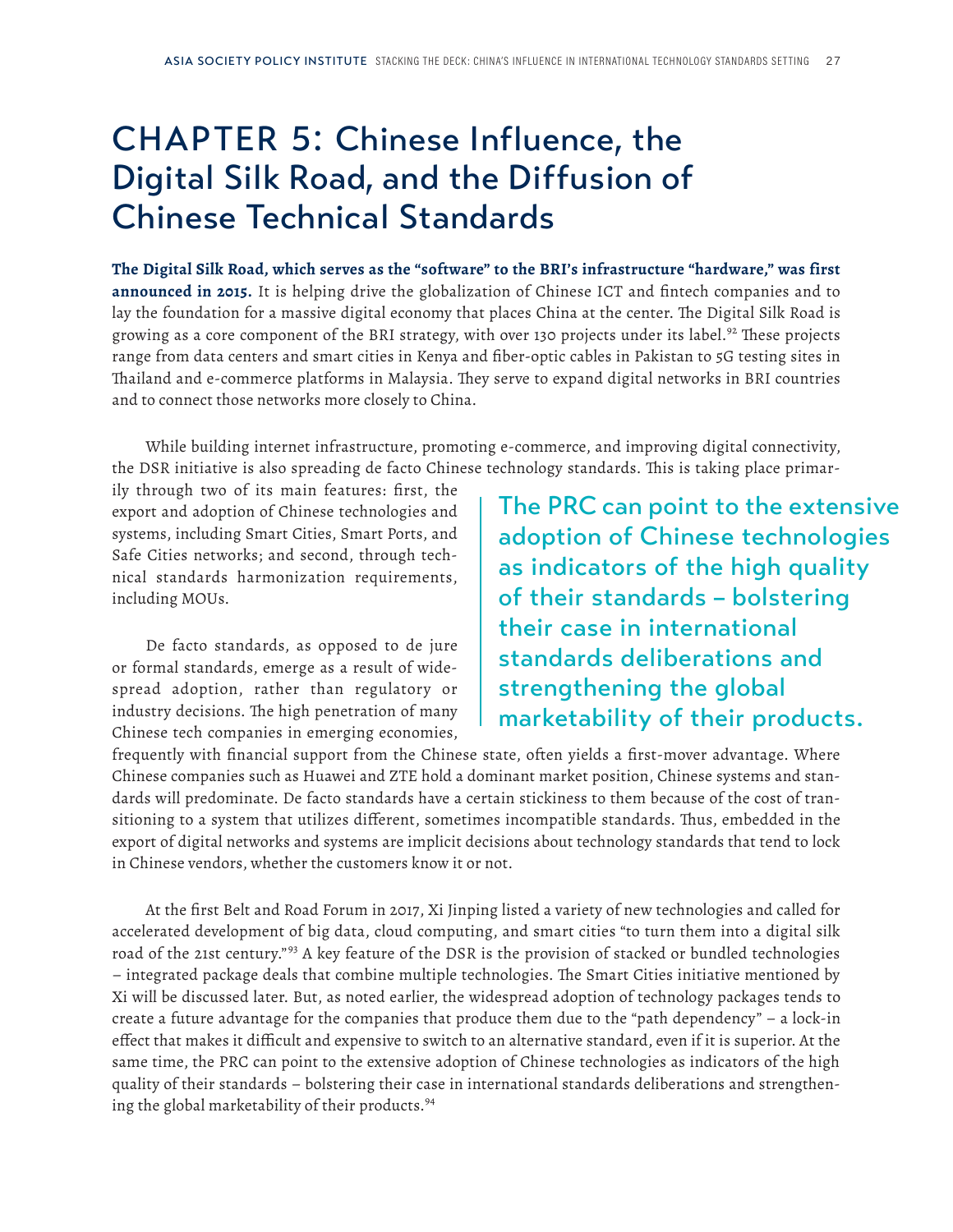Along with the export and adoption of Chinese technologies, Beijing is using bilateral agreements and MOUs to proliferate its standards. At the 2017 Belt and Road Forum, China announced a dozen technical standards recognition agreements with countries including Cambodia, Malaysia, and Greece.<sup>95</sup> By the end of 2019, it had 90 such agreements with 52 countries.<sup>96</sup> Admittedly, these agreements generally lack specifics and are nonbinding; many chiefly establish an exchange between the two countries' standardization bodies to promote cooperation. But they demonstrate a clear effort to lay the foundation for wider adoption of Chinese standards, including through new mechanisms and more focused agreements.<sup>97</sup> The 2021 China-ASEAN International Standardization Forum pushed for standards compatibility with China, unveiled a new China-ASEAN Standard Cloud Platform" and launched the International Standardization Training Center in Nanning, China.<sup>98</sup> The PRC has also created a state-owned enterprise with an expansive project portfolio in ASEAN countries, including Smart Harbors, big data information platforms, and cloud communications. The company, China-ASEAN Information Harbor, pledged to boost its standards development activities in the region.<sup>99</sup>

As early as 2015, Beijing began to incorporate technology standards promotion into BRI- and DSR-related policies and guidelines. The State Council's 2015 Plan to Deepen Reform of Standardization Work directs Chinese companies to help Chinese standards "go out" by integrating them into foreign projects and equipment and infrastructure exports.<sup>100</sup> Two action plans – one in 2015 to "Connect One Belt, One Road Through Standardization" and another in 2018 on "Belt and Road Standard Connectivity" – demonstrate Beijing's utilization of the DSR to promote overseas adoption of Chinese standards.<sup>101, 102</sup> The plans include specific actionable guidance for Chinese firms. The 2015 plan commissions a comparative analysis of standards across BRI countries, calls for 500 priority Chinese standards to be translated into foreign languages as part of an official Standards Foreign Language Action Plan and advocates for standardization centers in BRI host countries.

As a deliverable of the Second Belt and Road Forum in 2019, Chinese agencies announced the creation of two new mechanisms, the BRI National Standard Information Platform and the Standardization CN-EN Bilingual Intelligent Translation Cloud Platform. The Information Platform, in partnership with five SDOs, including the ISO, IEC, and ITU, will provide updates on standards development, country standardization overviews, and classification and translation capabilities. The Translation Cloud platform is designed to facilitate the use of Chinese standards by non-Mandarin speakers.<sup>103</sup>

The most recent in a series of reinforcing documents on the promotion of Chinese standards along the BRI – and beyond – is the State Council's October 2021 National Standardization Development Program. This document includes an explicit reminder that the Party is in charge of the country's standardization work.<sup>104</sup> While the CCP may well direct these initiatives, and the state provides financial support, Chinese technology companies are clearly at the forefront of overseas implementation as they expand into overseas markets, export emerging technologies whose standards largely remain up for grabs, and participate in international standards setting.<sup>105, 106</sup>

An important vehicle for Chinese companies to export and lock in their technology is the range of Smart Cities (and Smart Ports) projects. These can include energy smart grids, cloud computing networks and data centers, AI-driven surveillance and facial recognition technology, municipal services such as traffic control and emergency call centers, and other integrated platforms and features.<sup>107</sup>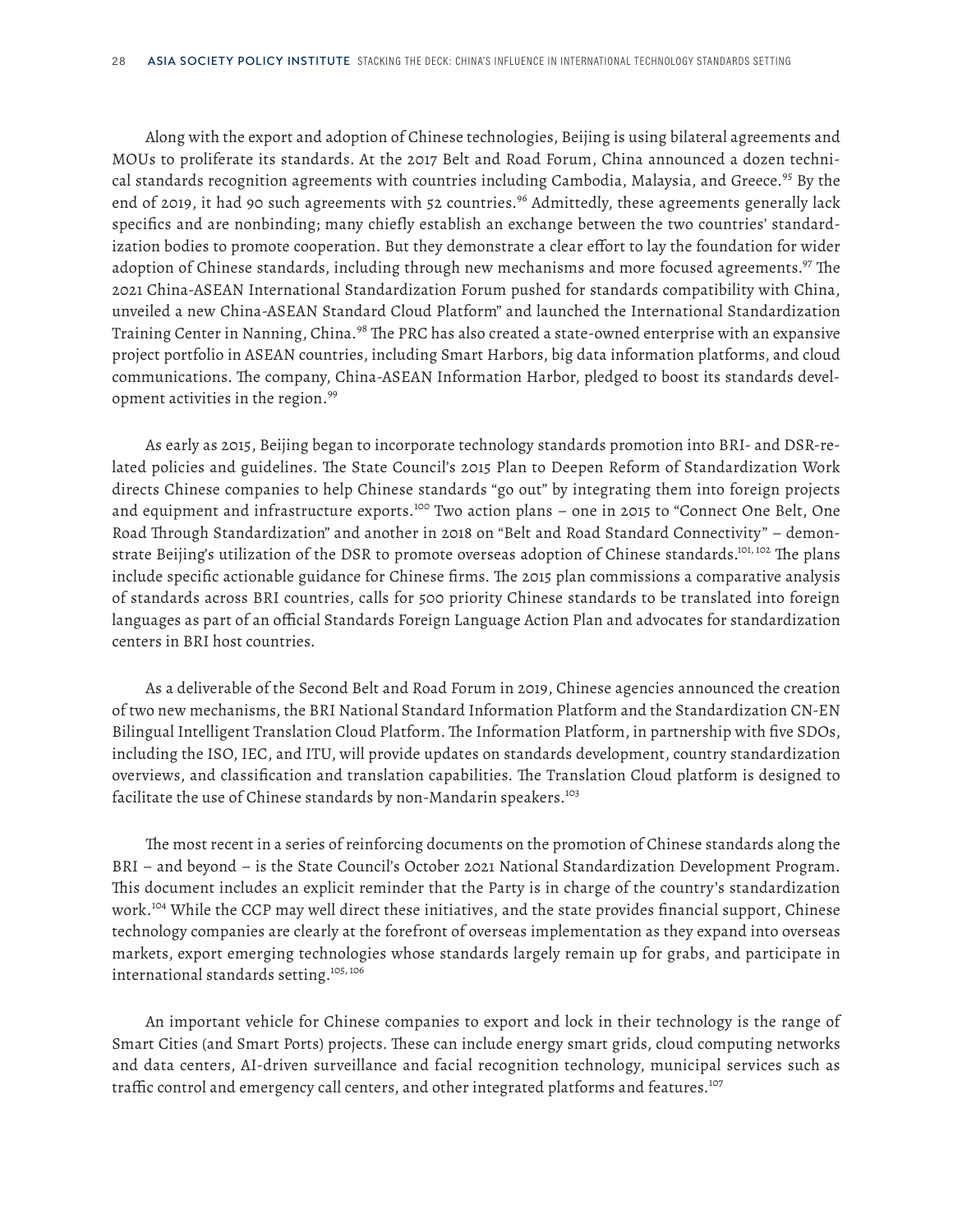| OVERVIEW OF IDENTIFIED CHINESE SMART CITIES TECHNOLOGY EXPORTS <sup>108</sup> |                                                                                                                                                                                 |                                                                                                                                                      |                                                         |  |
|-------------------------------------------------------------------------------|---------------------------------------------------------------------------------------------------------------------------------------------------------------------------------|------------------------------------------------------------------------------------------------------------------------------------------------------|---------------------------------------------------------|--|
| <b>TECHNOLOGY</b><br><b>CATEGORY</b>                                          | <b>PRODUCT TYPE</b>                                                                                                                                                             | <b>CHINESE COMPANIES INVOLVED</b>                                                                                                                    | <b>PRESENT IN</b><br><b>CASE STUDY</b>                  |  |
| <b>Surveillance</b>                                                           | IP cameras, CCTV, DVR, NVR, video man-<br>agement systems, police body cameras,<br>traffic surveillance systems, facial recogni-<br>tion, IR cameras, license plate recognition | Huawei, Hikvision, Dahua, Shenzhen<br>ZNV, Megvii, Kedacom, Cloudwalk,<br>Uniview, E-Hualu, Yitu                                                     | Malaysia, Ecuador,<br>Kenya, Germany,<br>United Kingdom |  |
| <b>Network</b><br><b>Infrastructure</b>                                       | Backbone networks, Wi-Fi, high-speed<br>networks, 3G, 4G, and 5G infrastructure,<br>LTE networks                                                                                | Huawei, ZTE, H3C                                                                                                                                     | Malaysia, Ecuador,<br>Kenya, Germany,<br>United Kingdom |  |
| <b>Big Data</b>                                                               | Cloud networks, data centers, servers                                                                                                                                           | Huawei, Alibaba, Tencent, Sugon,<br>Inspur, Sangfor, iSoftStone, ChinaSoft                                                                           | Malaysia, Germany                                       |  |
| <b>Fintech</b>                                                                | Mobile payment applications,<br>automated payment systems                                                                                                                       | Huawei, Ping'an, Panda Electronics                                                                                                                   | Malaysia, Kenya                                         |  |
| <b>Energy</b>                                                                 | Smart grid, smart meters, advanced<br>metering infrastructure (AMI)                                                                                                             | Huawei, ZTE, CEIEC Electric                                                                                                                          |                                                         |  |
| Integrated<br><b>Platforms</b>                                                | Emergency response systems, "safe<br>city" solutions, unified urban operation<br>platforms, command centers, dispatching<br>systems, call centers                               | Huawei, ZTE, Dahua, Alibaba,<br>Kedacom, Shenzhen ZNV                                                                                                | Malaysia, Ecuador,<br>Kenya, Germany                    |  |
| <b>Municipal</b><br><b>Services</b>                                           | Smart parking, traffic management and<br>control systems, bus system, smart<br>streetlamps, smart waste management                                                              | Huawei, Hikvision, Dahua, Kedacom,<br>Gosuncn, E-Hualu, Panda Electronics,<br>Founder International, Carsmart,<br>TelChina, Shenzhen ZNV, iSoftStone | Malaysia, Kenya,<br>Germany, United<br>Kingdom          |  |

#### $\mathbf{0}$  $1 - 4$  $5 - 8$  $9 - 12$  $13 - 17$ Greenland Russia United<br>Kingdom Germany France South Korea Inited Sta Pakistan China Morocco ٠. Taiwan **UAE** Malaysia Ecuador Ethiopia Ghana Indonesia Nigeria Kenya Brazil Australia South Africa Argentina New Zealand

**GLOBALLY IDENTIFIED CHINESE SMART CITIES PROJECTS 111**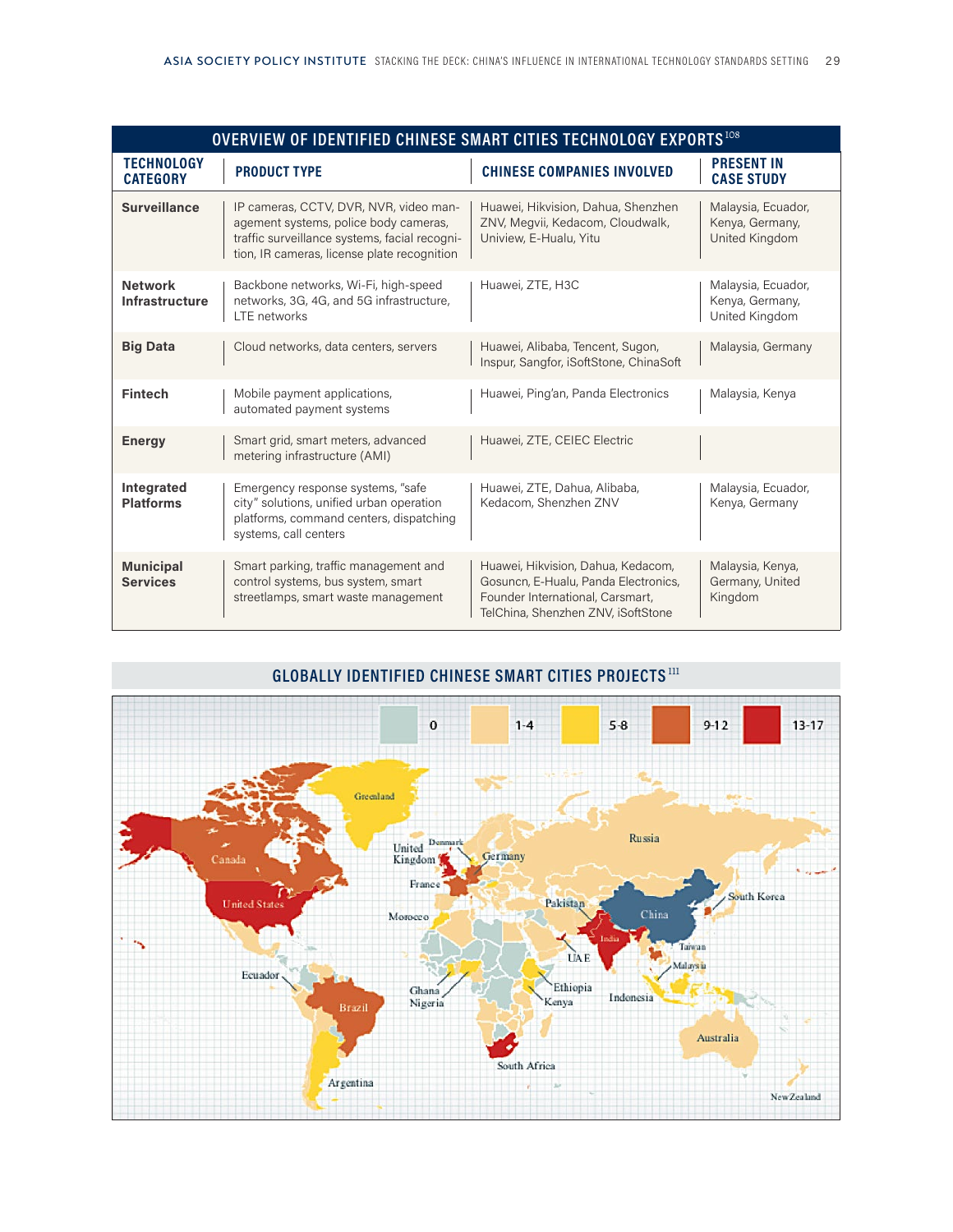began domestic Smart Cities pilot projects in 2012. At least 300 pilot projects have been certified and an industry group estimated that there are roughly 500 more in China. A recent report indicates that 106 countries are hosting some form of Smart Cities projects and associated Chinese technologies.<sup>109</sup> Two of the largest companies in this space, Huawei and ZTE, alone have developed over 200 and 170 Smart Cities projects worldwide, respectively.<sup>110</sup>

Beyond Smart Cities per

#### The Chinese government THE GLOBAL SPREAD OF CHINESE FACIAL RECOGNITION TECHNOLOGIES



se, Chinese firms are actively exporting their component technologies. Huawei has developed roughly 70 percent of Africa's 4G networks.<sup>112</sup> Alibaba has opened up data centers in over 22 countries, Huawei is developing cloud data centers in Pakistan and Kenya, and both China Unicom and China Mobile are constructing a range of terrestrial and submarine telecommunication networks in Africa, Europe, the Middle East, and South Asia.<sup>113</sup>

The PRC is also exporting next-generation surveillance, monitoring, and censorship technology, ostensibly for public security.<sup>114</sup> Huawei installed over 1,000 cameras in Belgrade, Serbia, and is developing a \$126 million project involving facial recognition surveillance in Uganda.<sup>115</sup> In Venezuela, ZTE is developing a national ID system, payment system, and national database to strengthen the government's ability to track individuals.<sup>116</sup>

Since 2014, almost all of the standards submissions at the ITU for facial recognition technology have come from Chinese companies; over half the submission have been approved.<sup>117</sup> A new consortium of Chinese companies, universities, and experts is leading the development of standards for Smart Cities' technologies in the ISO/IEC through a working group whose five officers are all from China.<sup>118</sup>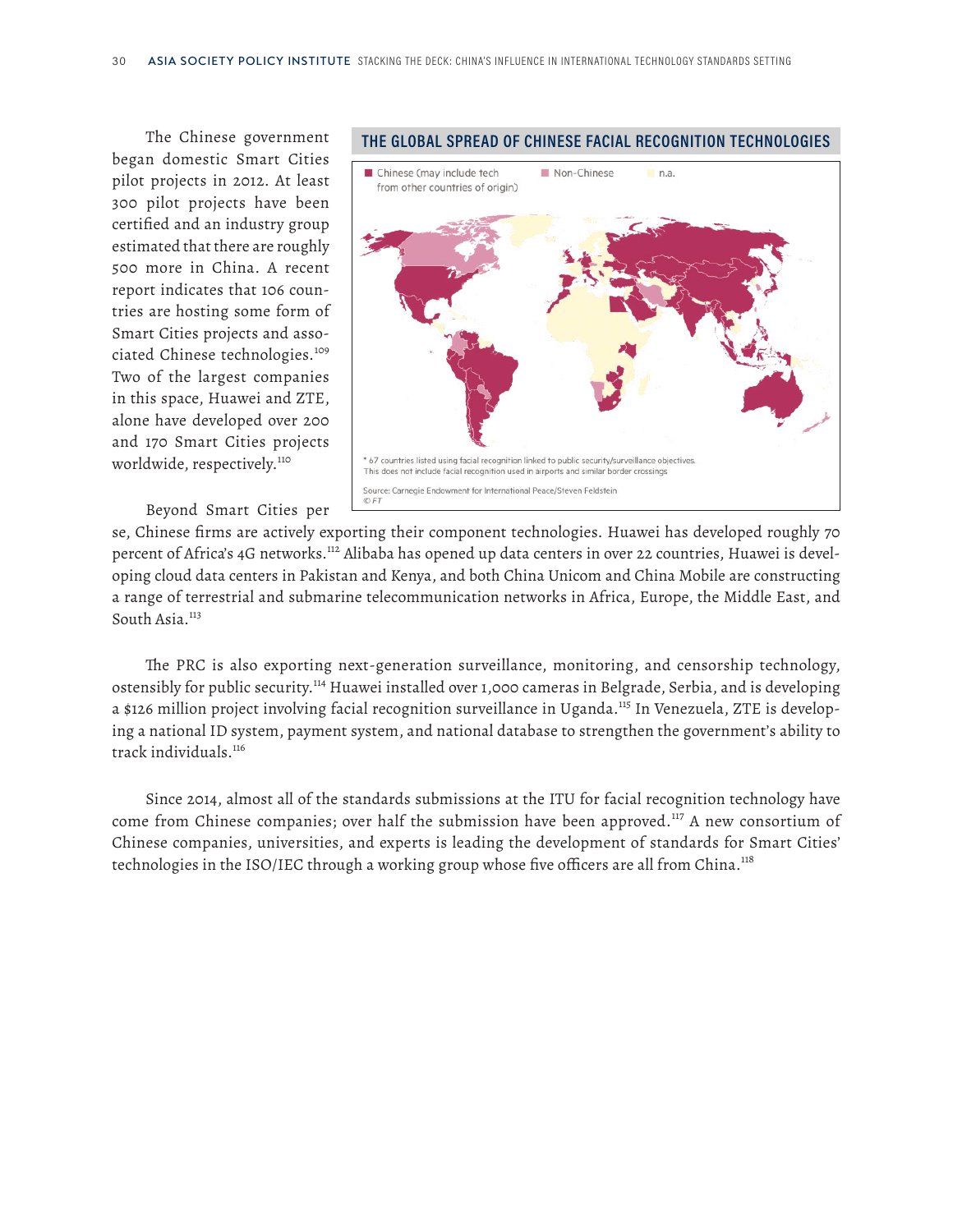### CHAPTER 6: China's Advantages

#### *External Advantage*

The PRC's far-reaching international standards promotion strategy, coupled with its vigorous advocacy of cyber sovereignty, facilitates China's emergence as a "cyber great power." The common thread throughout its activities in this space is enhanced control – control over norms, information, data, next-generation technology, and over standards. That enhanced control, in turn, contributes to both China's national security and to greater technological, economic, and geopolitical influence.

The CCP is significantly enhancing its ability to control information flows in and out of the country and reduce domestic network security vulnerabilities through a collection of new laws and regulations

that strengthen the state's oversight in cyberspace.<sup>119</sup> Some, like the Personal Information Protection Law, include extraterritorial provisions.<sup>120</sup> The principle of cyber sovereignty has provided Beijing a tool to fend off international criticism of its restrictions on data flows.

Developing a technology and designing a standard brings commercial benefits and prestige. It advances the "Dual Circulation" goal of reducing China's external dependencies through indigenous

In practice, the cyber sovereignty of emerging economies that are transitioning to a digitaloriented future through Chinese tech infrastructure may be compromised by hidden PRC access to their data.

technology. And it also affords a competitive advantage in that the inventor knows the ins and outs of the system's operation. Excluding foreign technology enhances the state's ability to reduce potential vulnerabilities in the domestic network – naturally, a high priority. Moreover, operating as a standards maker, and promoting international adoption of Chinese technology, provides access to a trove of valuable data which can be mined by companies, security services, and other state actors.

#### *Domestic Advantage*

Within China, only 24 percent of Chinese national standards in 2019 were adopted from international ones.<sup>121</sup> The predominance of unique standards helps shield less competitive firms from foreign rivals in the domestic market. Recent reforms to domestic standardization processes appear to open up opportunities for foreign companies to participate in standards setting. In practice, however, foreign companies still describe being locked out or denied equal treatment with local firms.122 A lack of transparency and prejudicial treatment over standards setting are factors that put foreign companies at a disadvantage.

#### *Multilateral Advantage*

Beijing has made significant advances promoting norms with "Chinese characteristics," especially within the UN system. The growing number of Chinese senior officials and secretariat staff in multilateral organizations bolsters Beijing's "discourse power" and ability to legitimize its version of cyber sovereignty as a human right. In practice, the cyber sovereignty of emerging economies that are transitioning to a digital-oriented future through Chinese tech infrastructure may be compromised by hidden PRC access to their data.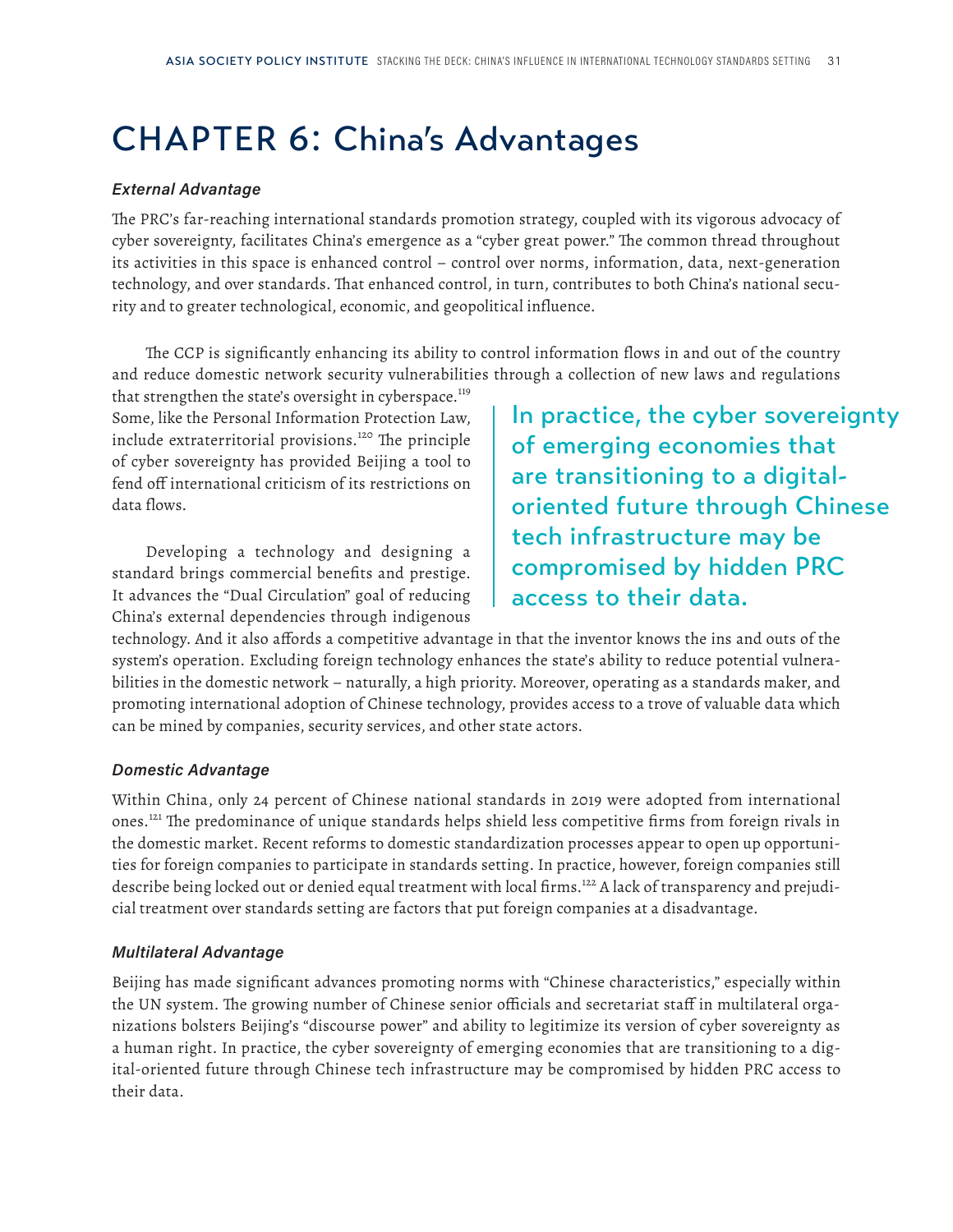In SDOs, Beijing's preference for working through multilateral institutions rather than multistakeholder bodies tends to undercut the role of nongovernmental actors. Industry representatives, technical experts, and civil society groups may lose influence over next-generation technology standards. A predominantly state-centric approach towards technical standards would reduce inclusiveness and transparency, and risks turning a process for facilitating open trade into a geopolitical battleground.<sup>123</sup>

#### *Path Dependency Advantage*

The PRC's push to promote de jure and de facto standards helps Chinese firms transition from licensees to royalty collectors so they can profit from emerging technology markets as well as dominate them. The increasing adoption of technology bundles, such as Smart Cities, Smart Ports, and 5G networks, tend to lock in Chinese technologies and lock out Western competitors. These components of the DSR have noncommercial implications as well. As a unique provider of tools for social and information control that governments can utilize to suppress dissent, Beijing gains influence with ruling elites in authoritarian states. China's plans for international deployment of the digital yuan may not change the primacy of the U.S. dollar, but it will likely enhance China's ability to bypass U.S. sanctions as well tap into a rich vein of foreign financial data.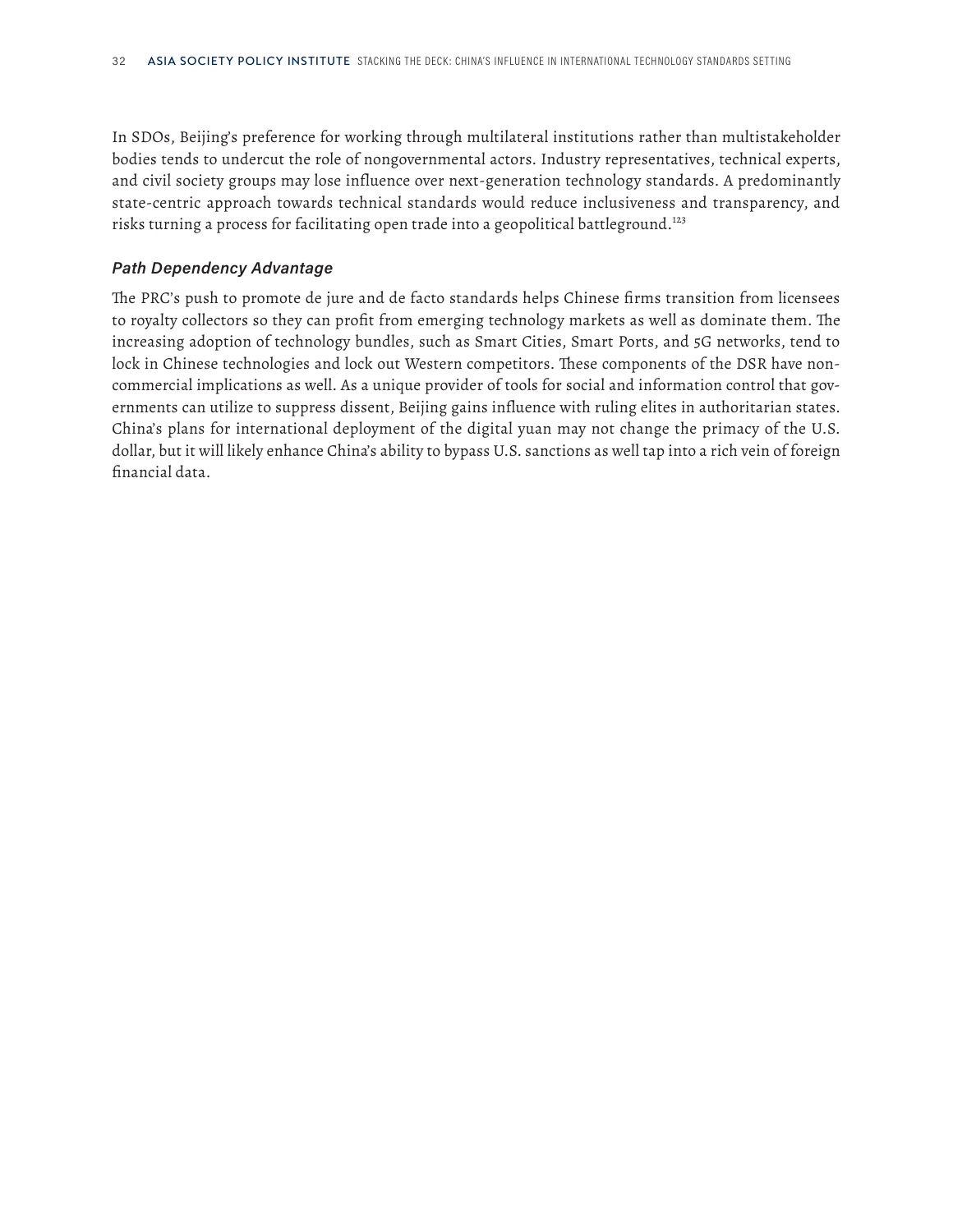### CHAPTER 7: Recommendations

#### *Recommendation: Government-to-Government and Government-Industry Coordination*

It is entirely appropriate for China to play a role in shaping tech governance commensurate with its growing status as a technology leader. And it is neither desirable nor possible to shut the PRC out of the international standardization process. As in other areas of Western competition with China, upping one's own game and aligning the efforts of likeminded countries and stakeholders is far more important than trying to block China. Given the importance of the tech industry in industrialized nations, working jointly to establish a shared baseline of priorities between government and industry is a critical first step.

#### *Recommendation: Prioritizing Key Technologies*

For G-7 and other advanced economies, one initial actionable step could be for each government, in consultation with industry, to undertake a study to map and prioritize emerging technologies that are strategically important to national interests. Building on those conclusions to assess which standards will be most relevant – and where they would be adjudicated internationally – would provide the basis for coherent national action plans in SDOs. While commercial interests will dictate some differences between countries, strategic and technological interests will incentivize common cause in multilateral institutions. In the United States, the National Institute of Standards and Technology's (NIST) Interagency Committee on Standards Policy (ICSP) already focuses on developing consistent and effective approaches across federal

agency and industry lines. As a recent report by the Day One Project suggested, an expanded, fully funded, and empowered ICSP, working in tandem with the new National Cyber Director, would be an excellent starting point for this venture.<sup>124</sup>

#### *Recommendation: Support for Stakeholder Participation in SDOs*

Governments can also play an important support-

As in other areas of Western competition with China, upping one's own game and aligning the efforts of likeminded countries and stakeholders is far more important than trying to block China.

ing role in strengthening national participation in nongovernmental multistakeholder SDOs. Frequently overlooked is the fact that it is prohibitively expensive for many companies, universities, and organizations to send representation to international standards setting events. A tech industry expert calculates that it costs companies on average \$300,000 per year to fund a single engineer to work full time on technical standards and participate in international meetings.<sup>125</sup> She suggested that government grants, subsides, or tax breaks could allow participation of small to medium enterprises and civil society organizations that have been priced out and promote a diversity of voices in these forums. Even modest steps that enable participation in technology alliances can significantly boost know-how, spur innovation, and generate more and better standards submissions. Measures that would facilitate hosting more international standards meetings in the United States would enhance diversity by making it easier for smaller organizations to participate. And a deliberate strategy of facilitating expedited visa issuance would make it easier for qualified foreign participants to contribute.

#### *Recommendation: Communication with Western SDO Personnel*

The decentralized SDO landscape makes information sharing a critical component of an effective approach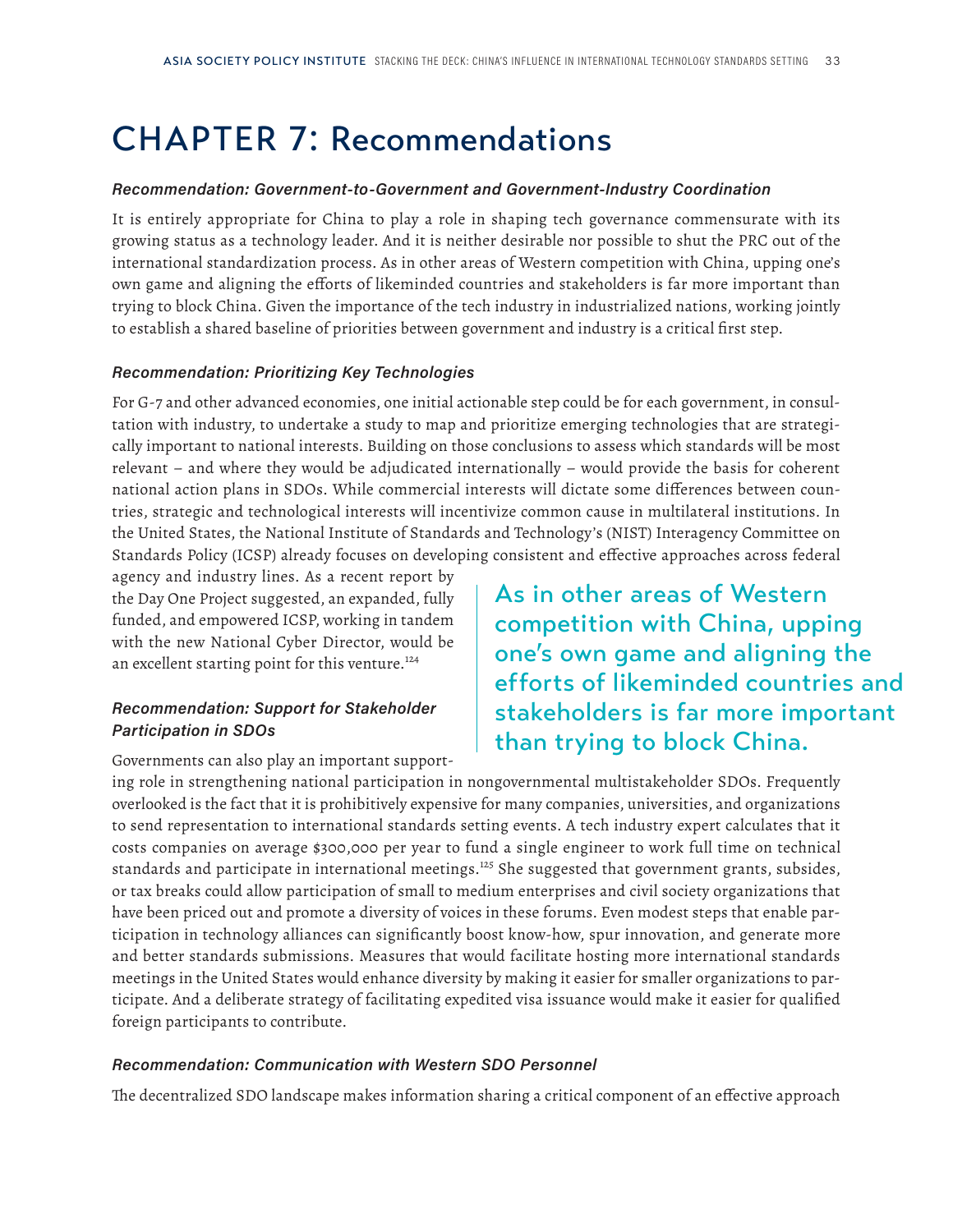to standards setting. Communication and coordination should be enhanced between government agencies and industry actors, as well with nationals working in the SDO secretariats or holding positions in committees or working groups. The Information Industry Tech Council has proposed annual convenings of American representatives at standardization bodies to confer with relevant government officials.<sup>126</sup> This kind of relationship building can be extended in ways that lay the groundwork for a more coordinated approach by stakeholders.

#### *Recommendation: Fostering Standardization Expertise*

A very high priority for industry and government should be investments to foster the next generation of standards experts and practitioners. In the United States, President Joe Biden's fiscal year 2022 budget request includes increased funding for R&D and STEM education, as do provisions in other pending legislation.<sup>127</sup> Increased funding is vital to enable industry and the U.S. government to collaborate on developing standardization training programs to ensure a reliable pipeline and talent pool of standards experts. The American National Standards Institute (ANSI), which has existing educational outreach and programs, could serve as a partner achieving this goal. More broadly, visa policies that would make it easier for foreign

America's Build Back Better World (B3W) and new Quad infrastructure partnership announcements have a long way to go before they can provide emerging economies and partners with real alternatives.

experts to come study and work on standardization – and to retain them – clearly would serve the national interest.

#### *Recommendation: Utilizing Platforms with Likeminded Partners*

Beyond national programs, lateral collaboration among likeminded countries is necessary to ensure that standards setting and cyber governance are transparent and inclusive processes. The September 2021 "Quad

Principles on Technology Design, Development, Governance, and Use"<sup>128</sup> represents a valuable step in promoting coordinated international action. This issue is ripe for a Quad working group and/or collaborative mechanism that likeminded partners such South Korea, New Zealand, Taiwan, and G-7 countries could participate in. There are opportunities to use other multilateral platforms as APEC and the G-20 to encourage the adoption of international standards and push back against national measures that undermine a free and open internet.

#### *Recommendation: Put Alternatives on the Table*

As long as the DSR and its bundled technologies are the only available or affordable option for developing countries, unique or proprietary Chinese standards will continue to spread. Far more ambitious programs are needed to generate credible and affordable alternatives to the DSR. America's Build Back Better World (B3W) and new Quad infrastructure partnership announcements signal a growing awareness of this need but have a long way to go before they can provide emerging economies and partners with real alternatives. Technology expert Adam Segal urged the U.S. government to increase funding for the International Develop Finance Corporation (IDFC) to provide loans to enable developing countries to purchase telecommunications equipment from vendors other than Huawei.<sup>129</sup> Since 5G will act as the backbone for most IoT technologies and platforms, the adoption of Open Radio Access Network (Open RAN) would promote supplier diversity, increased interoperability, healthy competition, and the diffusion of international standards.<sup>130</sup>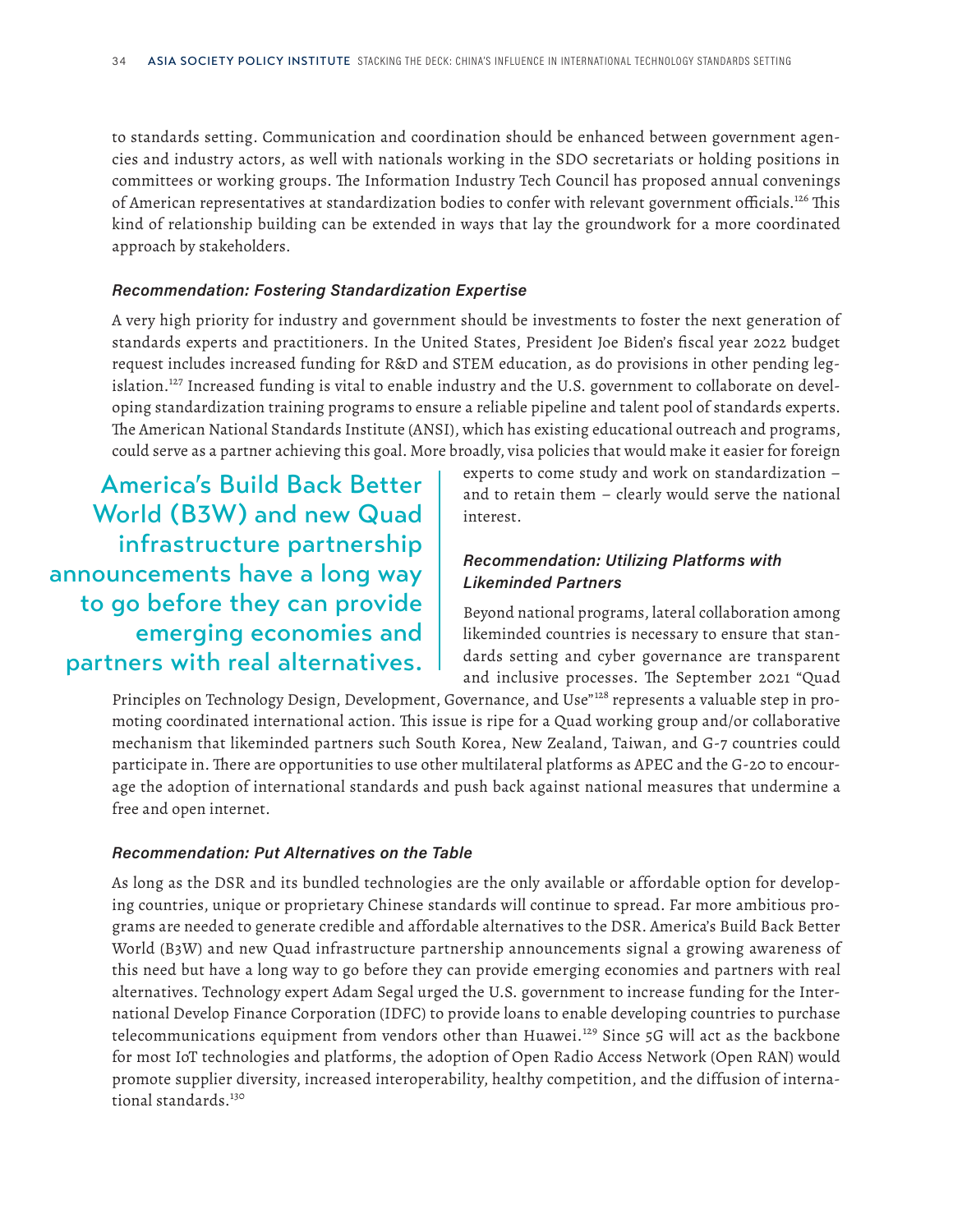#### *Recommendation: Diplomacy with China*

At the end of the day, the United States and its partners need to engage with China, bilaterally and multilaterally, in the largely forgotten art of diplomacy and compromise. Outreach to encourage or incentivize Beijing to take a more constructive and unbiased approach in standards setting is worth trying. Negotiations to address nontariff regulatory and other barriers that deploy domestic standards as obstacles to foreign access to the Chinese markets, in contravention of WTO principles, are among the issues that need to be addressed directly with Chinese officials. A report on standards setting by the U.S.-China Business Council ends with the following plea: "As the two largest economies in the world, it is essential that the United States and China continue to work together in setting standards so that the highest- quality technology remains interoperable not just between both countries, but globally."<sup>131</sup>

|                                                                                  | <b>RECOMMENDATIONS</b>                                                                                                                                                                                                                                                                                                                     |
|----------------------------------------------------------------------------------|--------------------------------------------------------------------------------------------------------------------------------------------------------------------------------------------------------------------------------------------------------------------------------------------------------------------------------------------|
| <b>TECHNOLOGY CATEGORY</b>                                                       | <b>PRODUCT TYPE</b>                                                                                                                                                                                                                                                                                                                        |
| <b>Increase Government-to-Government</b><br>and Government-Industry Coordination | Establish a shared baseline of priorities                                                                                                                                                                                                                                                                                                  |
| <b>Prioritizing Key Technologies</b>                                             | Initiate a study to map and prioritize emerging technologies that are important<br>to national interests                                                                                                                                                                                                                                   |
| <b>Supporting Stakeholder Participation</b><br>in SDO <sub>s</sub>               | Strengthen national participation in multistakeholder SDOs<br>Provide government grants, subsides, or tax breaks to small-to-medium<br>enterprises to bolster participation<br>Increase hosting international standards meeting in the U.S. and implement<br>measures to facilitate foreign participation                                  |
| <b>Communication with Western SDO</b><br><b>Personnel</b>                        | Establish an annual convening of American representatives to SDOs and<br>relevant U.S. government officials                                                                                                                                                                                                                                |
| <b>Fostering Standardization Expertise</b>                                       | Increase funding for R&D and STEM education<br>Develop standardization training programs<br>Implement visa policies to attract and retain foreign standardization experts                                                                                                                                                                  |
| <b>Utilizing Platforms with Likeminded</b><br><b>Partners</b>                    | Develop collaborative mechanisms with likeminded partners to ensure standards-<br>setting and cyber governance are transparent and inclusive processes<br>Use multilateral platforms, including APEC and the G-20, to encourage the<br>adoption of international standards and against measures that undermine a<br>free and open internet |
| <b>Put Alternatives on the Table</b>                                             | Further develop both the B3W and Quad infrastructure partnership<br>Increase U.S. government funding to the IDFC to provide loans to developing<br>countries to purchase technology<br>Promotion the Open RAN model                                                                                                                        |
| <b>Diplomacy with China</b>                                                      | Engage, bilaterally and multilaterally with China on standards setting                                                                                                                                                                                                                                                                     |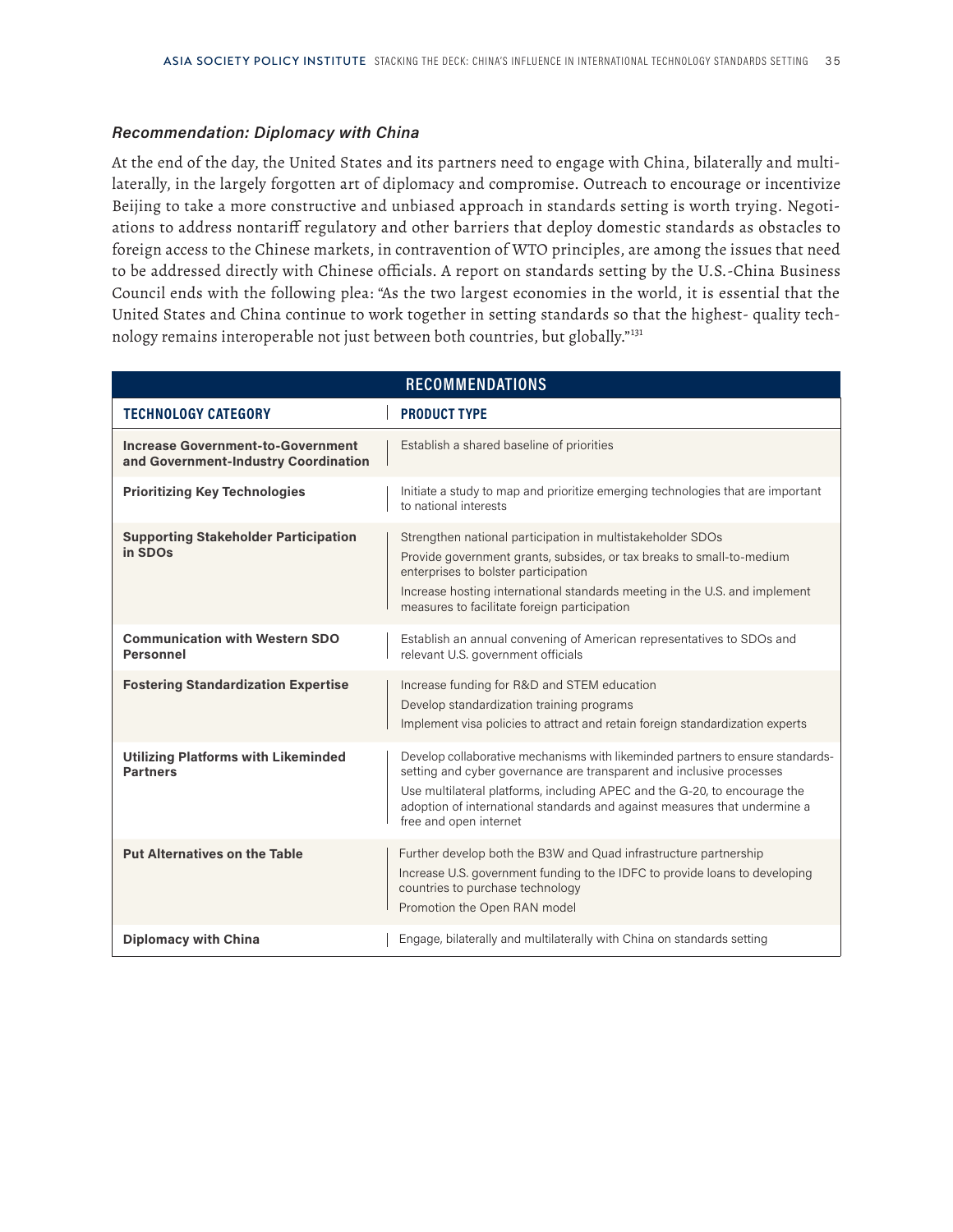## ENDNOTES

- $1$  Kinling Lo and Kristine Huang, "Xi Jinping Says 'Time and Momentum on China's Side' as He Sets Out Communist Party Vision," *South China Morning Post*, January 12, 2021, https://www.scmp.com/news/china/politics/article/3117314/xi-jinping-says-time-andmomentum-chinas-side-he-sets-out.
- <sup>2</sup> Remarks by Chen Yixin, "What Is New about the New Development Stage?" [in Chinese], Supreme People's Procuratorate, January 15, 2021, https://www.sohu.com/a/444668793\_118060?mc\_cid=d028ea4f3c&mc\_eid=22e819b40c.
- <sup>3</sup> Xinhua, "Xi Urges Breaking New Ground in Major Country Diplomacy with Chinese Characteristics," June 24, 2018, http://xinhuanet.com/english/2018-06/24/c\_137276269.htm.
- <sup>4</sup> Yaroslav Trifimov, Drew Hinshaw, and Kate O'Keeffe, "How China Is Taking over International Organizations, One Vote at a Time," *Wall Street Journal*, September 29, 2020, https://www.wsj.com/articles/how-china-is-taking-over-international-organizations-onevote-at-a-time-11601397208?mod=article\_inline.
- <sup>5</sup> Julian Baird Gewirtz, "China's Long March to Technological Supremacy: The Roots of Xi Jinping's Ambition to 'Catch Up and Surpass,'" Foreign Affairs, August 27, 2019, https://www.foreignaffairs.com/articles/china/2019-08-27/chinas-long-marchtechnological-supremacy.
- <sup>6</sup> 习近平 [Xi Jinping], 习近平:把我国从网络大国建设成为网络强国-高层动态- 新华网 [Xi Jinping: Build China from a major cyber country to a cyber great power], Xinhua, February 27, 2014, http://www.xinhuanet.com/politics/2014-02/27/c\_119538788.htm; found in Rush Doshi, Emily de la Bruyère, Nathan Picarsic, and John Ferguson, "China as a 'Cyber Great Power': Beijing's Two Voices in Telecommunications" (report, Brookings Institution, April 2021), https://www.brookings.edu/research/china-as-a-cyber-greatpower-beijings-two-voices-in-telecommunications/.
- 7 中央网络安全和信息化领导小组第一次会议召开 [The first meeting of the Central Network Security and Informatization Leading Group was held], 中央政府门户网站 [Central Government Portal], February 27, 2014, http://www.gov.cn/ldhd/2014-02/27/ content\_2625036.htm; found in Doshi et al., "China as a 'Cyber Great Power."
- <sup>8</sup> 习近平 [Xi Jinping], 习近平在网信工作座谈会上的讲话全文发表 [The full text of Xi Jinping's speech at the Forum on Cybersecurity and Informatization Work], Xinhua, April 25, 2016, http://www.xinhuanet.com//politics/2016-04/25/c\_1118731175.htm; found in Doshi et al., "China as a 'Cyber Great Power.'"
- <sup>9</sup> Elsa Kania, "The Right to Speak: Discourse and Chinese Power," CCP Watch, November 27, 2018, https://www.ccpwatch.org/single-post/2018/11/27/The-Right-to-Speak-Discourse-and-Chinese-Power.
- <sup>10</sup> Veerle Nouwens, "A Voice on the Stage, Not Just a Seat at the Table," RUSI Newsbrief 40, no. 6 (July 2020), https://rusi.org/publication/rusi-newsbrief/voice-stage-not-just-seat-table.
- <sup>11</sup> Doshi et al., "China as a 'Cyber Great Power."
- <sup>12</sup> Tim Nicholas Rühlig, "Technical Standardization, China and the Future International Order: A European Perspective" (e-paper, Heinrich-Böll-Stiftung, February 2020), https://eu.boell.org/sites/default/files/2020-03/HBS-Techn%20Stand-A4%20web-030320-1. pdf?dimension1=anna2020.
- <sup>13</sup> Valentina Pop, Sha Hua, and Daniel Michaels, "From Lightbulbs to 5G, China Battles West for Control of Vital Technology Standards,*" Wall Street Journal*, February 8, 2021, https://www.wsj.com/articles/from-lightbulbs-to-5g-china-battles-west-forcontrol-of-vital-technology-standards-11612722698?st=mzqbw147vudzbmo&reflink=desktopwebshare\_twitter; Michael O'Rielly, "Remarks of FCC Commissioner Michael O'Rielly before the Free State Foundation: Next Generation 5G Wireless Networks: Seizing the Opportunities and Overcoming the Obstacles," Federal Communications Commission, July 25, 2017, https://www.fcc.gov/document/commissioner-orielly-remarks-free-state-foundation-0.
- <sup>14</sup> Gewirtz, "China's Long March to Technological Supremacy."
- <sup>15</sup> Gewirtz, "China's Long March to Technological Supremacy."
- <sup>16</sup> Mao Zedong, *Jianguo yilai Mao Zedong wengao* [The manuscripts of Mao Zedong since the nation's founding], vol. 52 (Beijing: Zhongguo Wenxian Chubanshe, 1992).
- <sup>17</sup> Manoj Joshi, "Invest, Acquire, Dominate: The Rise and Rise of Chinese Tech" (Occasional Paper 223, Observer Research Foundation, September 2019), https://www.orfonline.org/wp-content/uploads/2019/11/OP223.pdf.
- <sup>18</sup> Joel R. Campbell, "Becoming a Techno-Industrial Power: Chinese Science and Technology Policy" (Issues in Technology Innovation 23, Center for Technology Innovation, Brookings Institution, April 2013), https://www.brookings.edu/wp-content/ uploads/2016/06/29-science-technology-policy-china-campbell.pdf.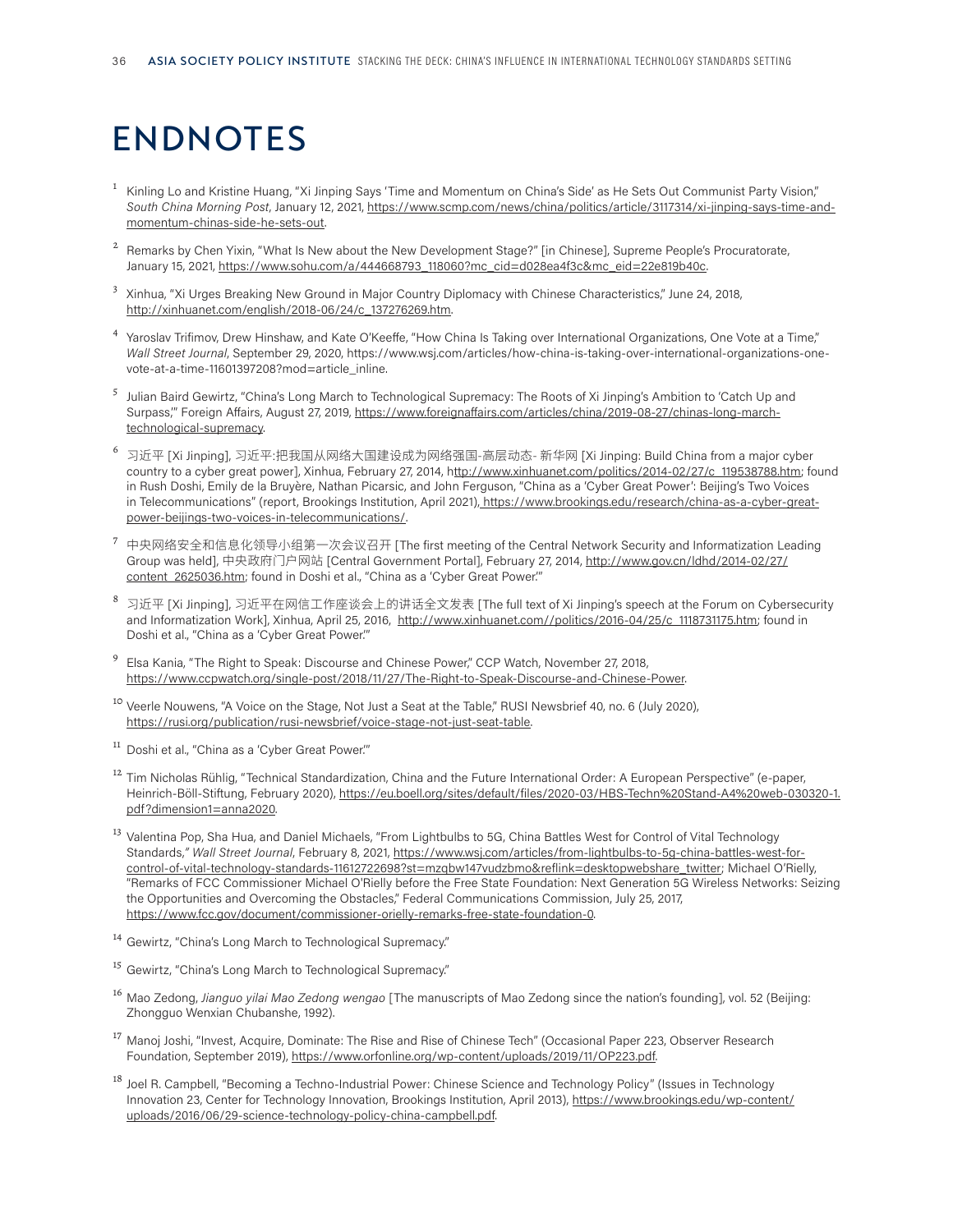<sup>19</sup> Joshi, "Invest, Acquire, Dominate."

- <sup>20</sup> Wang Ping, Wang Yiyi, and John Hill, "Standardization Strategy of China Achievements and Challenges" (East-West Center Working Papers: Economics Series 107, January 2010), 2, https://www.eastwestcenter.org/system/tdf/private/econwp107. pdf?file=1&type=node&id=32381.
- <sup>21</sup> James McGregor, "China's Drive for 'Indigenous Innovation': A Web of Industrial Policies," report commissioned by the U.S. Chamber of Commerce, accessed May 25, 2021, https://www.uschamber.com/sites/default/files/documents/files/100728chinareport\_0\_0.pdf.
- <sup>22</sup> Wang, Wang, and Hill, "Standardization Strategy of China"; found in Dieter Ernst, "Indigenous Innovation and Globalization: The Challenge for China's Standardization Strategy" (UC Institute on Global Conflict and Cooperation and the East-West Center, June 2011), https://www.eastwestcenter.org/system/tdf/private/ernstindigenousinnovation.pdf?file=1&type=node&id=32939.
- $23$  Ernst, "Indigenous Innovation and Globalization," 21.
- <sup>24</sup> Hilary McGeachy, "US-China Technology Competition: Impacting a Rules-Based Order," United States Studies Centre at the University of Sydney, May 2, 2019, https://www.ussc.edu.au/analysis/tech-standards-and-chinas-rise; John Seaman, "China and the New Geopolitics of Technical Standardization," French Institute of International Relations and Policy Center for the New South, *Notes de L'Ifri*, January 27, 2020, https://www.ifri.org/en/publications/notes-de-lifri/china-and-new-geopolitics-technicalstandardization.
- <sup>25</sup> Andrew Polk, "China Is Quietly Setting Global Standards," Bloomberg, May 6, 2018, https://www.bloomberg.com/opinion/ articles/2018-05-06/china-is-quietly-setting-global-standards.
- <sup>26</sup> Elsa B. Kania, "Technology and Innovation in China's Strategy and Global Influence," in *China's Global Influence: Perspectives and Recommendations*, ed. Scott D. McDonald and Michael C. Burgoyne (Honolulu, HI: Asia-Pacific Center for Security Studies, 2019), chap. 14.
- <sup>27</sup> Chris Buckley and Paul Mozur, "What Keeps Xi Jinping Awake at Night," *New York Times*, May 11, 2018, https://www.nytimes.com/2018/05/11/world/asia/xi-jinping-china-national-security.html.
- <sup>28</sup> Michael Sutherland, "CSR 2019: Setting a New Standard: Implications of China's Emerging Standardization Strategy," *SAIS China Studies Review*, October 29, 2019, https://saiscsr.org/2019/10/29/setting-a-new-standard-implications-of-chinas-emergingstandardization-strategy/.
- <sup>29</sup> State Council Information Office of the People's Republic of China, "Premier Li Calls for Improvements in Standardization," September 14, 2016, http://english.www.gov.cn/premier/news/2016/09/14/content\_281475442336090.htm.
- <sup>30</sup> Seaman, "China and the New Geopolitics of Technical Standardization."; John Chen, Emily Walz, Brian Lafferty, Joe McReynolds, Kieran Green, Jonathan Ray, and James Mulvenon, "China's Internet of Things" (research report prepared on behalf of the U.S.- China Economic and Security Review Commission, SOS International, October 2018), https://www.uscc.gov/sites/default/files/ Research/SOSi\_China's%20Internet%20of%20Things.pdf.
- <sup>31</sup> Xi Jinping, "Secure a Decisive Victory in Building a Moderately Prosperous Society in All Respects and Strive for the Great Success of Socialism with Chinese Characteristics for a New Era," speech before the 19th National Congress of the Communist Party of China, Beijing, October 18, 2017, http://www.xinhuanet.com/english/download/Xi\_Jinping's\_report\_at\_19th\_CPC\_National\_ Congress.pdf; Xi Jinping, "Work Together to Build a Community of Shared Future for Mankind," speech before the United Nations, Geneva, January 18, 2017, http://www.xinhuanet.com/english/2017-01/19/c\_135994707.htm; Xi Jinping, "Secure a Decisive Victory.
- <sup>32</sup> State Council Information Office of the People's Republic of China, "President Xi Calls for Respect to Developing Countries' Will in Human Rights Development," December 8, 2017, http://www.scio.gov.cn/32618/Document/1612970/1612970.htm; found in Melanie Hart and Blaine Johnson, "Mapping China's Global Governance Ambitions: Democracies Still Have Leverage to Shape Beijing's Reform Agenda," Center for American Progress, February 2019, https://cdn.americanprogress.org/content/ uploads/2019/02/27121616/China-Global-Governance-2.pdf?\_ga=2.183199457.672716824.1622760253-510302691.1622760253.
- <sup>33</sup> Xinhua, "Full Text of Beijing Declaration Adopted by the First South-South Human Rights Forum," China Daily, December 8, 2017, http://www.chinadaily.com.cn/a/201712/08/WS5a2aaa68a310eefe3e99ef85.html; found in Hart and Johnson, "Mapping China's Global Governance Ambitions."
- <sup>34</sup> Hart and Johnson, "Mapping China's Global Governance Ambitions"; UN General Assembly, "Human Rights Council: Thirty-fifth Session, Agenda Item 3, A/HRC/35/L.33," June 19, 2017, https://undocs.org/A/HRC/35/L.33; UN General Assembly, "Human Rights Council: Thirty-seventh Session, Agenda Item 3, A/HRC/37/L.36," March 19, 2018, https://undocs.org/A/HRC/37/L.36.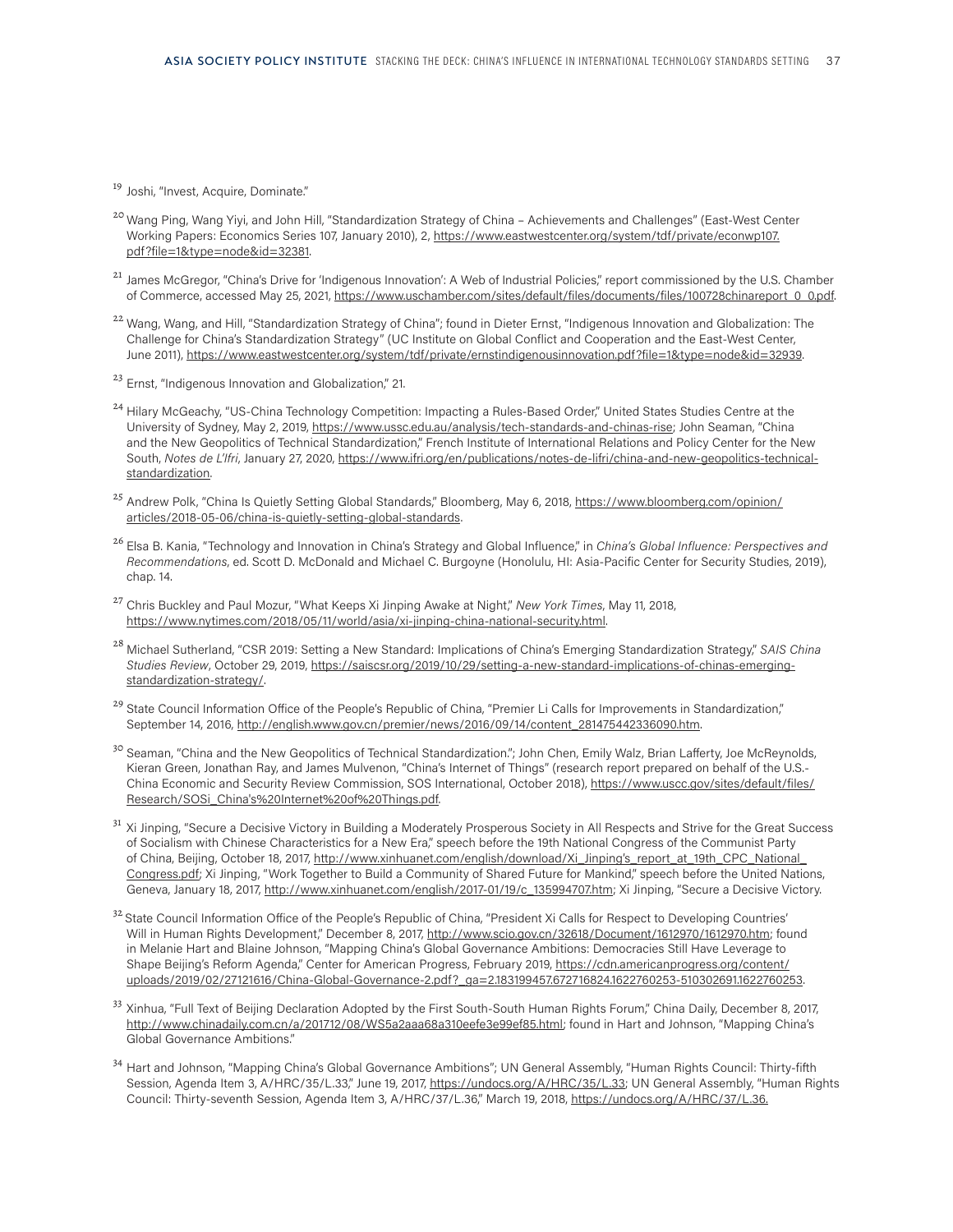- <sup>35</sup> Melanie Hart, "Beijing's Promotion of Alternative Global Norms and Standards in the UN System," testimony before the U.S.-China Economic and Security Review Commission, March 13, 2020, https://www.uscc.gov/sites/default/files/testimonies/March%20 13%20Hearing\_Melanie%20Hart%20Panel%20II%20Testimony\_2020.3.12.pdf.
- <sup>36</sup> Ministry of Foreign Affairs of the People's Republic of China, "Remarks by H. E. Xi Jinping President of the People's Republic of China at the Opening Ceremony of the Second World Internet Conference," December 16, 2015, http://www.fmprc.gov.cn/mfa\_eng/ wjdt\_665385/zyjh\_665391/t1327570.shtml.
- <sup>37</sup> Rogier Creemers, "China's Conception of Cyber Sovereignty: Rhetoric and Realization," February 5, 2020, https://ssrn.com/abstract=3532421.
- <sup>38</sup> Xinhua, "Xi Jinping's Speech at the Cyber Security and Informatization Work Conference Was Published in Full" [习近平在网信工作 座谈会上的讲话全文发表], April 25, 2016, http://www.xinhuanet.com//politics/2016-04/25/c\_1118731175.htm; Yuan Yang and Nian Liu, "Beijing Orders State Offices to Replace Foreign PCs and Software," *Financial Times*, December 8, 2019, https://www.ft.com/content/b55fc6ee-1787-11ea-8d73-6303645ac406.
- <sup>39</sup> Adam Segal, "China's Vision for Cyber Sovereignty and the Global Governance of Cyberspace," in *An Emerging China-Centric Order: China's Vision for a New World Order in Practice*, ed. Nadège Rolland (Washington, DC: National Bureau of Asian Research, 2020), https://www.nbr.org/publication/chinas-vision-for-cyber-sovereignty-and-the-global-governance-of-cyberspace/.
- <sup>40</sup> Akhil Bery, Paul Triolo, Clarise Brown, and Xiaomeng Lu, "India/Geo-Technology: Digital Sovereignty and Fear of Foreign Interference Driving Major Regulatory Changes," Eurasia Group, April 19, 2021.
- <sup>41</sup> Elsa Kania, Samm Sacks, Paul Triolo, and Graham Webster, "China's Strategic Thinking on Building Power in Cyberspace: A Top Party Journal's Timely Explanation Translated," New America, September 25, 2017, https://www.newamerica.org/cybersecurityinitiative/blog/chinas-strategic-thinking-building-power-cyberspace/.
- <sup>42</sup> Xi Jinping, "Secure a Decisive Victory in Building a Moderately Prosperous Society in All Respects and Strive for the Great Success of Socialism with Chinese Characteristics for a New Era," speech before the 19th National Congress of the Communist Party of China, October 28, 2017, http://www.xinhuanet.com/english/download/Xi\_Jinping's\_report\_at\_19th\_CPC\_National\_Congress.pdf.
- <sup>43</sup> Lu Chuanying, "Wangluo kongjian guoji guize tixi yu Zhong Mei xinxing daguo guanxi" [The international cyberspace rule-based system and the China-U.S. new type of great-power relations], *People's Daily*, Theory Channel, December 2, 2016, http://theory.people.com.cn/n1/2016/1202/c386965-28920732.html.
- <sup>44</sup> State Council Information Office of the People's Republic of China, "The Internet in China," June 8, 2010, http://www.china.org.cn/government/whitepaper/node\_7093508.htm.
- <sup>45</sup> Adam Segal, "Chinese Cyber Diplomacy in a New Era of Uncertainty" (Aegis Paper Series 1703, Hoover Institution, Working Group on National Security, Technology, and Law, June 2, 2017), https://www.hoover.org/sites/default/files/research/docs/segal\_chinese\_ cyber\_diplomacy.pdf.
- <sup>46</sup> UN General Assembly, "International Code of Conduct for Information Security," Document A/66/359, September 14, 2011, https://undocs.org/A/66/359.
- <sup>47</sup> UN General Assembly, "Letter from the Permanent Representatives of China, Kazakhstan, Kyrgyzstan, the Russian Federation, Tajikistan and Uzbekistan addressed to the Secretary-General," Document A/69/723, January 13, 2015, https://undocs.org/A/69/723.
- <sup>48</sup> Ministry of Foreign Affairs of the People's Republic of China, "Remarks by H. E. Xi Jinping."
- <sup>49</sup> Xinhua, "Full Text of BRICS Leaders Xiamen Declaration," September 4, 2017, http://www.xinhuanet.com//english/2017- 09/04/c\_136583396\_2.htm.
- <sup>50</sup> Hart. "Beijing's Promotion of Alternative Global Norms and Standards in the UN System."
- <sup>51</sup> Tin Hinane El Kadi, "The Promise and Peril of the Digital Silk Road," Chatham House, June 6, 2019, https://www.chathamhouse.org/2019/06/promise-and-peril-digital-silk-road.
- 52 Socrates Mbamalu, "Exclusive: Presidency Meets With China's Cyber Regulator to Build Nigerian Internet Firewall," Foundation for Investigative Journalism, June 6, 2021, https://fij.ng/article/exclusive-presidency-meets-with-chinas-cyber-regulator-to-buildnigerian-internet-firewall/; John Hemmings, "Reconstructing Order: The Geopolitical Risks in China's Digital Silk Road," Asia Policy 15, no. 1 (January 2020): 5–21; AFP, "Cambodia Sets Up China-Style Internet 'Great Firewall," Hong Kong Free Press, February 20, 2021, https://hongkongfp.com/2021/02/20/cambodia-sets-up-china-style-internet-great-firewall/.
- <sup>53</sup> Steven Feldstein, "When It Comes to Digital Authoritarianism, China Is a Challenge But Not the Only Challenge," *War on the Rocks*, February 12, 2020, https://warontherocks.com/2020/02/when-it-comes-to-digital-authoritarianism-china-is-a-challengebut-not-the-only-challenge/.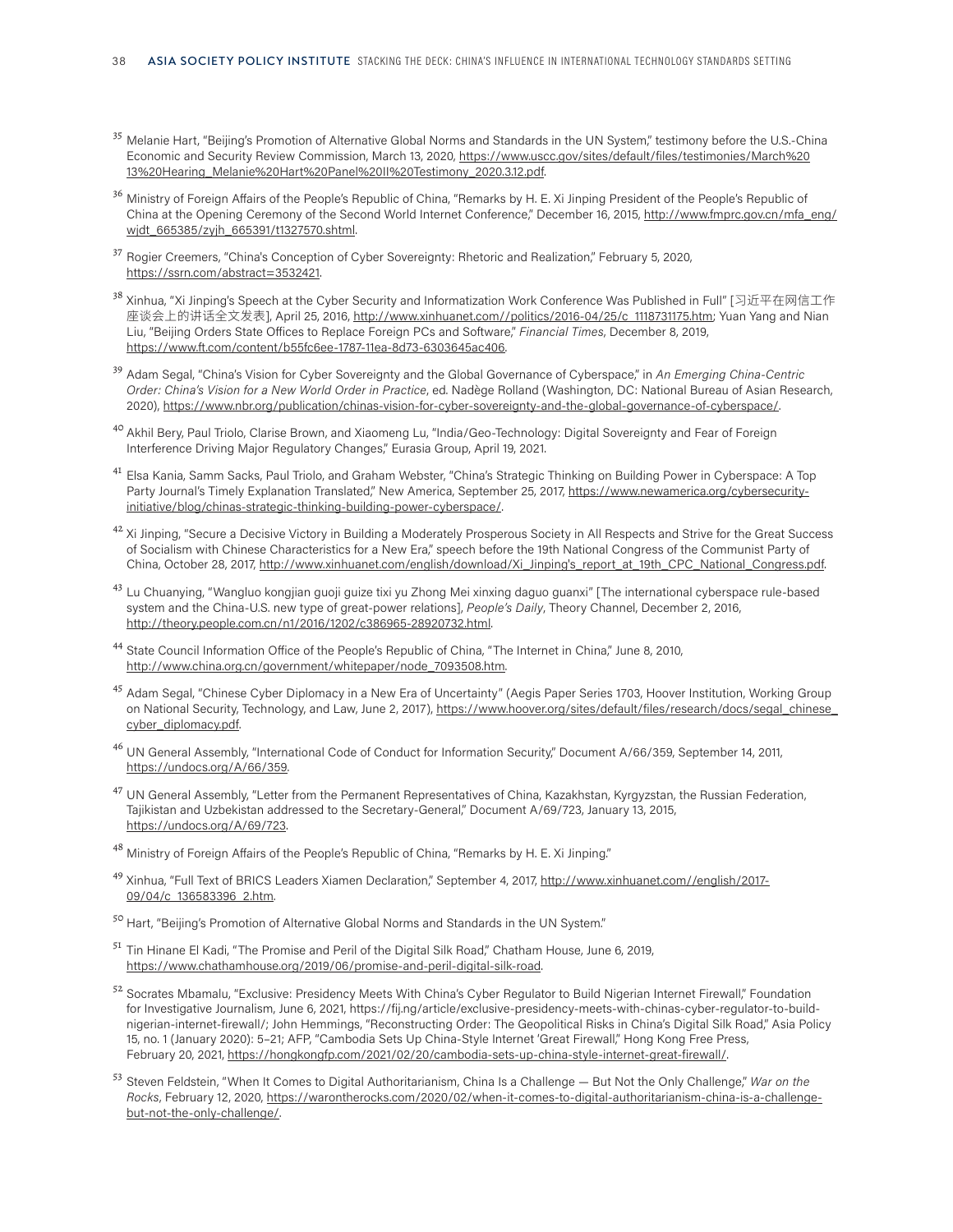<sup>54</sup> Hemmings, "Reconstructing Order."

<sup>55</sup> McGeachy, "US-China Technology Competition."

- <sup>56</sup> 习近平 [Xi Jinping], 中共中央政治局就实施网络强国战略进行第三十六次集体学习 [Political Bureau of the CPC Central Committee Conducts the 36th Collective Study on the Implementation of the Strategy of Network Power], 新华 [Xinhua], October 9, 2016, http://www.gov.cn/xinwen/2016-10/09/content\_5116444.htm; found in Doshi et al., "China as a 'Cyber Great Power."
- $^{57}$  许正中 [Xu Zhengzhong], 网络空间治理的任务与挑战 [The tasks and challenges of network space governance], 中国党政干部论坛 [*Party & Government Forum*], no. 1 (2020): 36–37, CNKI: D669; found in Doshi et al., "China as a 'Cyber Great Power.'"
- <sup>58</sup> Chen et al., "China's Internet of Things."
- 59 Dan Breznitz and Michael Murphree, "The Rise of China in Technology Standards: New Norms in Old Institutions" (research report, U.S.-China Economic and Security Review Commission, January 17, 2013), https://www.uscc.gov/research/rise-china-technologystandards-new-norms-old-institutions.
- <sup>60</sup> Chen et al., "China's Internet of Things"; Julia Voo, "Shaping Global Technology Governance: Why the U.S. Must Adopt a Proactive Approach to Technical Standards for Long Term Security" (working paper, Penn Project on the Future of U.S.-China Relations, October 2020), https://cpb-us-w2.wpmucdn.com/web.sas.upenn.edu/dist/b/732/files/2021/04/Julia-Voo\_Shaping-Global-Technology-Governance\_Updated.pdf
- <sup>61</sup> Breznitz and Murphree, "The Rise of China in Technology Standards."
- <sup>62</sup> There is disagreement among the United States, EU, and China over which SDOs can set de jure standards. The position of China and the EU is that only standards developed by intergovernmental SDOs, such as the ISO, are considered international standards and mandatory; conversely, the United States holds that standards developed by both intergovernmental and multistakeholder SDOs (e.g., the IEEE) are considered international standards. This point is elaborated in Breznitz and Murphree, "The Rise of China in Technology Standards."
- <sup>63</sup> U.S.-China Business Council, "China in International Standards Setting: USCBC Recommendations for Constructive Participation," February 2020, https://www.uschina.org/sites/default/files/china\_in\_international\_standards\_setting.pdf.
- <sup>64</sup> 国家标准委:正制定《中国标准2035》 [National Standards Committee: "China Standards 2035" is in development], 中国新闻网 [China News Network], January 10, 2018, http://www.chinanews.com/gn/2018/01-10/8420700.shtml; found in Chen et al., "China's Internet of Things."
- <sup>65</sup> Xinhua, "China Will Promote the Implementation of National Standards such as 5G and Smart Cities in Countries along 'One Belt, One Road'" [我国将推动、智慧城市等国标在"一带 一路"沿线国家应用实施], December 22, 2017, http://www.xinhuanet.com/2017- 12/22/c\_1122155113.htm; found in Kania, "Technology and Innovation in China's Strategy and Global Influence," 243.
- <sup>66</sup> China Power Team, "Is China a Global Leader in Research and Development?," ChinaPower Project, January 31, 2018, https://chinapower.csis.org/china-research-and-development-rnd.
- <sup>67</sup> Seaman, "China and the New Geopolitics of Technical Standardization."
- <sup>68</sup> National Development and Reform Commission of the People's Republic of China (NDRC) et al., 物联网发展专项行动计划 [Special Project Action Plan for Internet of Things Development], November 5, 2013, http://www.chinatax.gov.cn/n810341/n810765/n812146/ n812323/c1080708/part/1080710.pdf.
- <sup>69</sup> NDRC et al., "Special Project Action Plan for Internet of Things Development; found in Chen et al., "China's Internet of Things."
- <sup>70</sup> 国务院 [State Council of the PRC], [国务院关于印发深化标准化工作改革方案的通知, 国发〔201513号] [State Council notice regarding promulgation of the Plan to Deepen Reform of Standardization Work, State Council 2015 document number 13], http://www.gov.cn/zhengce/content/2015-03/26/content\_9557.htm.
- $71$  State Council of the PRC, "State Council notice regarding promulgation of the Plan to Deepen Reform of Standardization Work."
- <sup>72</sup> 国务院 [State Council of the PRC], 国务院办公厅关于印发国家标准化体系建设发展规划(2016-2020年)的通知, 国办发 〔201589号〕[National Standardization System Construction and Development Plan (2016-2020)], http://www.gov.cn/zhengce/content/2015-12/30/content\_10523.htm.
- <sup>73</sup> "Standardization Law of People's Republic of China," SESEC English Translation, November 10, 2017, https://www.sesec.eu/app/uploads/2018/01/Annex-I-China-Stadnardization-Law-20171104.pdf.
- <sup>74</sup> Pop, Hua, and Michaels, "From Lightbulbs to 5G."
- <sup>75</sup> McGeachy, "US-China Technology Competition."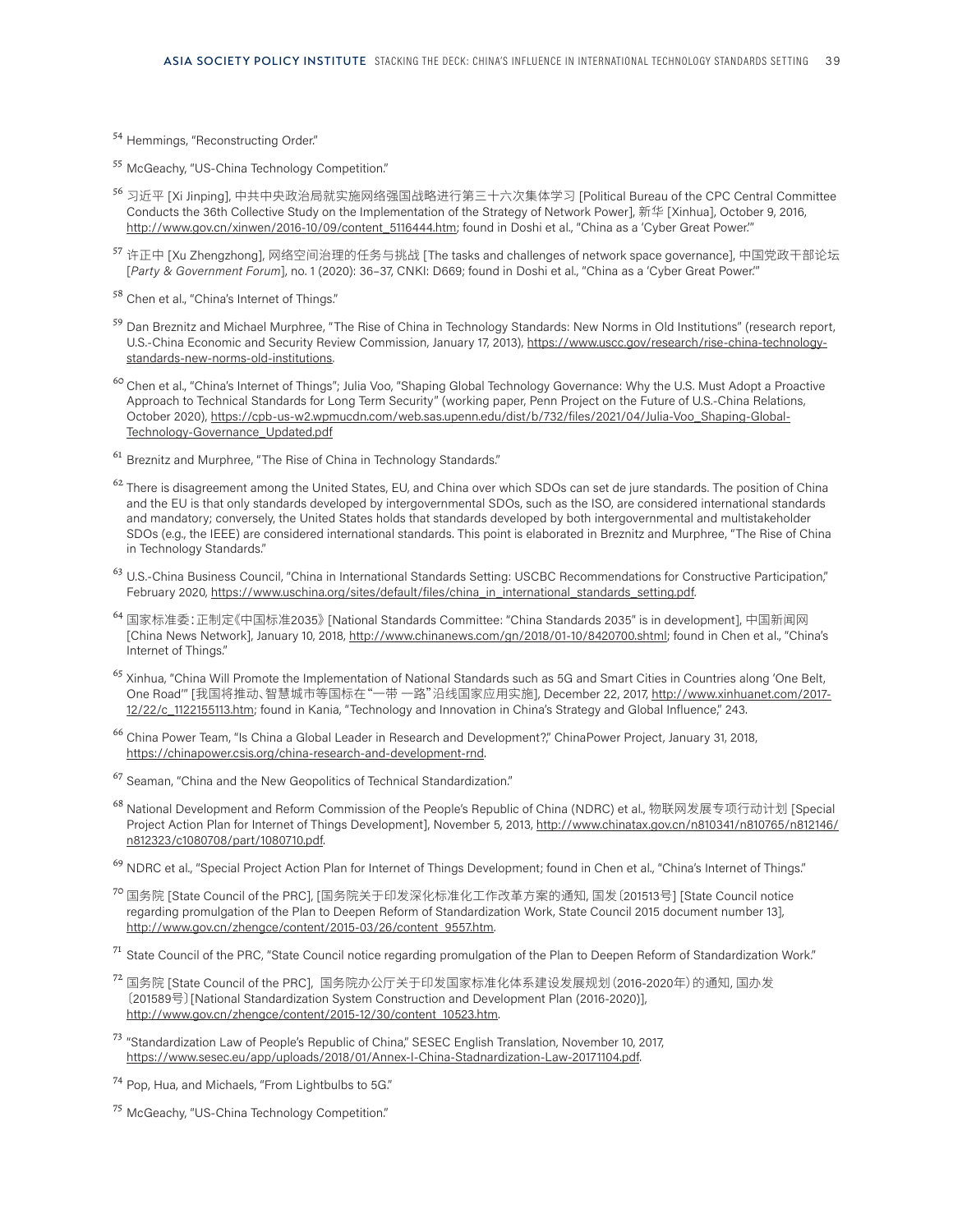- <sup>76</sup> Standards Administration of China (SAC), "Main Points of National Standardisation Work in 2020," SAC Issue no. 8, March 20, 2020 (English translation), https://www.sesec.eu/app/uploads/2020/04/Main-Points-of-National-Standardisation-Work-in-2020.pdf; translated from original document: http://www.sac.gov.cn/sbgs/sytz/202003/P020200313308102642552.pdf.
- <sup>77</sup> SAC, "Main Points of National Standardisation Work in 2020."
- <sup>78</sup> SAC, "Main Points of National Standardisation Work in 2020."
- <sup>79</sup> 中共中央 国务院印发 [Central Committee of the Communist Party of China and the State Council], 国家标准化发展纲要 [Outline for the development of national standardization], Xinhua, October 10, 2021, http://www.gov.cn/zhengce/2021-10/10/ content\_5641727.htm.
- <sup>80</sup> Jeffrey Ding, "China's Growing Influence over the Rules of the Digital Road," *Asia Policy* 16, no. 2 (April 2021): 33–42.
- <sup>81</sup> Segal, "China's Vision for Cyber Sovereignty and the Global Governance of Cyberspace."
- 82 Chen et al., "China's Internet of Things."
- 83 International Telecommunication Union (ITU), "Biography of Houlin Zhao, ITU Secretary-General," https://www.itu.int/en/osg/Pages/biography-zhao.aspx.
- <sup>84</sup>James Kynge and Nian Liu, "From AI to Facial Recognition: How China Is Setting the Rules in New Tech," *Financial Times*, October 7, 2020, https://www.ft.com/content/188d86df-6e82-47eb-a134-2e1e45c777b6; Houlin Zhao, "China's One Belt, One Road Can Improve Lives at Scale through ICT Investment," ITU News, May 16, 2017, https://news.itu.int/chinas-one-belt-one-road-canimprove-lives-at-scale-through-ict-investment/; Kong Wenzheng, "ITU Vows to Join Hands with China," *China Daily*, April 24, 2019, http://www.chinadaily.com.cn/a/201904/24/WS5cbfbb1aa3104842260b7f2f.html.
- 85 U.S. Senate Committee on Foreign Relations, "The New Big Brother: China and Digital Authoritarianism," Democratic Staff Report, July 21, 2020, https://www.foreign.senate.gov/imo/media/doc/2020%20SFRC%20Minority%20Staff%20Report%20-%20The%20 New%20Big%20Brother%20-%20China%20and%20Digital%20Authoritarianism.pdf.
- <sup>86</sup> U.S.-China Business Council, "China in International Standards Setting."
- 87 U.S. Senate Committee on Foreign Relations, "The New Big Brother"; Voo, "Shaping Global Technology Governance."
- 88 IPlytics, "Who Is Leading the 5G Patent Race?," November 2019, https://www.iplytics.com/wpcontent/uploads/2019/01/Who-Leads-the-5G-Patent-Race\_2019.pdf.
- <sup>89</sup> SAC official website pictorial news [图片新闻] webpage: "The General Administration of Market Supervision Holds a Special Press Conference on the Preparations for the 83rd International Electrotechnical Commission (IEC)" [市场监管总局召开第83届国 际电 工委员会(IEC)筹备工作专题新闻发布会], July 8, 2019, http://www.sac.gov.cn/xw/tpxw/201907/t20190708\_343652.htm; found in J. Ray Bowen II, "A 'China Model'? Beijing's Promotion of Alternative Global Norms and Standards," testimony before the U.S.-China Economic and Security Review Commission, March 13, 2020, https://www.uscc.gov/sites/default/files/March%2013%20Hearing\_ Panel%203\_Ray%20Bowen%20Pointe%20Bello%20v2.pdf; Kynge and Liu, "From AI to Facial Recognition."
- <sup>90</sup> 我们一致认为,中国企业应团结,不能被外人所挑拨。[Liu Chuanzhi, Yang Yuanqing, and Zhu Linan], 行动起来,誓死打赢联想荣誉保 卫战! [To arms, win the defensive battle for Lenovo's honor!], Weixin.QQ.com, May 16, 2018, https://mp.weixin.qq.com/s/JDlmQbGFkxu-\_D2jsqNz3w.
- <sup>91</sup> Chen et al., "China's Internet of Things."
- 92 Meia Nouwens, "China's Digital Silk Road: Integration into National IT Infrastructure and Wider Implications for Western Defence Industries" (research paper, International Institute for Strategic Studies, February 11, 2021), https://www.iiss.org/blogs/researchpaper/2021/02/china-digital-silk-road-implications-for-defence-industry.
- <sup>93</sup> Xinhua, "Full Text of President Xi's Speech at Opening of Belt and Road Forum," May 14, 2017, http://www.xinhuanet.com/english/2017-05/14/c\_136282982.htm.
- 94 Chen et al., "China's Internet of Things."
- <sup>95</sup> Adam Segal, "China's Alternative Cyber Governance Regime," testimony before the U.S.-China Economic and Security Review Commission, March 13, 2020, https://www.uscc.gov/sites/default/files/testimonies/March%2013%20Hearing\_Panel%203\_ Adam%20Segal%20CFR.pdf.
- 96 Rühlig, "Technical Standardization, China and the Future International Order."
- 97 Rühlig, "Technical Standardization, China and the Future International Order."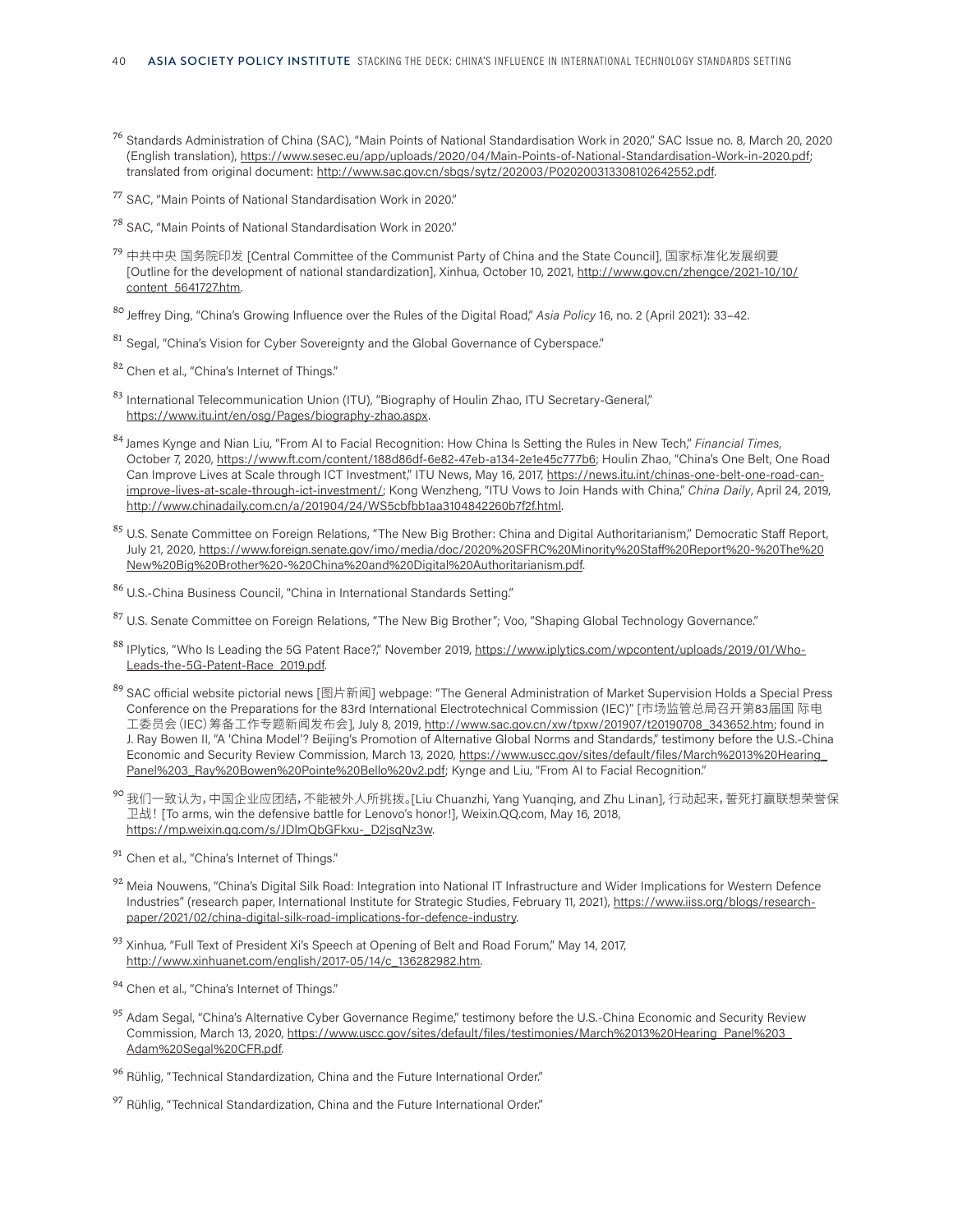<sup>98</sup> Standardization Administration of the People's Republic of China, "The 2nd China-ASEAN International Standardization Forum Held in Nanning," October 9, 2021, http://www.sac.gov.cn/sacen/International\_Activities/202110/t20211009\_348056.htm.

99 China-ASEAN Information Harbor, 公司简介 [Company profile], http://www.caih.com/subpage\_141.html.

- <sup>100</sup>国务院办公厅 [Office of the State Council], "国务院办公厅关于印发 贯彻实施《深化标准化工作改革方案》行动计划(2015-2016 年)的通知" [Notice of the General Office of the State Council on issuing and implementing the "Deepening Standardization Work Reform Plan" Action Plan (2015–2016)], August 30, 2015, http://www.gov.cn/zhengce/content/2015-09/10/content\_10154.htm.
- <sup>101</sup>NDRC, "Action Plan to Connect 'One Belt, One Road' Through Standardization (2015–2017)" [标准联通"一带一路"行动计划 (2015–2017)], October 22, 2015, http://www.ndrc.gov.cn/gzdt/201510/t20151022\_755473.html; https://www.followingthemoney. org/wp-content/uploads/2017/06/2015\_Leading-Group-for-the-BRI\_Action-Plan-to-Connect-BRI-through-Standardization-2015- 2017\_E-1.pdf; 中国一带一路网 [China One Belt One Road Network], 标准联通共建"一带一路"行动计划(2018–2020年) [Action plan for standardization connectivity to build the "Belt and Road" (2018–2020)], Belt and Road Portal, January 11, 2018, https://www.yidaiyilu.gov.cn/zchj/qwfb/43480.htm.

<sup>102</sup>The 2018 action plan is also commonly referred to as the Standards China Unicom Joint Construction "One Belt, One Road" Action Plan (2018–2020) and Harmonization of Standards for Construction of "OBOR" Action Plan (2018–2020).

- <sup>103</sup>China National Institute of Standardization, "Standards Information Platform for the Belt and Road and Chinese English Smart Translation System in Standardization Press Conference Held in Beijing," April 26, 2019, https://en.cnis.ac.cn/zdxw/201905/ t20190506\_44124.shtml.
- <sup>104</sup>中共中央 国务院印发 [Central Committee of the Communist Party of China and the State Council], 国家标准化发展纲要 [National Standardization Development Program], Xinhua, October 10, 2021, http://www.gov.cn/zhengce/2021-10/10/content\_5641727.htm.
- <sup>105</sup> Robert Greene and Paul Triolo, "Will China Control the Global Internet via Its Digital Silk Road?," Carnegie Endowment for International Peace, May 8, 2020, https://carnegieendowment.org/2020/05/08/will-china-control-global-internet-via-its-digital-silkroad-pub-81857.

106 Kynge and Liu, "From AI to Facial Recognition."

- <sup>107</sup> Katherine Atha, Jason Callahan, John Chen, Jessica Drun, Ed Francis, Kieran Green, Dr. Brian Lafferty, Joe McReynolds, Dr. James Mulvenon, Benjamin Rosen, and Emily Walz, "China's Smart Cities Development" (research report prepared on behalf of the U.S.- China Economic and Security Review Commission, SOS International, January 2020), https://www.uscc.gov/sites/default/files/ China\_Smart\_Cities\_Development.pdf; Atha et al., "China's Smart Cities Development."
- <sup>108</sup>Atha et al., "China's Smart Cities Development."
- <sup>109</sup>Atha et al., "China's Smart Cities Development."
- 110 Hemmings, "Reconstructing Order," 10.
- <sup>111</sup> Atha et al., "China's Smart Cities Development."

112 U.S. Senate Committee on Foreign Relations, "The New Big Brother."

113 Paul Triolo and Kevin Allison, "The Digital Silk Road: Expanding China's Digital Footprint," Eurasia Group, April 29, 2020, https://www.eurasiagroup.net/live-post/digital-silk-road-expanding-china-digital-footprint; Matthew Steven Erie and Thomas Streinz, "The Beijing Effect: China's 'Digital Silk Road' as Transnational Data Governance," *New York University Journal of International Law and Politics*, forthcoming, https://ssrn.com/abstract=3810256.

<sup>114</sup> Feldstein, "When It Comes to Digital Authoritarianism, China Is a Challenge"; Anna Gross, Madhumita Murgia, and Yuan Yang, "Chinese Tech Groups Shaping UN Facial Recognition Standards," *Financial Times*, December 1, 2019, https://www.ft.com/content/c3555a3c-0d3e-11ea-b2d6-9bf4d1957a67.

- <sup>115</sup> Dusan Stojanovic, "Chinese Snooping Tech Spreads to Nations Vulnerable to Abuse," Associated Press, October 17, 2019, https://apnews.com/article/9fd1c38594444d44acfe25ef5f7d6ba0.
- <sup>116</sup> Alina Polyakova and Chris Meserole, "Exporting Digital Authoritarianism: The Russian and Chinese Models" (policy brief, Brookings Institution, August 27, 2019), https://www.brookings.edu/wp-content/uploads/2019/08/FP\_20190827\_digital\_authoritarianism\_ polyakova\_meserole.pdf.
- 117 Sheena Chestnut Greitens, "China's Surveillance State at Home and Abroad: Challenges for U.S. Policy" (working paper, Penn Project on the Future of U.S.-China Relations, October 2020), https://cpb-us-w2.wpmucdn.com/web.sas.upenn.edu/dist/b/732/ files/2020/10/Sheena-Greitens\_Chinas-Surveillance-State-at-Home-Abroad\_Final.pdf; Gross, Murgia, and Yang, "Chinese Tech Groups Shaping UN Facial Recognition Standards."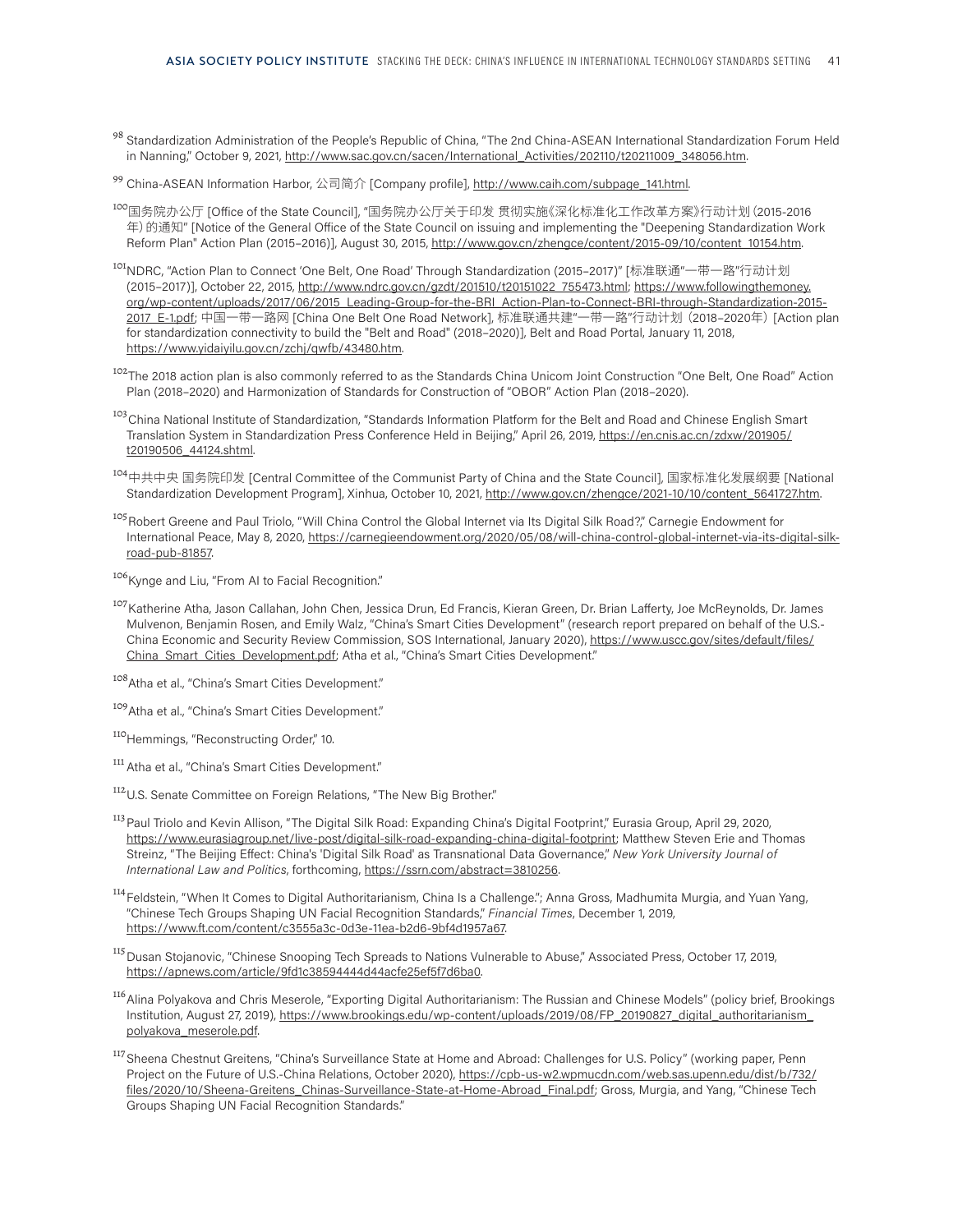- 118 Seconded European Standardization Expert for China (SESEC), "China-Led International Standard for Smart City ICT Reference Framework Released," September 23, 2020, https://sesec.eu/Archive/2020/others/china-led-international-standard-for-smart-cityict-reference-framework-released/; ISO and IEC Joint Technical Committee (JTC 1), "WG 11 Smart Cities," October 2021, https://jtc1info.org/sd-2-history/jtc1-working-groups/wg-11/.
- <sup>119</sup> Reuters, "China Pushes for Security Reviews of Firms Seeking to Export User Data," October 29, 2021, https://www.reuters.com/world/china/china-cyberspace-regulator-issues-draft-measures-data-exports-2021-10-29/.
- 120Todd Liao, K. Leslie Ligorner, W. Reese Hirsch, Gregory T. Parks, Pulina Whitaker, and Yuting Zhu, "Personal Information Protection Law: China's GDPR Is Coming," Morgan Lewis, August 24, 2021, https://www.morganlewis.com/pubs/2021/08/personalinformation-protection-law-chinas-gdpr-is-coming.
- 121 Jack Kamensky, "Standard Setting in China: Challenges and Best Practices," U.S.-China Business Council, February 2020, https://www.uschina.org/sites/default/files/standards\_setting\_in\_china\_challenges\_and\_best\_practices.pdf.

122 Kamensky, "Standard Setting in China."

- 123 Rühlig, "Technical Standardization, China and the Future International Order."
- <sup>124</sup> Natalie Thompson and Mark Montgomery, "Strengthening U.S. Engagement in International Standards Bodies," Day One Project, June 2021, https://www.dayoneproject.org/post/strengthening-u-s-engagement-in-international-standards-bodies.
- 125 Jeanne Whalen, "Government Should Take Bigger Role in Promoting U.S. Technology or Risk Losing Ground to China, Commission Says," *Washington Post*, December 1, 2020, https://www.washingtonpost.com/technology/2020/12/01/us-policy-china-technology/.
- 126 Naomi Wilson, "A 'China Model'? Beijing's Promotion of Alternative Global Norms and Standards," testimony before the U.S.-China Economic and Security Review Commission, March 13, 2020, https://www.uscc.gov/sites/default/files/testimonies/March%20 13%20Hearing\_Panel%203\_Naomi%20Wilson%20ITI.pdf
- <sup>127</sup> American Institute of Physics, "FY22 Budget Request: National Science Foundation," June 3, 2021, https://www.aip.org/fyi/2021/fy22-budget-request-national-science-foundation.
- 128White House, "Joint Statement from Quad Leaders," September 24, 2021, https://www.whitehouse.gov/briefing-room/statementsreleases/2021/09/24/joint-statement-from-quad-leaders/.
- 129 Segal, "China's alternative Cyber Governance Regime."
- <sup>130</sup> Alexandra Bruer and Doug Brake, "Mapping the International 5G Standards Landscape and How It Impacts U.S. Strategy and Policy," Information Technology and Innovation Foundation, November 8, 2021, https://itif.org/publications/2021/11/08/mappinginternational-5g-standards-landscape-and-how-it-impacts-us-strategy.
- <sup>131</sup> U.S.-China Business Council, "China in International Standards Setting."